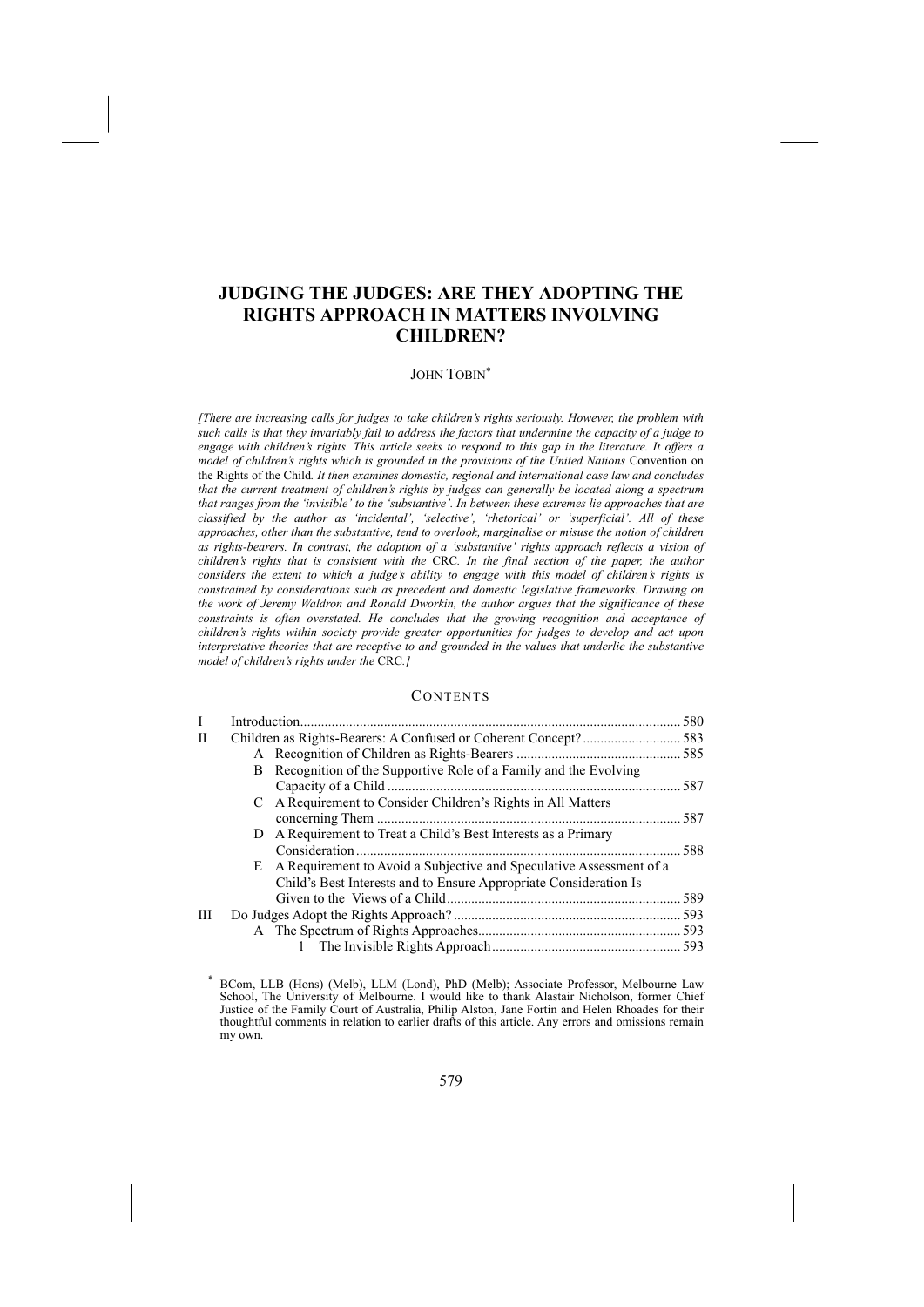## 580 *Melbourne University Law Review* [Vol 33

|    | 2                                                                             |  |
|----|-------------------------------------------------------------------------------|--|
|    | $\mathbf{3}$                                                                  |  |
|    | 4                                                                             |  |
|    | 5                                                                             |  |
|    | 6                                                                             |  |
|    | B                                                                             |  |
|    | C                                                                             |  |
|    | D                                                                             |  |
|    | 1                                                                             |  |
|    | A Child's Right to Be Protected against Inhuman and<br>$\mathfrak{D}$         |  |
|    |                                                                               |  |
|    | The Substantive Reasoning Adopted to Resolve the Issues in Cases<br>Е         |  |
|    |                                                                               |  |
|    | 1.                                                                            |  |
|    | $2^{\circ}$                                                                   |  |
|    | $\mathbf{3}$                                                                  |  |
|    | $\overline{4}$                                                                |  |
| IV | Assessing the Extent to Which Institutional Constraints Actually Restrict the |  |
|    |                                                                               |  |
|    | A The Existence of Institutional Constraints and Opportunities 620            |  |
|    | Judicial Receptivity to an Interpretative Theory that Embraces the<br>B       |  |
|    |                                                                               |  |
| V  |                                                                               |  |

## I INTRODUCTION

One of the litmus tests against which the effective implementation of any human rights treaty should be judged is the extent to which it is applied in domestic courts. While the role of the judiciary is by no means the only, nor even necessarily the most, important element in the overall scheme of enforcement measures, it nonetheless provides a very strong indication of the extent to which the relevant international norms have been internalised and brought to life within the domestic legal system. For this reason, proponents of children's rights have, in recent years, begun to focus much more systematically on the attitude adopted by the courts in relation to children.1 This focus is reflected in the approach adopted by the Committee on the Rights of the Child ('CRC Committee'), the independent body of experts tasked with the responsibility for monitoring states' compliance with their obligations under the United Nations *Convention on the Rights of the Child* ('*CRC*').2 In 2003, it called upon all judicial bodies to systematically consider 'how children's rights and interests are or will be

<sup>1</sup> See, eg, Jane Fortin, 'Accommodating Children's Rights in a Post *Human Rights Act* Era' (2006) 69 *Modern Law Review* 299; Jane Fortin, 'Children's Rights: Are the Courts Now Taking Them More Seriously?' (2004) 15 *King's College Law Journal* 253; Jane Fortin, 'Rights Brought Home for Children' (1999) 62 *Modern Law Review* 350; Julia Sloth-Nielsen and Benyam D Mezmur,  $2 + 2 = 5$ ? Exploring the Domestication of the *CRC* in South African Jurisprudence (2002–2006)' (2008) 16 *International Journal of Children's Rights* 1.

<sup>2</sup> Opened for signature 20 November 1989, 1577 UNTS 3, arts 43–4 (entered into force 2 September 1990).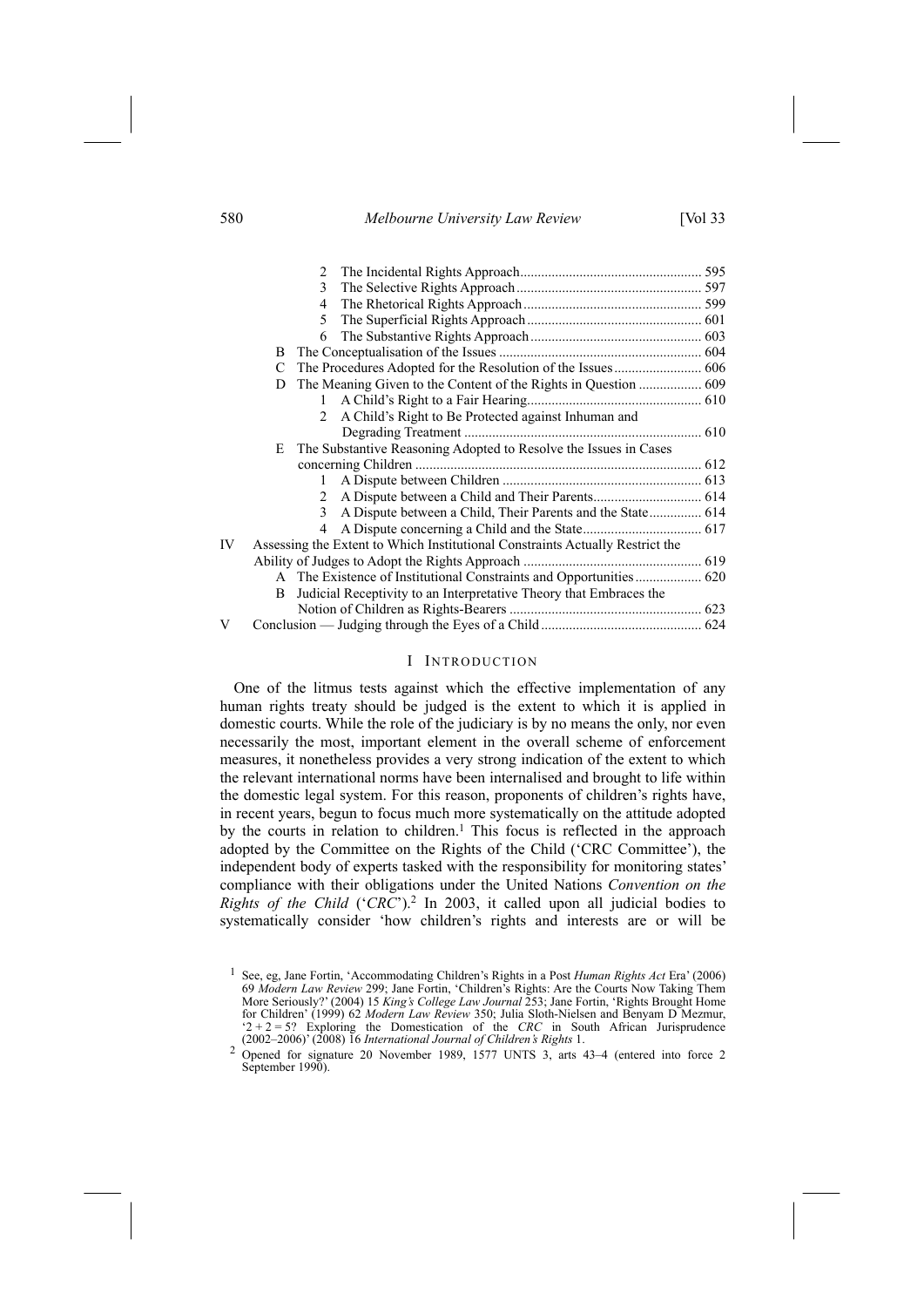affected by their decisions and actions'.3 This recommendation is consistent with, and seeks to further, a vision of the *CRC* as 'a vehicle for creating a world conscience that speaks on behalf of children.'4 It is also reinforced by a rapidly growing academic literature which emphasises the need for judges to take children's rights seriously.5

The problem, however, is that glib calls for judges to actively promote children's rights too often fail to take account of a range of factors which might render such an approach difficult or even impossible. There is thus a strong onus on proponents of a more active judicial approach in this area to recognise the nature and extent of these potential obstacles and to articulate a coherent vision of how these might be overcome in order to facilitate more effective and systematic judicial involvement. In order to be persuasive, any such vision would also need to reflect the empirical realities encountered by judges in their day-today approach to these issues.

Among the principal obstacles are the following: the continuing controversy surrounding the concept of children's rights; the relatively open-ended nature of many of the norms; and procedural impediments at the court level.<sup>6</sup> In addition, the inferior domestic legal status of an international or regional human rights treaty may also constrain the ability of a judge to engage with the provisions of such an instrument (for example, the *CRC*). Although the *CRC* has attained almost universal ratification,7 its incorporation into domestic law remains the exception rather than the norm. As a consequence, an English judge must apply the provisions of the *Human Rights Act 1998* (UK) c 42 ('*Human Rights Act*'), an American judge must be guided by the provisions of the *United States Bill of Rights*, 8 and so on. Given this constraint, judges are simply not free to adopt what Jeremy Waldron has described as an 'autonomous' style of reasoning in order to give effect to the treaty provisions governing the rights of the child with

- 3 CRC Committee, *General Comment No 5: General Measures of Implementation of the* Convention on the Rights of the Child *(Articles 4, 42 and 44(6))*,  $34<sup>th</sup>$  sess, [12], UN Doc CRC/GC/2003/5 (2003) ('*General Comment No 5*').
- <sup>4</sup> Richard Reid, 'Children's Rights: Radical Remedies for Critical Needs' in Stewart Asquith and Malcolm Hill (eds), *Justice for Children* (1994) 19, 25, quoted in Vanessa Pupavac, 'The Infantilisation of the South and the UN *Convention on the Rights of the Child*' (1998) 3(2) *Human Rights Law Review* 3, 3.
- 5 See especially Michael Freeman, 'Why It Remains Important to Take Children's Rights Seriously' (2007) 15 *International Journal of Children's Rights* 5; Michael D A Freeman, 'Taking Children's Rights More Seriously' (1992) 6 *International Journal of Law and the Family* 52; Michael Freeman, 'Taking Children's Rights Seriously' (1987) 1 *Children and Society* 299; John Eekelaar, *Family Law and Personal Life* (2007) 155–62; John Eekelaar, 'The Emergence of Children's Rights' (1986) 6 *Oxford Journal of Legal Studies* 161.
- 6 For example, well before a matter is considered by a judge, procedural issues will have a significant influence on the way in which a dispute is presented before a court. Jane Fortin suggested regarding this issue that, for example, in the United Kingdom 'the absence of separate representation for most children in private law parental disputes probably explains why the judiciary get away with ignoring children's own specific rights in such disputes': Email from Jane Fortin to John Tobin, 15 February 2009.
- 7 See United Nations, *Multilateral Treaties Deposited with the Secretary-General*, vol I, 389–91, UN Doc ST/LEG/SER.E/26 (2009).
- <sup>8</sup> *United States Constitution* amnds I–X ('*United States Bill of Rights*').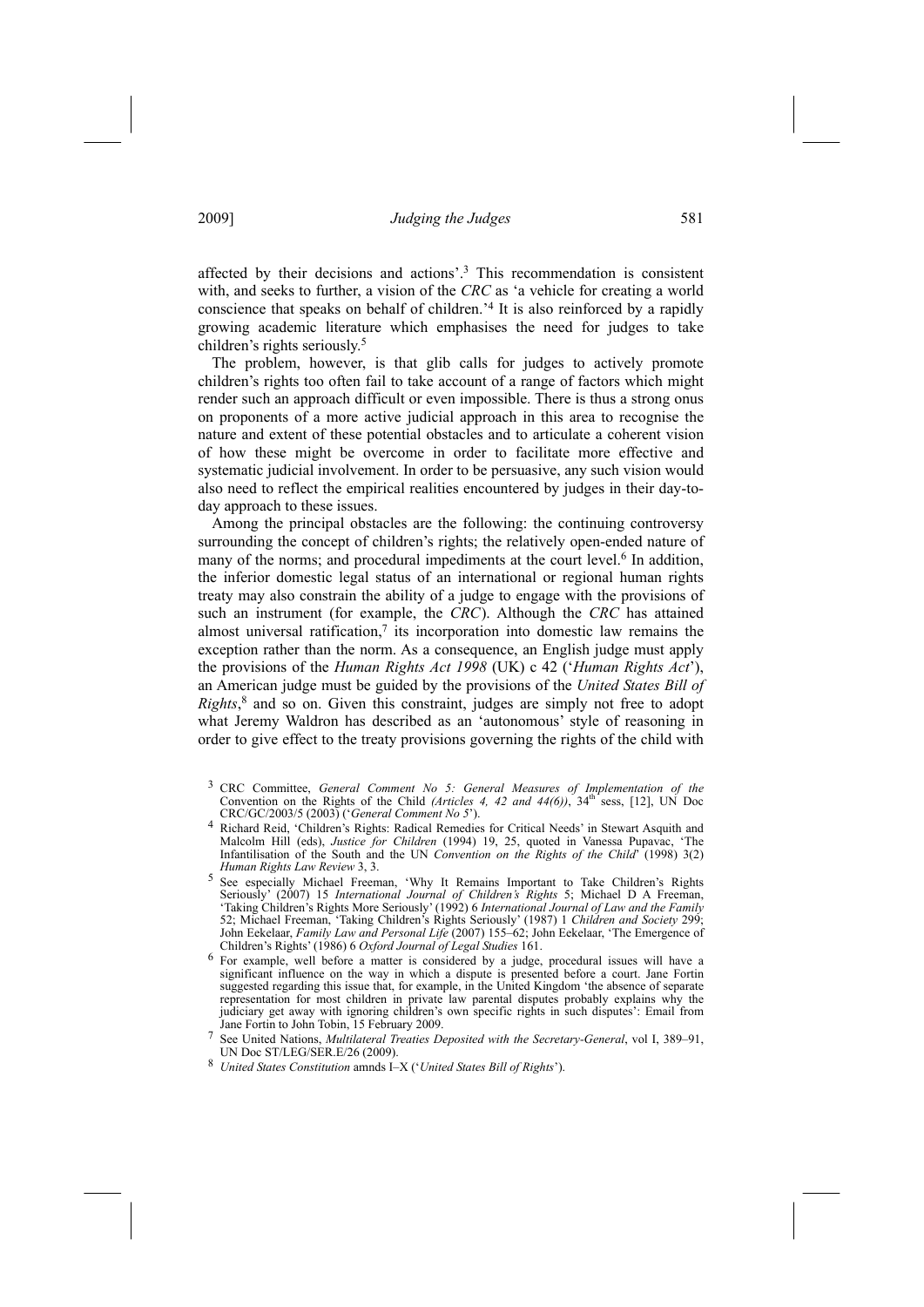which domestic law is supposed to comply.<sup>9</sup> They may personally have sympathy for such an approach, but when they resolve a dispute they are not 'deciding what to do as individuals. … [T]hey are deciding what is to be done in the name of the whole society.'10

The aim of this article is to provide some guidance for judges wishing to take children's rights seriously within the domestic legal order. Part II of the article outlines a model of children's rights that judges can seek to apply in resolving matters involving children. It argues that, despite claims as to the confused nature of children's rights, it is in fact possible to articulate a coherent vision of this concept which is grounded in the values underlying the *CRC* and reflects an 'interest' theory of rights. In Part III, an empirical approach is developed which builds upon some key cases decided at the international, regional and domestic levels in order to illustrate the different ways in which judges have engaged with this model. It is suggested that the treatment of children's rights by judges can generally be located along a spectrum which ranges from the non-existent ('invisible') to the substantive. In between these extremes lie approaches which might be classified as 'incidental', 'selective', 'rhetorical' or 'superficial'. All of these approaches, other than the 'substantive', tend to overlook, marginalise or misuse the notion of children as rights-bearers. To that extent, they are unsatisfactory when assessed against the admonition that judicial bodies should pay systematic attention to children's rights and interests. In contrast, a 'substantive' rights approach will give effect to at least some dimensions of the model of judicial implementation of children's rights discussed in Part II.

Part IV of the article addresses the extent to which judicial discretion to engage with children's rights is constrained by considerations such as precedent, legislative frameworks and the provisions of relevant international human rights instruments. Drawing on aspects of the work done by Jeremy Waldron and Ronald Dworkin concerning the role of judges, Part IV argues that the significance of such constraints is often overstated.<sup>11</sup> A judge's task is not simply to apply existing legal principles in resolving a dispute but is also to engage in 'moral reasoning about some or all of the issues posed'.12 Thus moral reasoning becomes an inevitable part of each stage of the judicial process.13 It is within this context that a judge may have the scope to apply elements of the substantive rights model outlined in Part II. This will be possible when a judge's own 'interpretative theor $[y]$ '<sup>14</sup> is receptive to and grounded in convictions that are compatible with the values underlying the model of children's rights.

13 Ibid 12.

<sup>9</sup> Jeremy Waldron, 'Judges as Moral Reasoners' (2009) 7 *International Journal of Constitutional Law* 2, 6.

 $^{10}\,$  Ibid 5.

<sup>&</sup>lt;sup>11</sup> This is not to suggest that Waldron and Dworkin have directly addressed the issue of children's rights in their work. Indeed, Michael Freeman is particularly critical of Dworkin's failure to even mention children's rights in his seminal text, Ronald Dworkin, *Taking Rights Seriously* (1977): Freeman, 'Why It Remains Important to Take Children's Rights Seriously', above n 5, 5.

<sup>12</sup> Waldron, above n 9, 10.

<sup>14</sup> Ronald Dworkin, *Law's Empire* (1986) 87; see also at 88.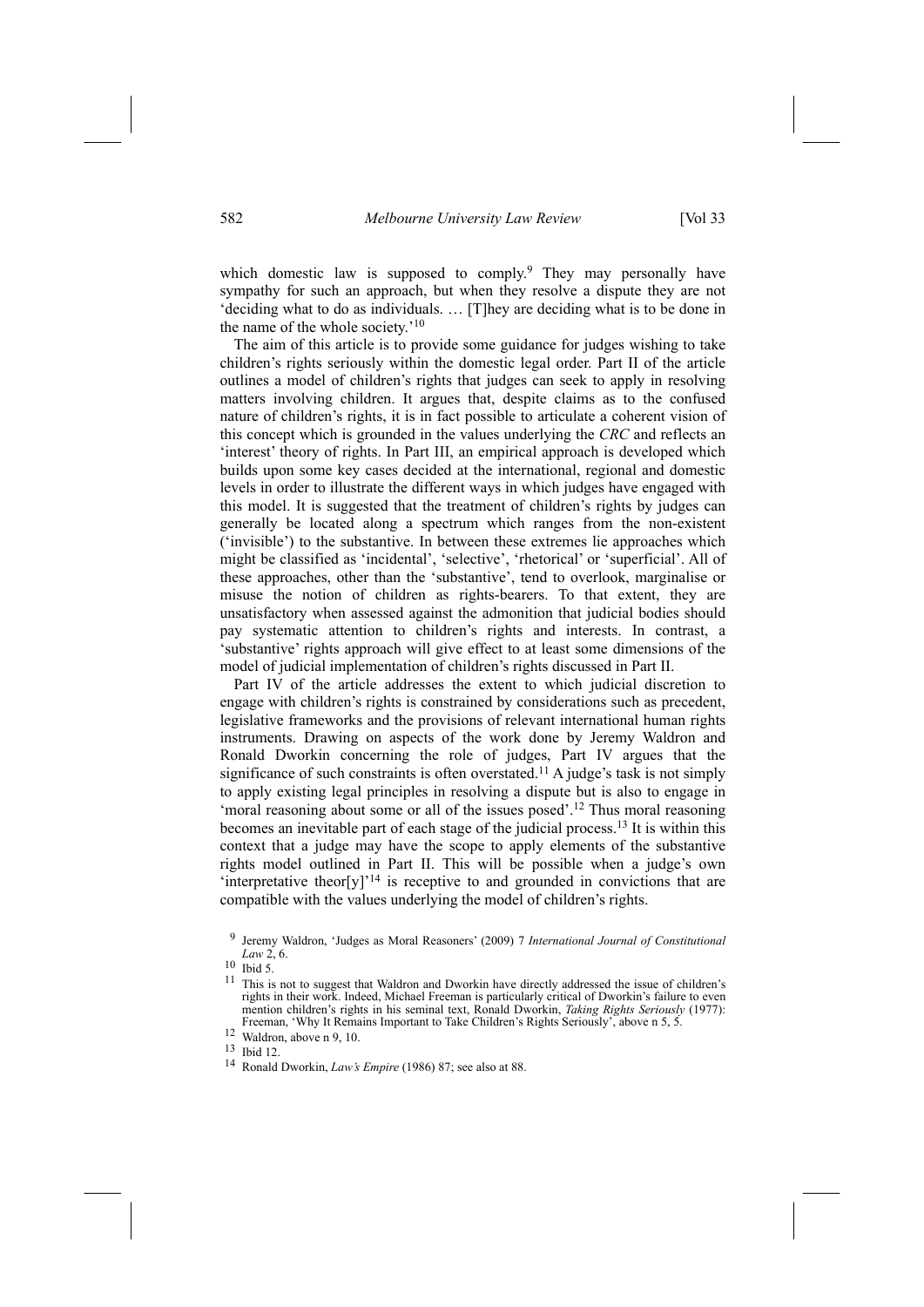Such an approach must never amount to the exercise of autonomous moral thought. But where there is an interpretative conundrum and the existing legal framework does not explicitly prohibit the adoption of any of the elements that characterise a substantive rights approach, there will be scope for judges to apply elements of such an approach in their decision-making. Importantly, this process does not require the formal incorporation of the *CRC* and instead focuses on judges having recourse to the values that underlie an interest theory of children's rights as advanced under the *CRC* in order to resolve disputes concerning children. Moreover, there is clearly a growing trend within many legal systems, even if it is resisted or resented in some circles, to situate issues concerning children in terms of their rights. This trend provides the type of 'general intellectual environment' in which judges can resist what Dworkin has described as the 'centripetal pressure' to maintain traditional judicial approaches<sup>15</sup> in matters involving children (or, more specifically, the welfare model) in favour of an approach that is consistent with a substantive rights approach.

## II CHILDREN AS RIGHTS-BEARERS: A CONFUSED OR COHERENT CONCEPT?

Although the recommendation of the CRC Committee refers to the rights of children as if the meaning of this phrase were self-evident, consensus with respect to the understanding of children's rights is far from universal. For example, the United States scholar Martin Guggenheim in his critique of children's rights asserts that this concept 'has less substantive content and is less coherent than many would suppose.<sup>'16</sup> Moreover, in his opinion, '[i]t has provided very little by way of a useful analytic tool for resolving knotty social problems.'17 He therefore concludes that he is 'far less confident that children need rights or that speaking in terms of "rights" is even good for children.'18 In contrast, the United Kingdom scholar Jane Fortin has argued that:

By articulating children's interests as rights, and incorporating evidence traditionally associated with ideas about their best interests, within such rights, the courts can develop a more structured and analytical approach to decision making.19

Such a polarisation in views reveals the contested nature of children's rights as a concept. Should judges accept Guggenheim's vision of children's rights as an incoherent and confused concept that is potentially harmful to children, or should they prefer Fortin's defence of children's rights as a mechanism to improve decision-making in matters concerning children? The answer to this question depends in part on the extent to which the legal landscape within a state allows a judge to engage with the notion of children as rights-bearers — an issue that will

<sup>15</sup> Ibid 88.

<sup>16</sup> Martin Guggenheim, *What's Wrong with Children's Rights* (2005) xii.

<sup>17</sup> Ibid.

<sup>18</sup> Ibid xi.

<sup>19</sup> Fortin, 'Accommodating Children's Rights in a Post *Human Rights Act* Era', above n 1, 326.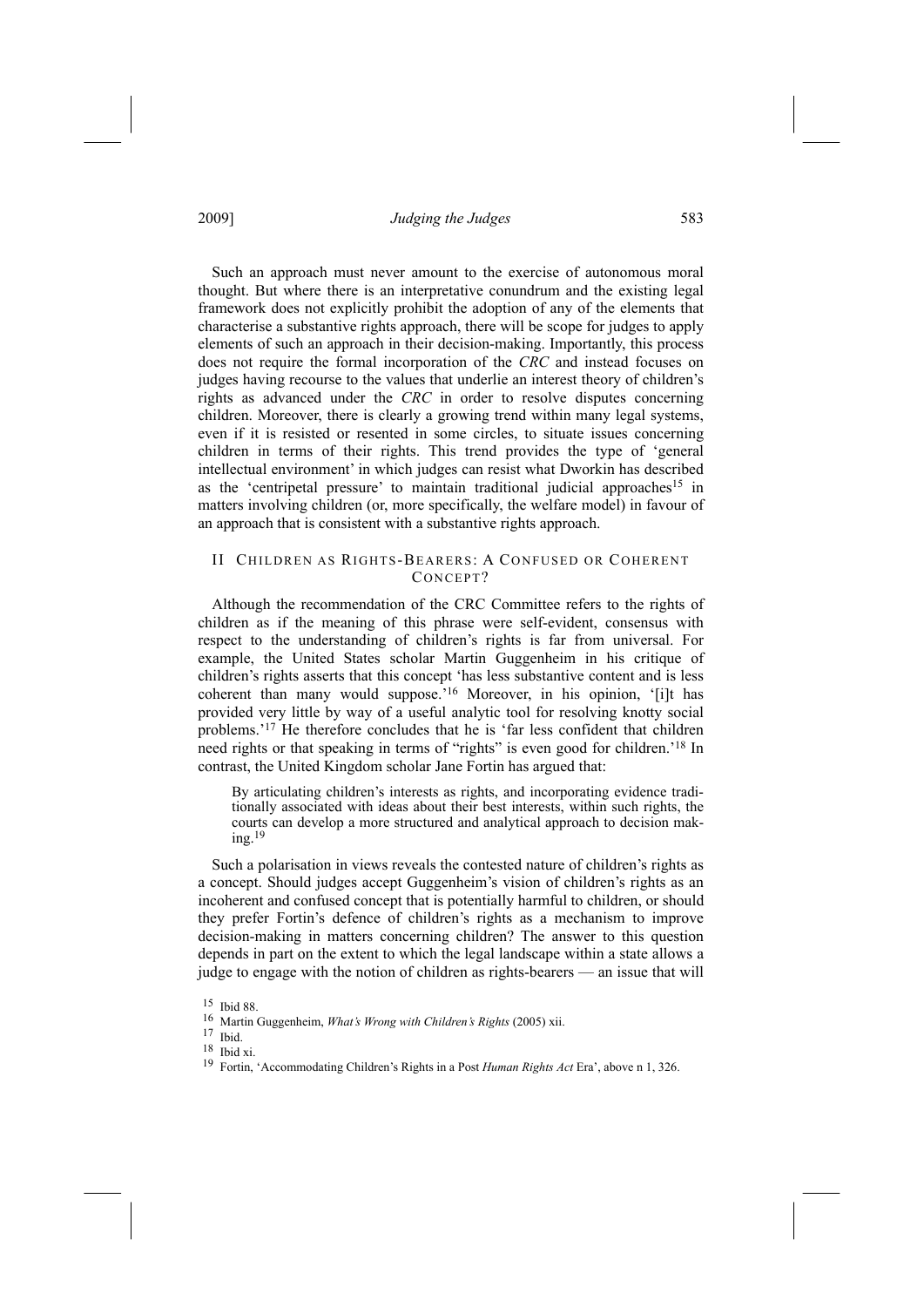be addressed in Part IV. It also depends on the substantive meaning given to the concept of children's rights and, while Guggenheim and Fortin may embrace the same slogan, their understanding of the concept is very different. Guggenheim's vision is wedded to the use of the rhetoric of children's rights within the US.20 In contrast, Fortin locates her analysis21 within the context of the *Human Rights Act* and the European *Convention for the Protection of Human Rights and Fundamental Freedoms* ('*European Convention*').22

The analysis offered in this article proceeds from yet another perspective on children's rights in its attempt to address Hillary Rodham's oft-quoted claim that '"children's rights" is a slogan in search of definition.'23 This perspective is grounded in the vision of children's rights that underlies the provisions of the *CRC*. Such a model is considered appropriate in this analysis for two reasons. First, it is the rights in the *CRC* that the CRC Committee would have all judges consider.24 It therefore follows that an examination of these rights and their underlying values provides guidance for judges on how they are to perform the task required of them by the CRC Committee (and the *CRC*).

Secondly, the fact remains that the *CRC* is the product of a drafting process that took 10 years<sup>25</sup> and has now been ratified by all states with the exception of the US and Somalia.26 As such, the considerable thought that went into its formulation and its almost universal ratification among states provide a compelling reason to consider the vision of children's rights that it offers. Moreover, the interest in the *CRC* for the purposes of this analysis does not arise simply by virtue of the legal implications that follow its ratification by states parties under international law. (Indeed, it has become easy and rather trite to say that the obligations under a treaty such as the *CRC* must be performed by states parties in good faith.) $27$  What is more interesting is the remarkable consensus achieved among states as to the vision and values deemed appropriate for the concept of children's rights.

Despite this broad consensus among states, it is accepted that the legitimacy of this model within society may not be very secure.28 Indeed, when for example

- 21 See generally Fortin, 'Accommodating Children's Rights in a Post *Human Rights Act* Era', above n 1.
- 22 Opened for signature 4 November 1950, 213 UNTS 221 (entered into force 3 September 1953), commonly referred to as the 'European Convention on Human Rights'
- 23 Hillary Rodham, 'Children under the Law' (1973) 43 *Harvard Educational Review* 487, 487.
- 24 See *CRC* arts 43–4; *General Comment No 5*, above n 3, [12].
- <sup>25</sup> The *CRC* was adopted by the UN General Assembly in 1989: Convention on the Rights of the Child, GA Res  $44/25$ , UN GAOR,  $44<sup>th</sup>$  sess,  $61<sup>st</sup>$  plen mtg, UN Doc A/RES/44/25 (1989). See also Sharon Detrick, *A Commentary on the United Nations* Convention on the Rights of the Child (1999) 16–18.
- <sup>26</sup> See Detrick, above n 25, 18; United Nations, above n 7, vol I, 389–91. However, Somalia has recently announced that it intends to ratify the *CRC*: 'Somalia to Join Child Rights Pact: UN', *Reuters Africa* (online), 20 November 2009 <http://af.reuters.com/article/topNews/idAFJOE5  $AJOIT20091120$ .
- <sup>27</sup> *Vienna Convention on the Law of Treaties*, opened for signature 23 May 1969, 1155 UNTS 331, art 26 (entered into force 27 January 1980).
- 28 Eekelaar, *Family Law and Personal Life*, above n 5, 30.

<sup>20</sup> See Guggenheim, above n 16, xiii.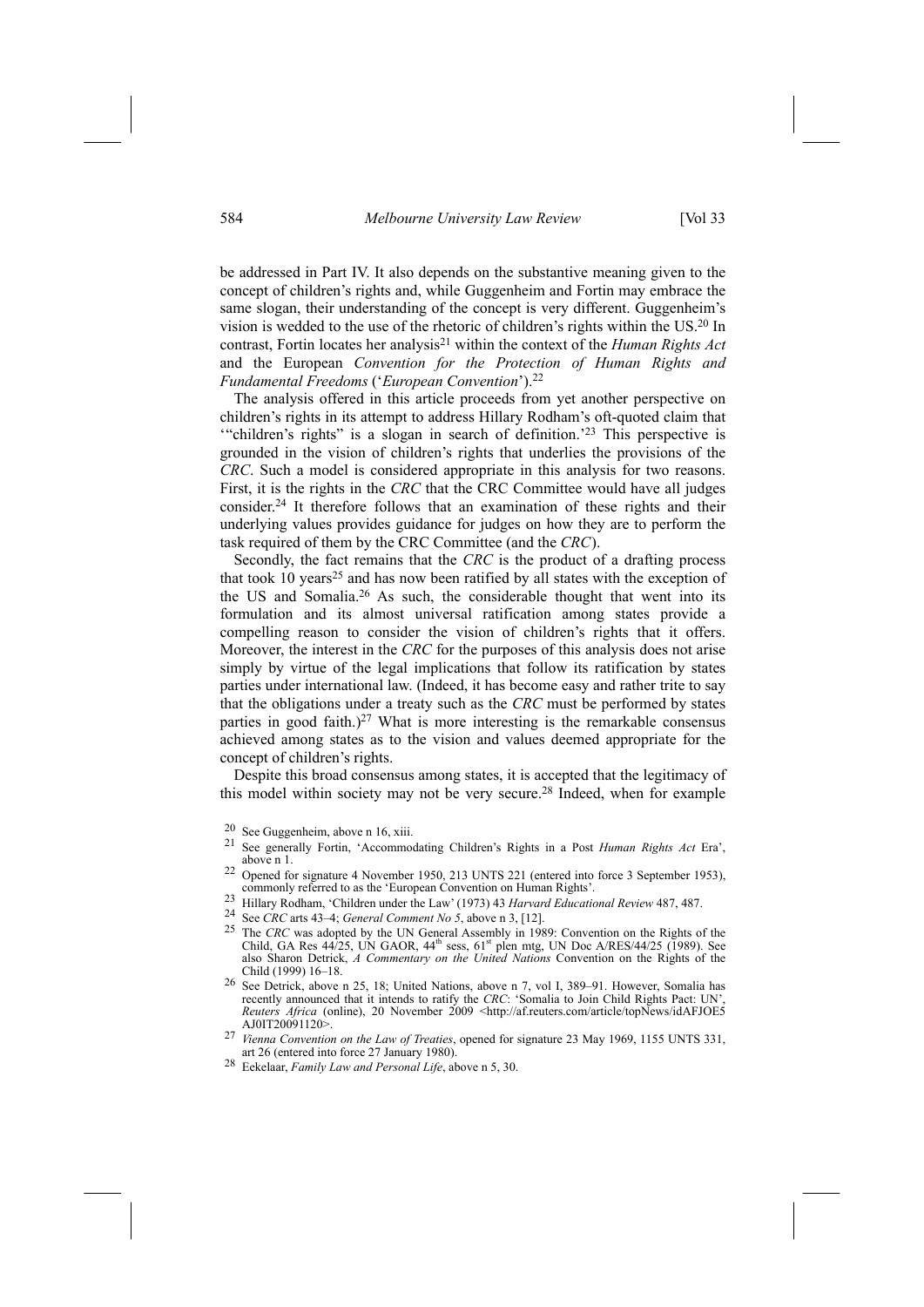the Australian federal government held a parliamentary inquiry into the status of the *CRC* in 1999, 51 per cent of submissions recommended that the government withdraw from this instrument.<sup>29</sup> Ultimately, however, the Joint Standing Committee on Treaties recommended that Australia remain committed to the *CRC*30 and in subsequent years there has been a modest trend towards the protection of children's rights within Australia<sup>31</sup> — a move which is consistent with a broader global trend towards the increased recognition of children's rights within state constitutions.<sup>32</sup>

This is not to suggest that the vision of children's rights under the *CRC* has been universally embraced. The fact remains that it has many detractors.33 But the *CRC* does offer a model of children's rights, the underlying values of which have been widely endorsed by states. It is the features of this model and its underlying values that need to be identified before examining the extent to which judges consider the impact of their decisions on children's rights. Caution must be exercised when undertaking this task. As Philip Alston has warned, the *CRC* is 'sometimes presented … as being a uni-dimensional document that reflects a single, unified philosophy of children's rights and contains a specific and readily ascertainable recipe for resolving' disputes involving children.<sup>34</sup> In truth, the *CRC* is far more complex and multidimensional than many of its characterisations by various commentators imply.35 At the same time it is possible to identify several core values and principles of the *CRC* that are of particular relevance to judges and the way in which they adjudicate disputes concerning children.

#### A *Recognition of Children as Rights-Bearers*

The adoption of a specific international convention for children and the emergence of children's rights as a discourse more generally demonstrate awareness of the tendency for children's interests to be subsumed within the interests of adults. In order to isolate, although not entirely separate, children's interests from the interests of adults, and more specifically their parents, children were required to have rights which reflected their particular interests.<sup>36</sup> The subsequent emergence and recognition of rights for children in an international treaty therefore serves to identify and promote the claim of children to an

- 31 See, eg, *Human Rights Act 2004* (ACT) ss 11, 19–22; *Charter of Human Rights and Responsibilities Act 2006* (Vic) ss 17, 23, 25, 44.
- <sup>32</sup> John Tobin, 'Increasingly Seen and Heard: The Constitutional Recognition of Children's Rights' (2005) 21 *South African Journal on Human Rights* 86.
- See generally Freeman, 'Why It Remains Important to Take Children's Rights Seriously' above n 5, where Freeman identifies and provides a response to most of the theories that challenge the notion of rights for children.
- <sup>34</sup> Philip Alston, 'The Best Interests Principle: Towards a Reconciliation of Culture and Human Rights' in Philip Alston (ed), *The Best Interests of the Child: Reconciling Culture and Human Rights* (1994) 1, 2.

36 Eekelaar, 'The Emergence of Children's Rights', above n 5, 169.

<sup>29</sup> Joint Standing Committee on Treaties, Parliament of Australia, *United Nations* Convention on the Rights of the Child (1998) ix.

 $30\text{ See ibid xii, xix.}$ <br> $31\text{ See } 25$  *Hymn* 

<sup>35</sup> Ibid 3.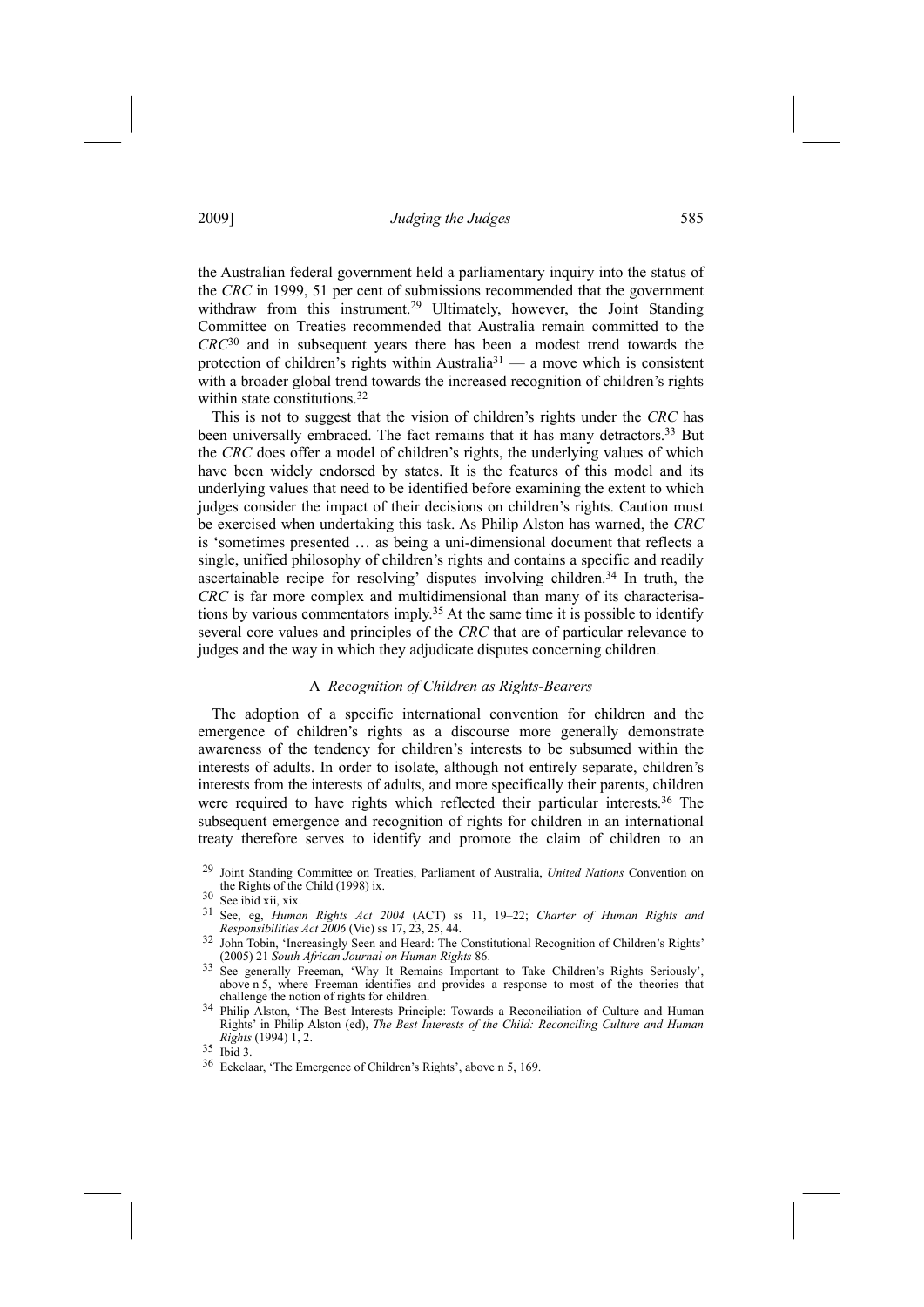independent legal status with interests and entitlements that exist by virtue of their humanity. It demands that they be recognised as rights-bearers and not merely as the objects of protection, beneficence or charity.<sup>37</sup>

Importantly, this model of rights for children is not based on a choice or will theory of rights, which would emphasise a child's capacity for rational choice as a prerequisite to the enjoyment of their rights.38 Instead, it reflects an interest theory of rights whereby the rights granted to children are intended to have a nexus with children's interests, albeit a particular construction of their interests.<sup>39</sup> Moreover, as will be shown below, such a model does not preclude the capacity of children to enjoy autonomy in the exercise of their rights as they mature — an approach which John Eekelaar has described as 'dynamic self-determinism'.40 But it accepts that the vulnerability and immaturity associated with aspects of childhood will require measures to be taken on their behalf to secure their rights.41

From a practical perspective, the recognition of children as rights-bearers requires that judges actively identify children's claims to independent rights and not simply overlook, marginalise or subsume them within the rights or interests of their parents. It also requires that judges must give careful attention to the precise way in which the content of a child's right is to be interpreted so as to ensure their effective enjoyment. Steps must therefore be taken to ensure that the interpretative process accommodates the particular vulnerabilities of children as opposed to simply importing an adult-centric understanding as to the content of particular rights.

<sup>37</sup> See *Juridical Condition and Human Rights of the Child (Advisory Opinion)* [2002] Inter-American Court HR (ser A) No 17, 79.

<sup>38</sup> Fortin, 'Accommodating Children's Rights in a Post *Human Rights Act* Era', above n 1, 317. Cf Eekelaar, 'The Emergence of Children's Rights', above n 5, 157, where Eekelaar outlines a moral conception of rights for children in which certain conditions must be satisfied (including competency) before a child can be said to claim a right.

<sup>39</sup> Eekelaar, 'The Emergence of Children's Rights', above n 5, 171–82, which suggests that children have three types of interests: basic, developmental and autonomy. It is important to note that the catalogue of interests codified as rights under the *CRC* has been criticised by several scholars: see, eg, Zach Meyers, 'Protecting "Innocence"? Deconstructing Legal Regulation of Child Sexuality' (2007) 27 *Australian Feminist Law Journal* 51, 52 (which notes that the *CRC* 'was debated without any consultation on the part of those whose interests it purports to protect'); Michael Freeman, 'The Future of Children's Rights' (2000) 14 *Children and Society* 277, 282–5 (which identifies several interests of significance to children's lives that were not expressly included in the *CRC*); Pupavac, above n 4, 3 (which argues that the interests protected in the *CRC* reflect western sensibilities and preferences for children).

<sup>40</sup> John Eekelaar, 'The Interests of the Child and the Child's Wishes: The Role of Dynamic Self-Determinism' in Philip Alston (ed), *The Best Interests of the Child: Reconciling Culture and Human Rights* (1994) 42, 54.

<sup>41</sup> See Fortin, 'Accommodating Children's Rights in a Post *Human Rights Act* Era', above n 1, 317–18, discussing the advantages of adopting an interest theory of rights with respect to matters concerning children under the *European Convention* and the *Human Rights Act*.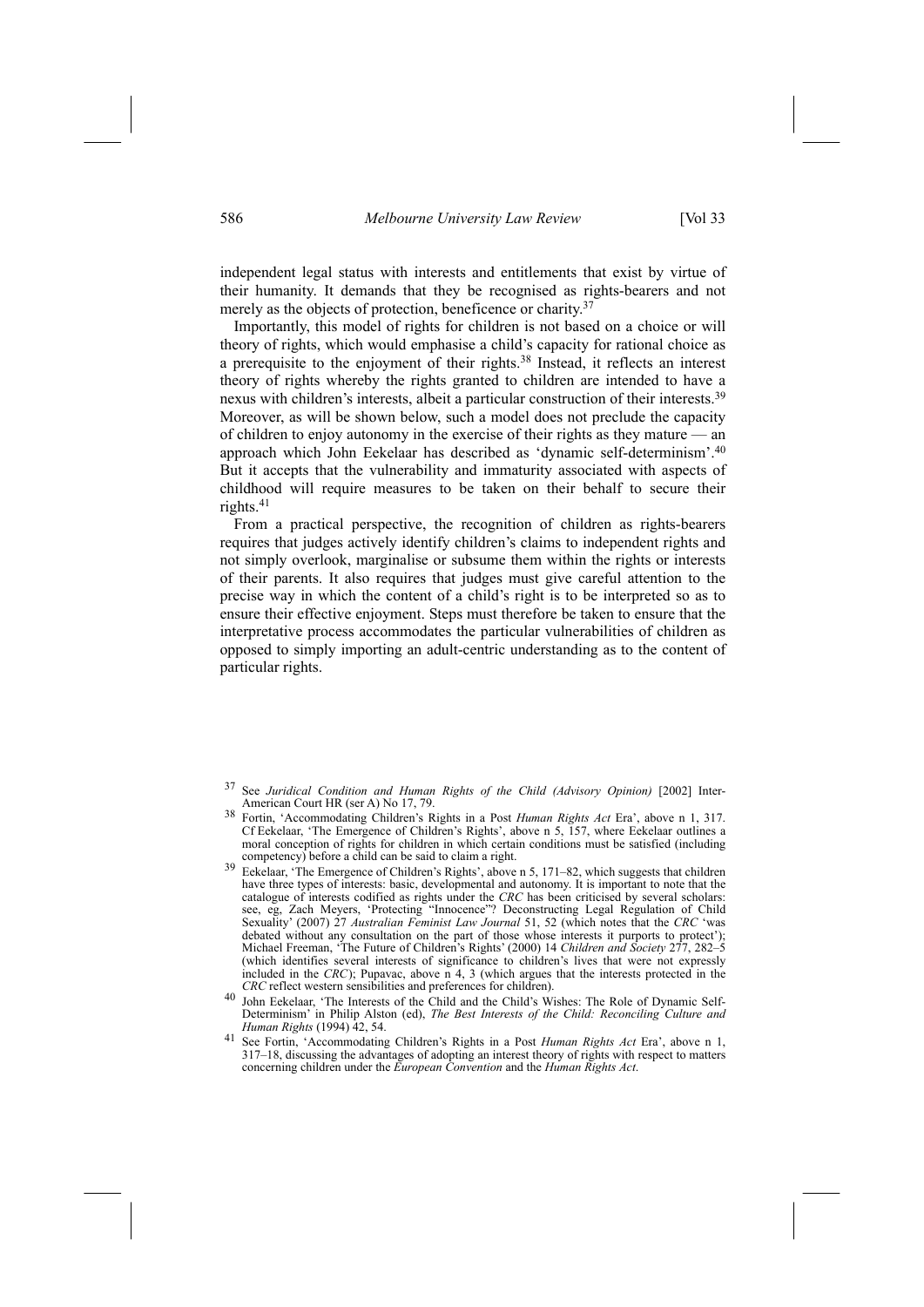## B *Recognition of the Supportive Role of a Family and the Evolving Capacity of a Child*

Secondly, the recognition of an individual legal identity and sphere of entitlement for children does not translate into an automatic entitlement to independence. The model of children's rights offered under the *CRC* does not represent a total severing of their interests from those of their parents or a complete abandonment of children to their autonomy, as some commentators have inferred.<sup>42</sup> On the contrary, there is a strong presumption that the realisation of children's rights will occur within the context of the family unit in a manner which accommodates a child's evolving capacities.<sup>43</sup> This model is reflected in art 5 of the *CRC*, which demands that states:

respect the responsibilities, rights and duties of parents … to provide, in a manner consistent with the evolving capacities of the child, appropriate direction and guidance in the exercise by the child of the rights recognized in the  $[CRC]$ .<sup>44</sup>

Importantly, this deference given to parents is far from absolute and remains conditional on the exercise of parental responsibility being directed to and undertaken in a manner that is consistent with the realisation of a child's rights, including the recognition of their evolving capacity. Under such a model, the family is not a site of exclusive and unfettered parental power. There is certainly a presumption in favour of its capacity to contribute to the realisation of children's rights, but there is also recognition of the potential for parents to exercise their power in ways that are incompatible with this objective.<sup>45</sup> Further, there is an acknowledgment that the impact of this power should gradually yield to the evolving capacity of children as they mature with age.<sup>46</sup>

### C *A Requirement to Consider Children's Rights in All Matters concerning Them*

Moving beyond a construction of the family unit as a zone of presumed compatibility but potential inconsistency with the realisation of children's rights, a further feature of the model advanced under the *CRC* is the requirement that children's rights must be considered in all matters concerning them. This obligation arises by virtue of art 3(1) of the *CRC*, which provides:

See, eg, Bruce C Hafen and Jonathan O Hafen, 'Abandoning Children to Their Autonomy: The United Nations *Convention on the Rights of the Child*' (1996) 37 *Harvard International Law Journal* 449.

<sup>43</sup> John Tobin, 'Parents and Children's Rights under the *Convention on the Rights of the Child*: Finding Reconciliation in a Misunderstood Relationship' (2005) 7 *Australian Journal of Professional and Applied Ethics* 31; *Juridical Condition and Human Rights of the Child (Advisory Opinion)* [2002] Inter-American Court HR (ser A) No 17, 79.

<sup>44</sup> See also *CRC* art 9, which provides that children must not be separated from their parents unless this is necessary for their best interests. Additionally, arts 18 and 27 recognise that parents will have 'primary responsibility for the upbringing' of their children (art 18(1)) and for securing 'the conditions of living necessary for the child's development' (art  $27(2)$ ).

<sup>45</sup> Cf *CRC* art 19(1).

<sup>46</sup> Cf *CRC* arts 12(1), 14(2).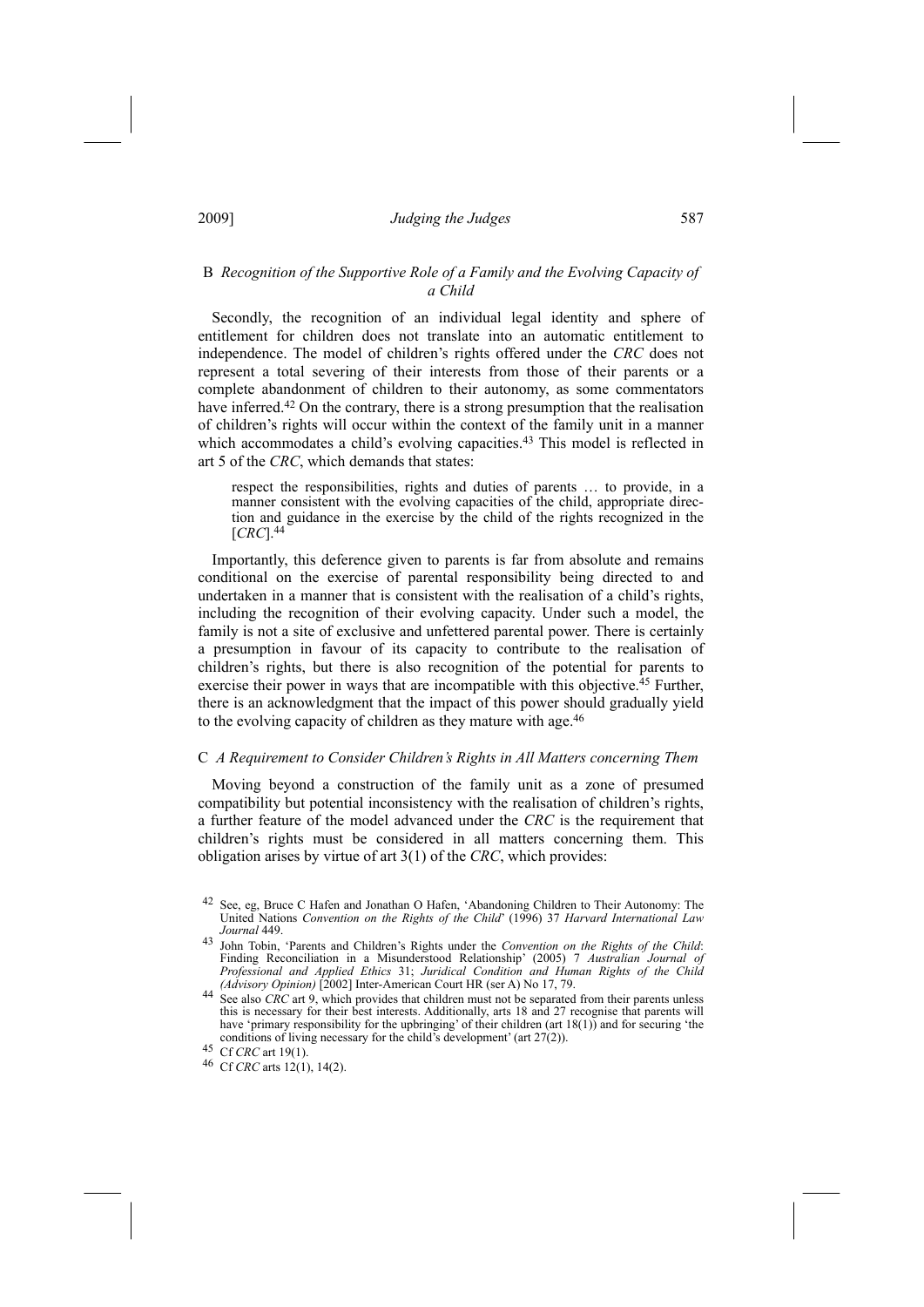*In all actions concerning children*, whether undertaken by public or private social welfare institutions, courts of law, administrative authorities or legislative bodies, the best interests of the child shall be a primary consideration.<sup>47</sup>

It is the express reference to the role of courts in this provision that provides the mandate for the CRC Committee to demand that such bodies consider the impact of their decisions on children's rights. From a practical perspective, this requires a conscious assessment as to whether a matter before a court concerns children. Importantly, this notion of 'concern' must not be confined to matters of direct concern to children or matters in which children are directly involved. Such an approach would imply an unnecessary restriction into the scope of art 3 and would be inconsistent with the requirement that the interpretation of a human rights treaty should adopt an approach that contributes to the effective realisation of its object and purpose, rather than one 'which would restrict to the greatest possible degree the obligations undertaken by' a state.<sup>48</sup>

Thus in the absence of any express provision to limit the application of the best interests principle to matters of direct concern to children, there appears to be no basis upon which to adopt such a restrictive approach. From a practical perspective, this requires that judges remain actively seized of the ways in which matters before them may be of concern to a child, notwithstanding that children may not be party to the proceedings. Examples of such proceedings would include the sentencing of a parent in the criminal justice system, the deportation of a parent under refugee law or the eviction of a parent from their housing.

## D *A Requirement to Treat a Child's Best Interests as a Primary Consideration*

The identification of matters which may be of concern to a child does not demand that a judge always resolve the dispute in a manner which is consistent with the child's best interests. Indeed, the fourth feature of the vision for children's rights articulated under the *CRC* is the requirement that, subject to only a few exceptions,<sup>49</sup> a child's best interests are not the paramount consideration but only 'a primary consideration'.50 Thus, whereas the paramountcy principle would demand that children's best interests be the overriding and dominant (although not the exclusive) consideration in any judicial proceedings,51 the primary interests principle does not require such a level of judicial deference.

This is not to say that the primary interests principle can be readily dismissed so as to allow a child's best interests necessarily to yield to those of other parties. On the contrary, the obligation remains significant to the extent that it first

48 See, eg, *Wemhoff v Federal Republic of Germany* (1968) 7 Eur Court HR (ser A) 23.

49 See, eg, *CRC* art 21, which provides that 'States Parties that recognize and/or permit the system of adoption shall ensure that the best interests of the child shall be the paramount consideration'.

<sup>47</sup> *CRC* art 3(1) (emphasis added).

<sup>50</sup> See, eg, *CRC* art 3(1).

<sup>51</sup> For a discussion of the paramountcy principle, see *State v M* [2008] 3 SA 232, 249–50 (Sachs J for Moseneke DCJ, Mokgoro, Ngcobo, O'Regan, Sachs, Skweyiya and Van der Westhuizen JJ) (Constitutional Court); Eekelaar, *Family Law and Personal Life*, above n 5, 161.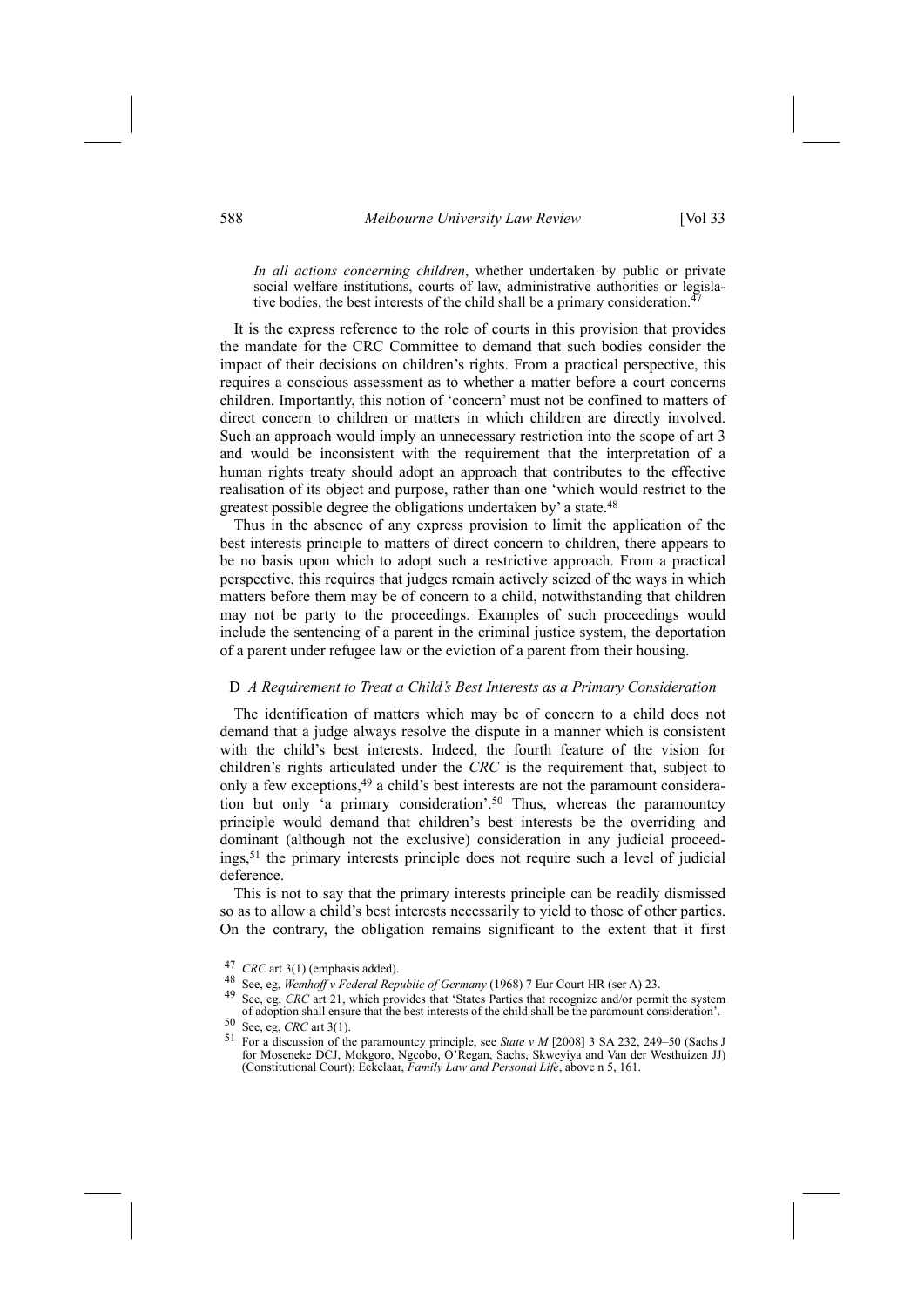recalibrates the judicial process to demand a consideration of children's interests in circumstances where they may have been previously overlooked or marginalised. As L'Heureux-Dubé J of the Supreme Court of Canada in *Baker v Minister of Citizenship and Immigration (Canada)* noted, 'the decisionmaker should consider children's best interests as an important factor, give them substantial weight, and be alert, alive and sensitive to them.<sup>'52</sup> To do anything less would be to render the implementation of the principle illusory — a position that is inconsistent with the principles relevant to the interpretation of human rights treaties and the need to give effect to their object and purpose.53 It also operates to cast a heavy burden on the actor seeking to displace a child's best interests to establish a legitimate and compelling reason for the adoption of such an approach.54

Ultimately, the inclusion of the primary interests principle within the model of children's rights under the *CRC* provides recognition of the potential for conflict between children's rights and those of their parents and the broader community. It also raises the prospect that children's rights will not always take precedence in the event of such a conflict. It therefore rejects the slogan of 'children first', which is so often invoked to advance children's interests,<sup>55</sup> in favour of a far more inclusive and nuanced process by which to balance the rights and best interests of children with the rights and interests of other groups within society.56 As Eekelaar has recognised, it may be 'easier and more comforting simply to say that we are all doing what we think is best for the child.'57 But such an approach 'encourages a laziness and unwillingness to pay proper attention to all the interests that are at stake' in matters concerning children<sup>58</sup> and is unlikely to produce just outcomes.

## E *A Requirement to Avoid a Subjective and Speculative Assessment of a Child's Best Interests and to Ensure Appropriate Consideration Is Given to the Views of a Child*

Although the best interests principle is enshrined in the *CRC*, this is also the central principle of the welfare model that emerged in the mid to late nineteenth century and has dominated the social, legal and thus judicial treatment of

<sup>52 [1999] 2</sup> SCR 817, 864 (L'Heureux-Dubé J for L'Heureux-Dubé, Gonthier, McLachlin, Bastarache and Binnie JJ).

<sup>53</sup> See, eg, *Loizidou v Turkey (Preliminary Objections)* (1995) 310 Eur Court HR (ser A) 27. For a general discussion of the effectiveness principle, see Richard K Gardiner, *Treaty Interpretation* (2008) 159–61.

<sup>54</sup> Alston, 'The Best Interests Principle', above n 34, 13.

<sup>55</sup> See, eg, Nigel Cantwell, 'Is the Rights-Based Approach the Right Approach?' (Speech delivered at the Defence for Children International: International Symposium, Geneva, 22 November 2004) 1, 3–4.

<sup>56</sup> See generally Eekelaar, *Family Law and Personal Life*, above n 5, 162.

<sup>57</sup> John Eekelaar, 'Deciding for Children' (2006) 7 *Australian Journal of Professional and Applied Ethics* 66, 77.

<sup>58</sup> Ibid.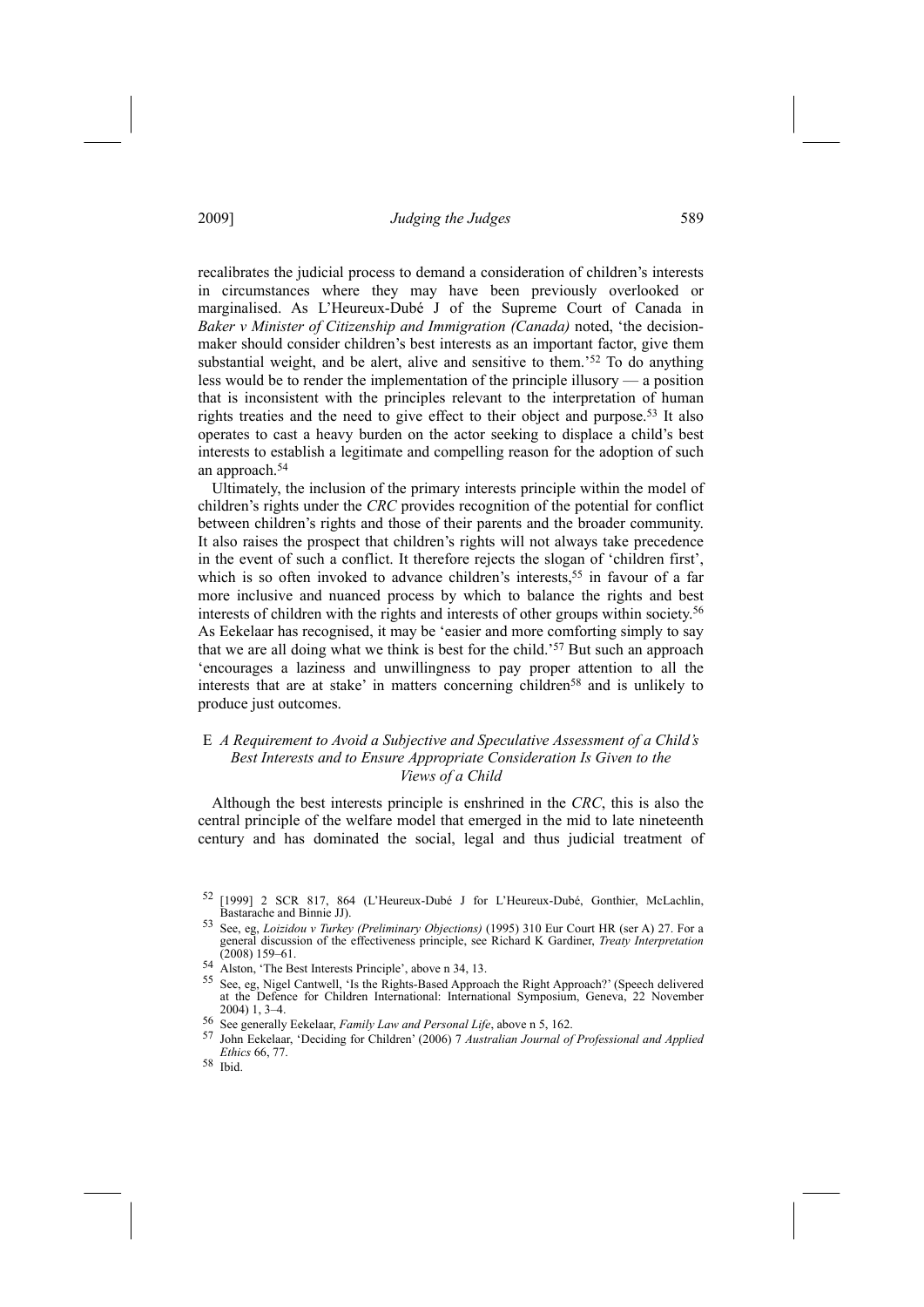children ever since.59 It is generally accepted that this model carried significant benefits for children relative to the previous model, which was based on the proprietary interests of a father in his children.60 However, as Eekelaar notes, the welfare model 'had its dark side. The duty to advance the interests of the vulnerable carried with it the power to decide what those interests were.'61 Such paternalism is difficult to reconcile with the idea of rights for children. As such, the retention of the best interests principle within the text of the *CRC* may appear to be a curious inclusion.62

In reality, however, it is a necessary inclusion in a model of children's rights that is not prepared to abandon children to their complete autonomy and, instead, prefers to recognise that children's capacity to exercise their rights autonomously will evolve as they mature and develop.<sup>63</sup> This is certainly the approach adopted under the *CRC*. 64 At the same time, an application of the best interests principle must be accompanied by a consideration of other factors if it is to avoid the dangers associated with the historical application of this principle. First among these factors is the need to consider the views of the child. Thus, rather than leaving the best interests principle vulnerable to the potential for it to serve as a 'proxy' for the interests of others,<sup>65</sup> art 12(1) of the *CRC* actually mandates that 'due weight' be given to the views of a child in accordance with their age and level of maturity.66 Indeed, art 12(2) mandates that a child must be given an 'opportunity to be heard in any judicial ... proceedings affecting' them.<sup>67</sup> Such views may not be determinative as to the nature of a child's best interests, but they represent a critical ingredient in undertaking this assessment.68 This emphasis on the participatory rights of a child has been described as 'the linchpin of the [*CRC*]'69 and lies 'at the root of any elaboration of children's rights.'70 It

- 59 The defining features of this model are that parents are required to act in their child's best interests and that, in the event of their failure to do so, the state will intervene: see Eekelaar, *Family Law and Personal Life*, above n 5, 9–17, which traces the development of the welfarism thesis.
- $60$  See ibid  $10-11$ .
- $\frac{61}{62}$  Ibid 13.
- 62 See David Archard and Marit Skivenes, 'Balancing a Child's Best Interests and a Child's Views' (2009) 17 *International Journal of Children's Rights* 1, 2.
- 63 Freeman, 'Why It Remains Important to Take Children's Rights Seriously', above n 5, 15.
- 64 See, eg, *CRC* arts 5, 12(1), 14(2), 18, 27.
- 65 Robert van Krieken, 'The "Best Interests of the Child" and Parental Separation: On the "Civilising of Parents"' (2005) 68 *Modern Law Review* 25, 39.
- 66 See Eekelaar, *Family Law and Personal Life*, above n 5, 158–9. In outlining his moral conception of rights for children, Eekelaar also emphatically asserts that 'attention will *always* need to be directed towards ascertaining the child's viewpoint': at 158 (emphasis in original).
- 67 See generally Judy Cashmore and Patrick Parkinson, 'What Responsibility Do Courts Have to Hear Children's Voices?' (2007) 15 *International Journal of Children's Rights* 43.
- $68$  See Archard and Skivenes, above n 62, 20–1, who outline a checklist of questions by which to balance the commitments to the principle of the child's best interests and the obligation to consider a child's views.
- 69 Michael Freeman, 'Whither Children: Protection, Participation, Autonomy?' (1994) 22 *Manitoba Law Journal* 307, 319.
- 70 John Eekelaar, 'The Importance of Thinking that Children Have Rights' in Philip Alston, Stephen Parker and John Seymour (eds), *Children, Rights, and the Law* (1992) 221, 228.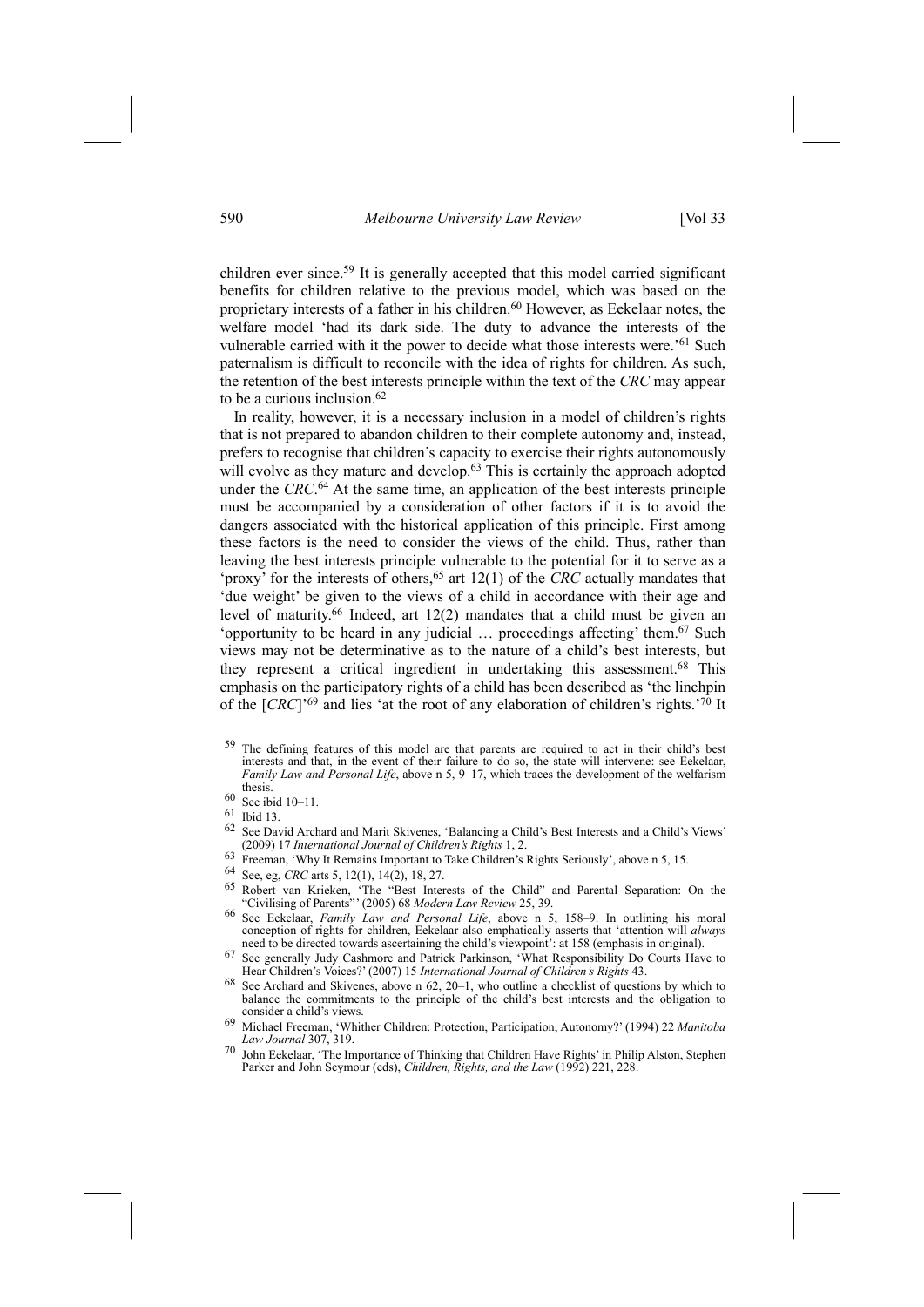therefore serves to distinguish a rights-based approach to matters concerning children from traditional welfare approaches, where children's voices remained if not completely silent and marginalised then subject to interpretation by the 'experts'.71 Just as importantly, it resists the tendency — which is common in many jurisdictions — 'to view a child's rights and a child's interests or welfare as discrete matters'.72 Under the model of rights advanced under the *CRC*, children actually have a *right* to demand that their best interests are a primary consideration in all matters affecting them.73 The difference between the content of a child's best interests under this model, as opposed to under the traditional welfare model, is that children must play an active role — albeit not an authoritative role — in the determination of their best interests.

Beyond the views of a child, an assessment of a child's best interests must also be informed by the other rights under the *CRC*. Thus a decision cannot be said to be in a child's best interests where the outcome would be contrary to another right.74 It is important to acknowledge, however, that a requirement to consider the views of a child and give consideration to the catalogue of rights under the *CRC* will not in itself always mitigate the dangers associated with the traditional application of the best interests principle. A child may lack the maturity for their views to be informative as to the nature of their best interests, or the matter may involve an issue that is not expressly addressed and thus is unable to be resolved by an application of one of the rights under the *CRC*. This raises the very real prospect that in some cases the best interests principle will occupy a zone of indeterminacy.

Despite this risk, Sachs J of the Constitutional Court of South Africa has suggested that this potential is the source of the principle's strength, because it provides a judge with the flexibility to tailor a decision to the circumstances of an individual child.75 Moreover, as Sachs J rightly warns, '[t]o apply a predetermined formula for the sake of certainty, irrespective of the circumstances, would in fact be contrary to the best interests of the child concerned.'76 At the same time, an assessment as to the circumstances of an individual child still carries a risk that the subjective preferences of a judge will inform any assessment of a child's best interests. In an effort to minimise this potential, judges must therefore consider the availability of any empirical evidence in relation to the child specifically, or children more generally, that may be relevant

<sup>71</sup> I am grateful to Helen Rhoades for this point. See also Lawrie Moloney and Jennifer McIntosh, 'Child-Responsive Practices in Australian Family Law: Past Problems and Future Directions' (2004) 10 *Journal of Family Studies* 71, which discusses obstacles to the inclusion of children's voices in family law proceedings within Australia.

<sup>72</sup> Archard and Skivenes, above n 62, 2, citing Fortin, 'Accommodating Children's Rights in a Post *Human Rights Act* Era', above n 1, 311.

<sup>73</sup> See *State v M* [2008] 3 SA 232, 247–8 (Sachs J for Moseneke DCJ, Mokgoro, Ngcobo, O'Regan, Sachs, Skweyiya and Van der Westhuizen JJ).

<sup>74</sup> Philip Alston and Bridget Gilmour-Walsh, *The Best Interests of the Child: Towards a Synthesis of Children's Rights and Cultural Values* (1996) 39.

<sup>75</sup> *State v M* [2008] 3 SA 232, 248–9 (Sachs J for Moseneke DCJ, Mokgoro, Ngcobo, O'Regan, Sachs, Skweyiya and Van der Westhuizen JJ).

<sup>76</sup> Ibid.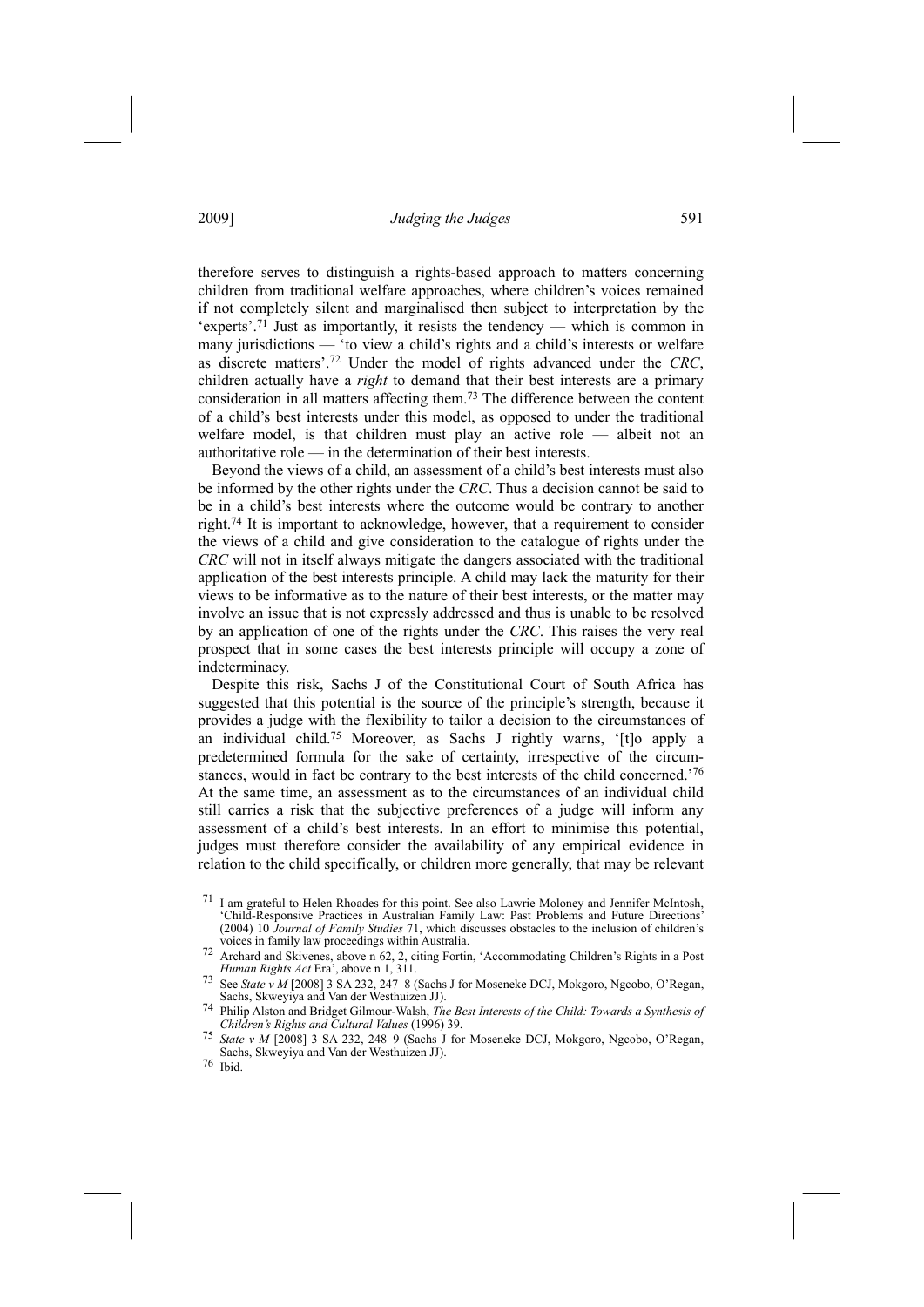## 592 *Melbourne University Law Review* [Vol 33

to the issues before them.77 This requirement to adopt an evidence-based approach to the assessment of a child's best interests operates both to reduce the indeterminacy of the principle and to mitigate the potential for judges to substitute their own subjective or speculative preferences as to what amounts to a child's best interests.78 Importantly, when combined with the factors outlined above, it puts to rest the claim made by the Chief Justice of the Supreme Court of Canada that the best interests principle is incapable of 'being identified with some precision'.79 This principle may not be amenable to a mathematical formula, but its contours and content are no less determinate than many other terms within rights discourse.<sup>80</sup> The key consideration for judges, therefore, when seeking to identify the best interests of a child under a rights-based model (as opposed to a welfare model) is the process they adopt. More specifically, this process must involve a consideration of: (a) the wishes of a child; (b) the relevance of any other rights under the *CRC*; (c) the particular circumstances of the child; and (d) any available empirical evidence which may be of relevance.<sup>81</sup>

Having mapped out the overarching features of the model of children's rights which is advanced under the *CRC* and which the CRC Committee would have judges adopt, it is now appropriate to consider the ways in which judges actually engage with this model.

<sup>77</sup> See, eg, John Tobin and Ruth McNair, 'Public International Law and the Regulation of Private Spaces: Does the *Convention on the Rights of the Child* Impose an Obligation on States to Allow Gay and Lesbian Couples to Adopt?' (2009) 23 *International Journal of Law, Policy and the Family* 110.

<sup>78</sup> At the same time, caution must be exercised when relying on empirical research in matters involving children. A lack of available evidence can be misconstrued by a court to justify actions which are not only potentially incompatible with the best interests of children but also the rights of others. Thus, for example, the European Court of Human Rights in *Fretté v France* [2002] I Eur Court HR 345, 369, 374, upheld a prohibition on a gay man from adopting a child on the basis that there was insufficient research to demonstrate that his sexual orientation was *not* harmful to a child. Such an approach effectively reversed the accepted onus under human rights law, which demands that the actor seeking to maintain any differential treatment must demonstrate on the basis of objective evidence that such treatment is necessary to secure a legitimate aim.

<sup>79</sup> *Canadian Foundation for Children, Youth and the Law v A-G (Canada)* [2004] 1 SCR 76, 95 (McLachlin CJ for McLachlin CJ, Gonthier, Iacobucci, Major, Bastarache and LeBel JJ), quoting *Rodriguez v A-G (British Columbia)* [1993] 3 SCR 519, 591 (Sopinka J for La Forest, Sopinka, Gonthier, Iacobucci and Major JJ).

 $80\,$  For example, the idea of reasonableness, which is so central to all legal analysis and particularly critical when assessing the legitimacy of limitations on rights, is hardly capable of being reduced to a precise formula.

<sup>81</sup> Chief Justice Nicholson urged me to include a fifth requirement, namely, to consider any domestic legislative provisions that seek to inform or guide an assessment of a child's best interests. Within a domestic context I would agree with this inclusion. However, the model outlined here seeks to give expression to a child's best interests under the *CRC*. At the same time, it will be suggested in Part IV that, although a judge will invariably be guided by domestic provisions in the first instance, there will often be an opportunity to make recourse to the model of rights advanced under the *CRC* in determining the content of a domestic application of the best interests principle: see especially below nn 255–67 and accompanying text.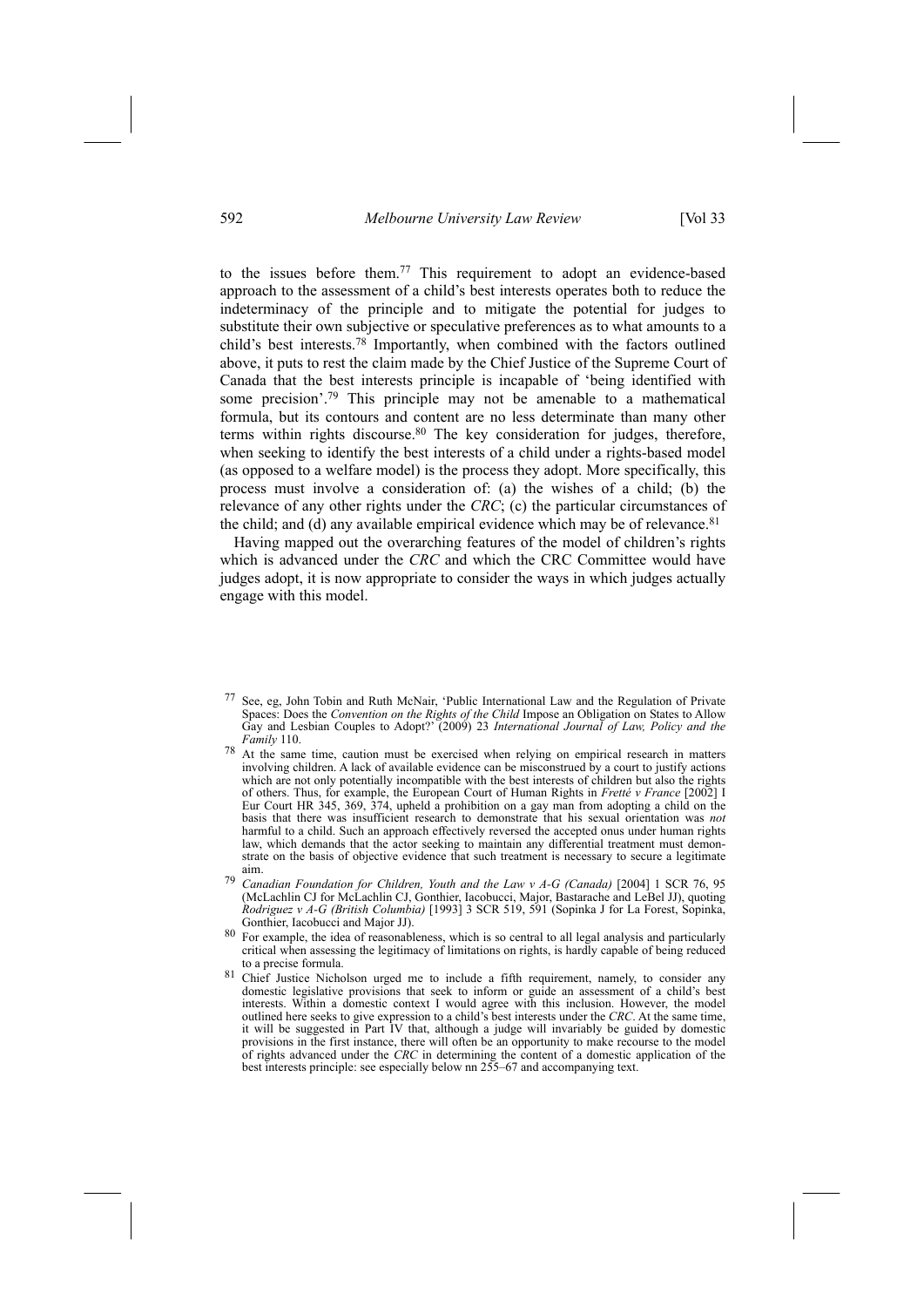#### III DO JUDGES ADOPT THE RIGHTS APPROACH?

No attempt is made here to undertake a comprehensive review as to the treatment of children's rights by judges in domestic legal systems. Rather, the methodology adopted for this part of the article involves the examination of a small number of relatively prominent cases decided at the international, regional and domestic levels, which have been selected because of their capacity to illustrate the differing ways in which judges approach matters concerning children's rights. For ease of identification, those approaches which tend to overlook, marginalise or misappropriate children's rights have been classified into 'invisible', 'incidental', 'selective', 'rhetorical' and 'superficial' rights approaches. In contrast, those decisions which are consistent with the model of children's rights advanced in Part II are considered to provide examples of what is termed a 'substantive' rights approach to matters concerning children.

### A *The Spectrum of Rights Approaches*

#### 1 *The Invisible Rights Approach*

Historically, judges had no reason to conceptualise disputes involving children in terms of their rights. This was a legacy of the Roman doctrine of *patria potestas* — paternal power — which entitled a father '[n]ot only ... to all the service and all the acquisitions of his child, as much as those of a slave, but [also to] the same absolute control over his person.'82 Despite the emergence of rights discourse in the mid-1800s within political and social commentary, children were still excluded from this paradigm. Thus, for example, John Stuart Mill argued in 1859 in *On Liberty* that the liberty principle applied 'only to human beings in the maturity of their faculties' and disqualified from its exercise 'children [and] young persons below that age which the law may fix as that of manhood or womanhood.'83 Not surprisingly, judges adopted a position that was consistent with such views. Thus for example Bowen LJ in the late nineteenth century English decision *Re Agar-Ellis; Agar-Ellis v Lascelles* warned that any move by a court to override 'the natural jurisdiction' of a father over his child 'would be really to set aside the whole course and order of nature, and it seems to me it would disturb the very foundation of family life.'84

There was a significant movement from the notion of parental possession over the course of the late nineteenth and early twentieth centuries, first with the adoption of the welfare model and more lately with the emergence of children's rights.85 This paradigm shift, however, has not been universally embraced by judges, and the legacy of the parental possession doctrine remains. For example, as recently as 2004 Gummow J of the High Court of Australia in a case concerning the detention of refugee children remarked that:

<sup>82</sup> James Hadley, *Introduction to Roman Law in Twelve Academical Lectures* (1873) 119, quoted in Bryan A Garner (ed), *Black's Law Dictionary* (9<sup>th</sup> ed, 2009) 1287.

<sup>83</sup> John Stuart Mill, *On Liberty* (1859) 8.

<sup>84 (1883) 24</sup> Ch D 317, 336.

<sup>85</sup> See Eekelaar, *Family Law and Personal Life*, above n 5, 13.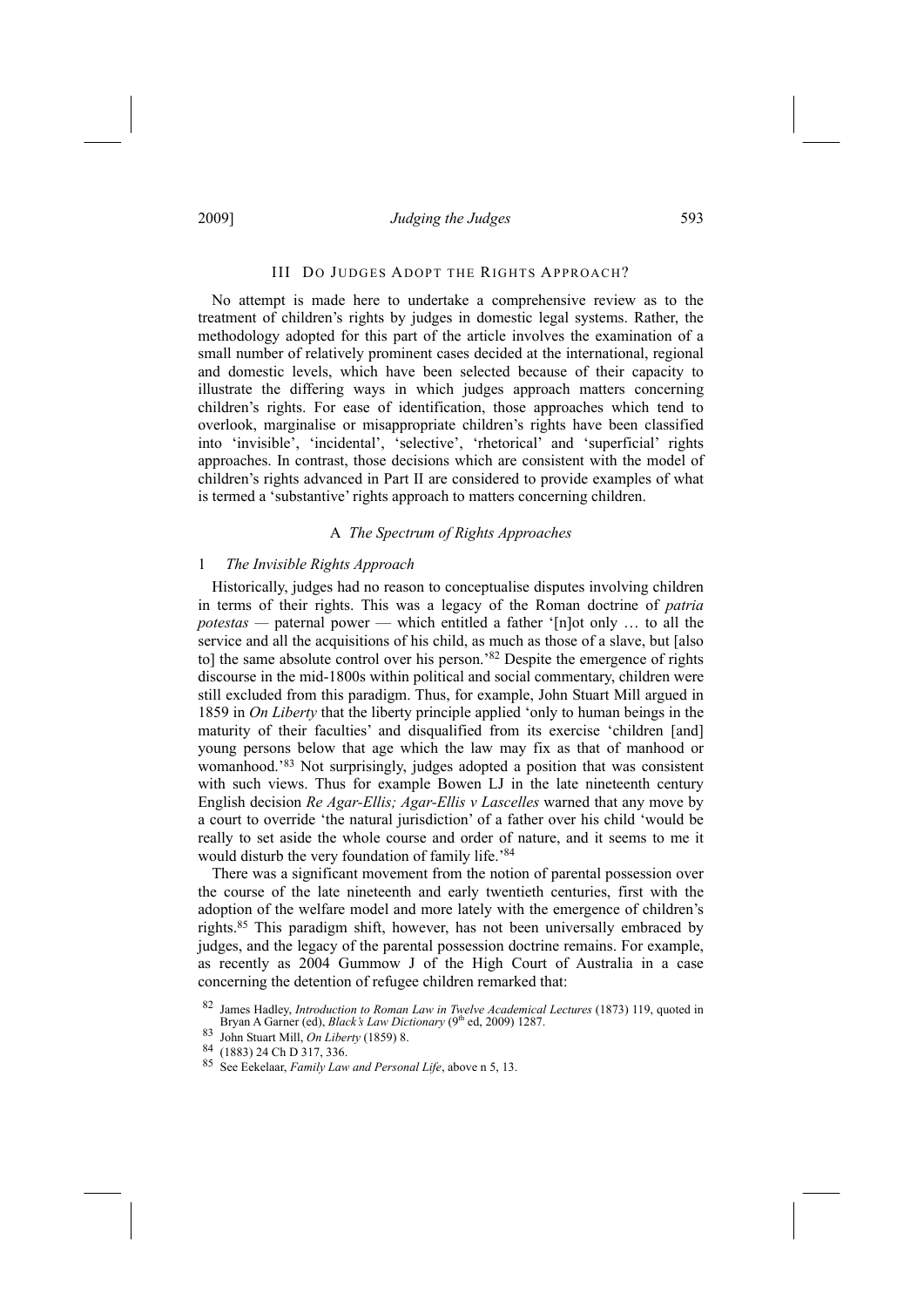The starting point is the proposition that, at common law, a right of a parent or parents to custody of children who had not reached the age of discretion (fourteen for boys and sixteen for girls) incorporates a '*right to possession*' of the child which includes the right to exercise physical control over that child.<sup>86</sup>

This is a remarkable extract which could not be more strikingly at odds with the vision of children as rights-bearers that is articulated under the *CRC*. It thus provides a vivid illustration of what I term an 'invisible' rights approach in that it not only neglects to conceptualise the issue in terms of the rights of a child but affirms and embraces a vision of children in which they are primarily seen as an extension of their parents.

Importantly, the explicit affirmation of the parental possession doctrine by a court is not the defining characteristic of the invisible rights approach. Its core feature is the failure to identify that the rights of children are relevant to the dispute before the court. An archetypal example of such a matter is the English case of *R (Williamson) v Secretary of State for Education and Employment* ('*Williamson*'), which concerned a ban on corporal punishment in schools.87 In 2005 the matter finally reached the House of Lords, whereupon Baroness Hale declared:

My Lords, this is, and has always been, a case about children, their rights and the rights of their parents and teachers. Yet there has been no one here or in the courts below to speak on behalf of the children. No litigation friend has been appointed to consider the rights of the pupils … No non-governmental organisation … has intervened to argue a case on behalf of children as a whole. The battle has been fought on ground selected by the adults.<sup>88</sup>

Remarkably, prior to the case arriving before Baroness Hale, the matter had managed to traverse its way through the English judicial system without any discussion as to the relevance of children's rights. Instead, the case had been confined to an analysis as to the nature of the religious beliefs upon which the parents relied in asserting their right to have their children subject to physical discipline in schools.<sup>89</sup> These failures to conceptualise the issue in terms of children's rights and to adopt procedures that would recognise and take steps to accommodate the rights of children are the central characteristics of an invisible rights approach.90

<sup>90</sup> Equally, as Jane Fortin explained to me, the failure to adopt appropriate procedures could contribute to the failure by a court to conceptualise the issues in terms of a child's rights.

<sup>86</sup> *Re Woolley; Ex parte Applicants M276/2003* (2004) 225 CLR 1, 57–8 (emphasis added) (citations omitted).

<sup>87 [2005] 2</sup> AC 246.

 $\frac{88}{10}$  Ibid 271.

It is important to note, as Jane Fortin brought to my attention, that the UK Secretary of State had not raised the issue of children's own rights because English law maintains that parents have a right to physically punish their children: see below n 91. Thus, procedurally, the case was presented to the English courts as if the issue for resolution had been confined to the legitimacy of the state's attack on the religious rights of parents. This narrow position, however, did not prevent Baroness Hale from identifying the central importance of children's rights to the issue. Had there been a procedural entitlement for children to receive separate representation, it is likely that the relevance of children's rights would have been raised at a much earlier stage in the proceedings (assuming the involvement of competent counsel).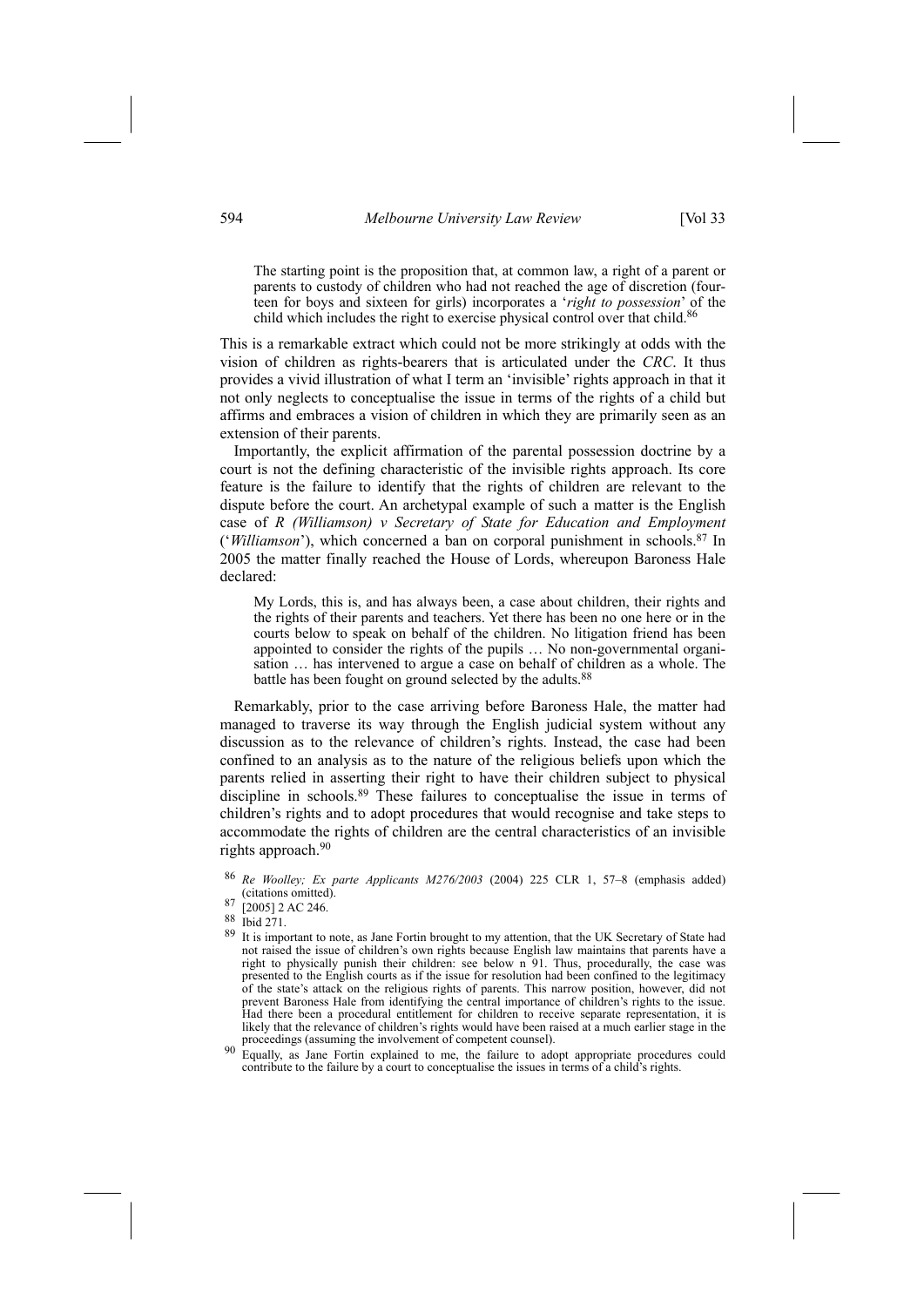A question remains, however, as to whether the adoption of an invisible rights approach should matter if the outcome in a case is no different from the outcome that would have resulted had a substantive rights approach been adopted. In *Williamson*, for example, the lower courts still upheld the ban on corporal punishment in schools, with the Court of Appeal justifying its decision on the basis that parents still retained their right to punish their own children.<sup>91</sup> Moreover, in 1954 in *Brown v Board of Education of Topeka*, one of the most celebrated decisions of the Supreme Court of the United States in which educational segregation was declared unconstitutional,92 Warren CJ delivering the unanimous judgment of the Court stressed the benefits of education to a society as a whole rather than the right of children to receive it.<sup>93</sup>

The reality is that significant consequences are still associated with an endorsement of these approaches. As the comments of Baroness Hale indicate, a failure to identify the relevance of children's rights to a matter before a court can also lead to a failure to adopt the procedures necessary to accommodate rights such as the right to separate representation. Moreover, the explicit affirmation by the Court of Appeal of a parental right to physically discipline a child fails to acknowledge that this practice itself is arguably inconsistent with the rights of the child.94 In contrast, the danger associated with the approach of the US Supreme Court is the tendency to adopt an instrumentalist vision of children as objects of value to society rather than individuals with entitlements. So, although an invisible rights approach may not lead to a decision that is necessarily inconsistent with children's rights, it will have broader consequences for the status and vision of children within society.

## 2 *The Incidental Rights Approach*

In his critique of children's rights, one of Guggenheim's primary concerns is that the concept is frequently invoked to secure the interests of adults rather than children.95 His concerns find support in the decisions of courts beyond the US. Thus, for example, a study by Judith Sloth-Nielsen in 2002 concerning the early treatment of children's rights under the *South African Constitution*96 revealed that 'the main beneficiaries of children's rights related cases were in fact adult litigants, who had sought to bolster their claims via children's rights-based

<sup>91</sup> *R (Williamson) v Secretary of State for Education and Employment* [2003] QB 1300, 1309, 1326 (Buxton LJ), 1354–5, 1358–60 (Rix LJ), 1360, 1380–1 (Arden LJ). See also *Williamson* [2005] 2  $AC$  246, 273 (Baroness Hale).

<sup>92 347</sup> US 483, 494–6 (Warren CJ for Warren CJ, Black, Reed, Frankfurter, Douglas, Jackson, Burton, Clark and Minton JJ) (1954).

See ibid 493.

<sup>94</sup> See CRC Committee, *General Comment No 8: The Right of the Child to Protection from* Corporal Punishment and Other Cruel or Degrading Forms of Punishment (Articles 19, 28(2) and 37, inter alia),  $42<sup>nd</sup>$  sess, [18], [26], [28], UN Doc CRC/C/GC/8 (2006).

<sup>95</sup> Guggenheim, above n 16, xiii.

<sup>96</sup> Judith Sloth-Nielsen, 'Children's Rights in the South African Courts: An Overview since Ratification of the UN *Convention on the Rights of the Child*' (2002) 10 *International Journal of Children's Rights* 137, 149–51.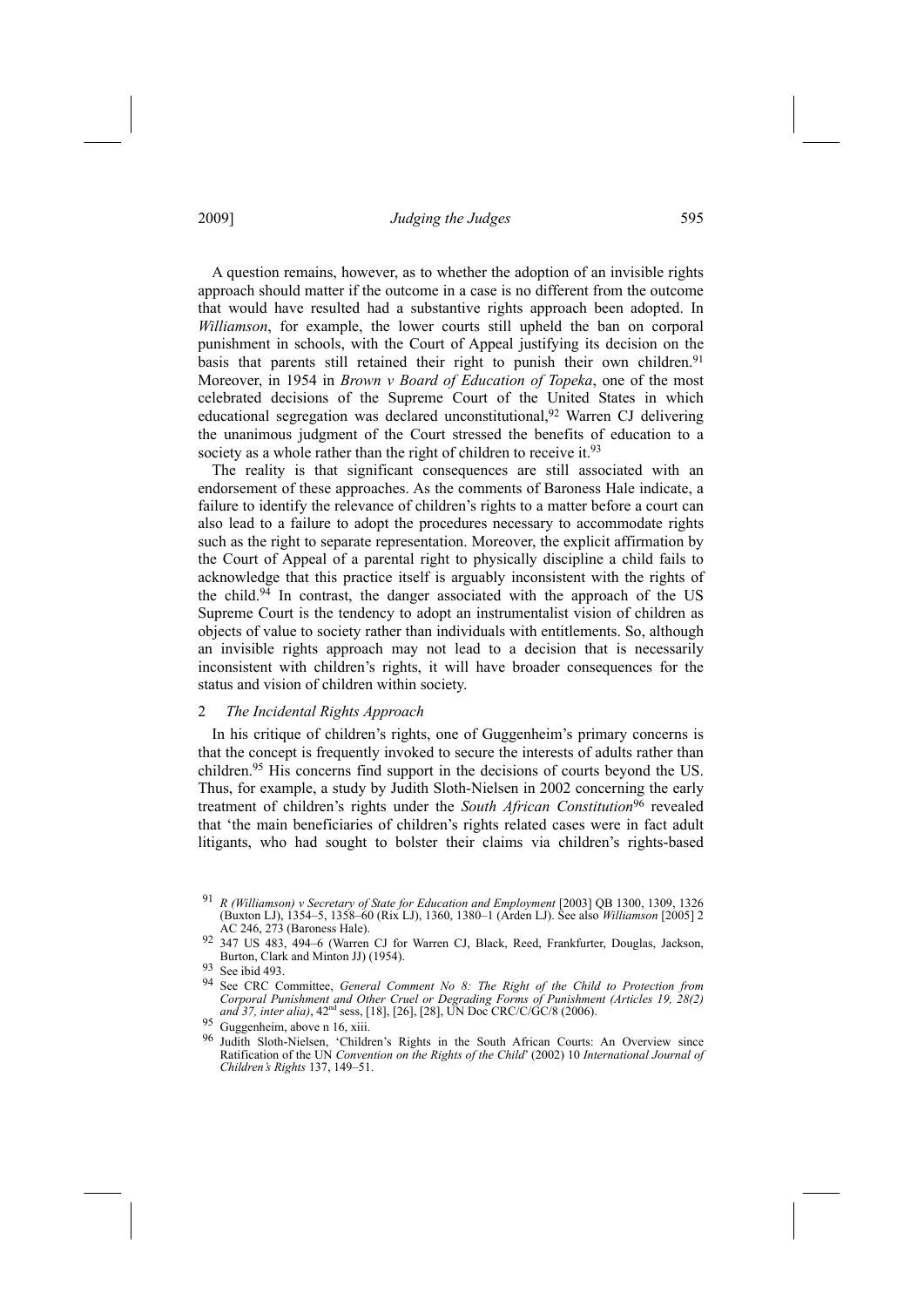arguments.'97 A similar trend was discerned by Fortin in her review of child protection cases in the UK, where she identified that 'domestic courts sometimes make brief passing references to the … rights of the children'.98 On balance, however, she found that decisions concerning the removal of a child from their parents' care typically indicate 'that the family judiciary seldom discuss the children's position in terms of their own [*European*] *Convention* rights.'99 Such a practice is referred to in this article as an 'incidental' rights approach to judicial treatment of children's rights.100 Unlike the invisible rights approach, where children's rights are nowhere to be seen in the judicial process, children's rights are at least present within an incidental approach. Their identification, however, is not considered to be essential to either the conceptualisation or resolution of the issues before a court. Nor is their presence accompanied by any sophisticated and detailed examination as to the nature and content of the rights in question. As such they are merely incidental — a marginal feature of the judicial process that exists on the periphery.

Elements of the 2008 decision in *VM v Director of Child, Family and Community Service (British Columbia)* provide a contemporary example of an incidental judicial approach to children's rights.<sup>101</sup> The case involved a challenge to the authorisation of a blood transfusion for two infants whose parents were members of the Jehovah's Witness Church.102 In framing the issue for determination, Brenner CJSC, in the first paragraph of the judgment, declared:

This case lies at the intersection of the rights and responsibility of parents to make sound health care decisions for their children and the duty, indeed the obligation, of the state to override that right in appropriate circumstances. This court must decide where the correct intersection lies and on which side this case falls.103

The rights of children are conspicuously absent from this conceptualisation of the issue, which is reduced to the need to reconcile the tension between the rights of the parents and the obligation of the state.

Unlike under the invisible rights approach, the rights of the children were not entirely ignored in this decision, and at one point Brenner CJSC commented that it would be 'difficult to see how the *Charter* rights of the parents … could trump the s 7 *Charter* rights [to life] of the infants to receive medical treatment to prevent their serious personal injury or death.'104 The treatment of children's rights, however, was incidental and, rather than offering a detailed analysis as to how a right to receive life-saving medical treatment is or should be a component

98 Fortin, 'Accommodating Children's Rights in a Post *Human Rights Act* Era', above n 1, 301.

- 100 Cf *R (R) v Durham Constabulary* [2005] 2 All ER 369, 386–7, where Baroness Hale refers approvingly to the interpretation and application by the European Court of Human Rights of the provisions of the *European Convention* in light of the provisions of the *CRC*. 101 [2008] 12 WWR 102.
- 
- $^{101}$  [2008] 12 WWR 102.<br> $^{102}$  Ibid 106–7 (Brenner CJSC).
- 103 Ibid 106; see also at 111.

<sup>97</sup> Sloth-Nielsen and Mezmur, above n 1, 3.

<sup>99</sup> Ibid.

<sup>104</sup> Ibid 121.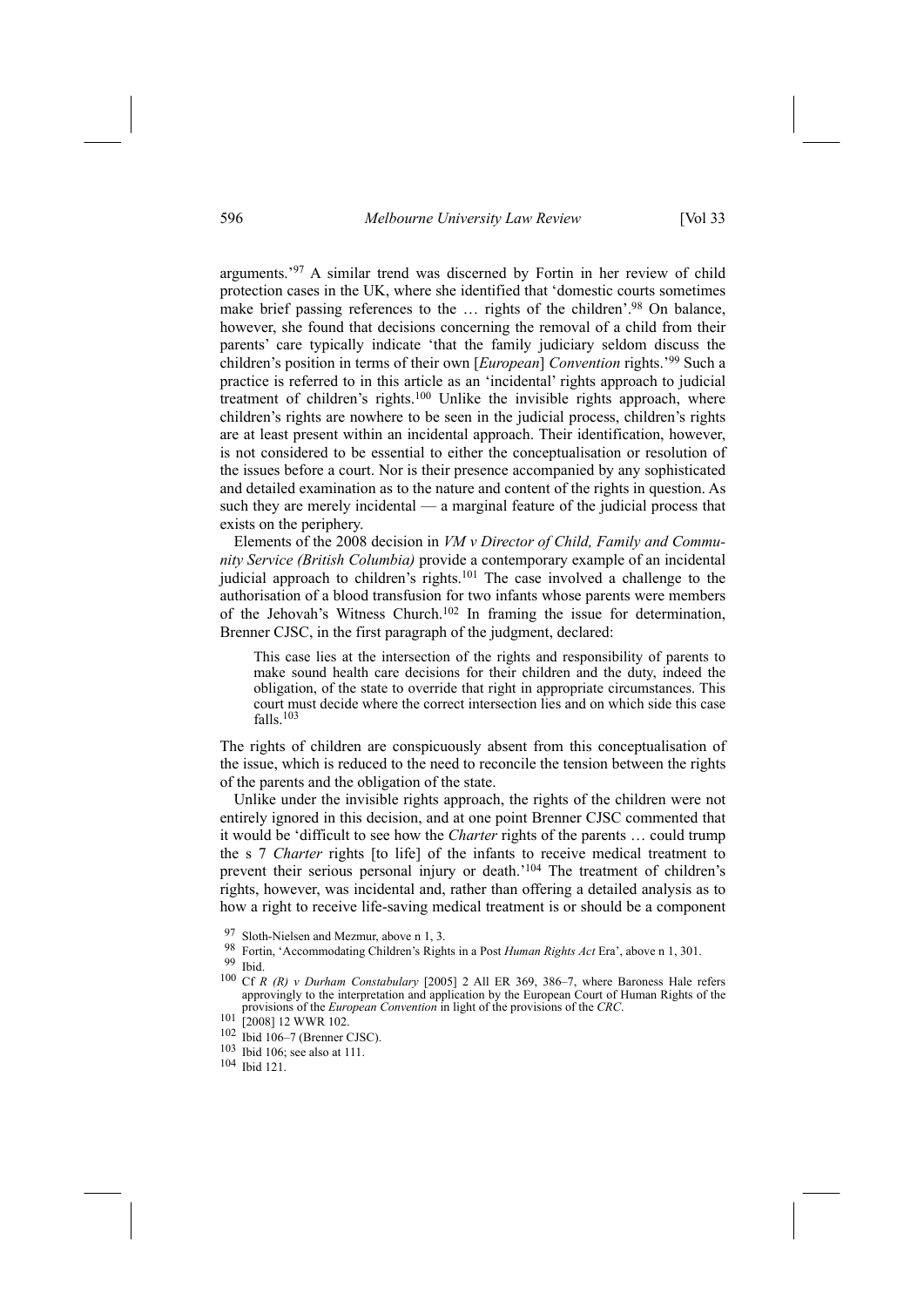of the right to life, the Chief Justice of the British Columbia Supreme Court preferred to base his decision to allow the transfusion on the premise 'that freedom of religion is not absolute and *may* give way to the child's best interests.'105

It is for this reason that the deference given to the best interests of the child reflects a welfarist rather than a rights-based understanding of the best interests principle. This is because a rights-based approach would have required the Chief Justice to conceptualise the issue much more forcefully in terms of the child's right to life (which forms part of a child's best interests) and the extent to which its effective enjoyment could be compromised by the need to respect the rights of the child's parents. Instead, the issue was conceptualised as being between the parents and the state, and whether the circumstances of the case warranted state intervention to secure a child's best interests.

Although a rights-based approach also would have required state intervention on the facts of the case, its adoption would have carried two significant consequences. First, the child would have been identified much more clearly as a subject entitled to the protection of their individual rights as opposed to a passive object in a dispute between the child's parents and the state. Secondly, the articulation of the right to life as incorporating a positive duty on states to provide life-saving treatment for children would have carried significant implications in terms of the understanding of the obligations of states pursuant to the right to life. Brenner CJSC raised the potential for this analysis when he referred to the child's right to life,<sup>106</sup> but this reference was merely incidental and he failed to develop it any further. Instead, he preferred to revert to a welfarist understanding of the child's best interests which was divorced from the child's right to life, by holding that the state was justified in overriding the parental rights because this was necessary to secure the child's best interests.107

#### 3 *The Selective Rights Approach*

There is evidence of an increasing trend whereby courts are making more references to the rights of children that are protected under the *CRC*. 108 A feature of this trend, however, is the tendency for the adoption of what I call a 'selective' rights approach. This occurs when a court makes significant rather than incidental references to a particular right or rights of children in order to inform or defend its resolution of the issues. However, such an approach is selective in the sense that the analysis offered is not grounded in a comprehensive and internally coherent application of the *CRC* and its underlying model of children's rights — only parts of the model are selected by the court. Two recent cases that provide a good illustration of such an approach are the majority decision of the

<sup>105</sup> Ibid 124 (emphasis added).

<sup>106</sup> Ibid 121.

<sup>107</sup> See ibid 124.

<sup>108</sup> See generally Jonathan Todres, 'Emerging Limitations on the Rights of the Child: The UN *Convention on the Rights of the Child* and Its Early Case Law' (1998) 30 *Columbia Human Rights Law Review* 159.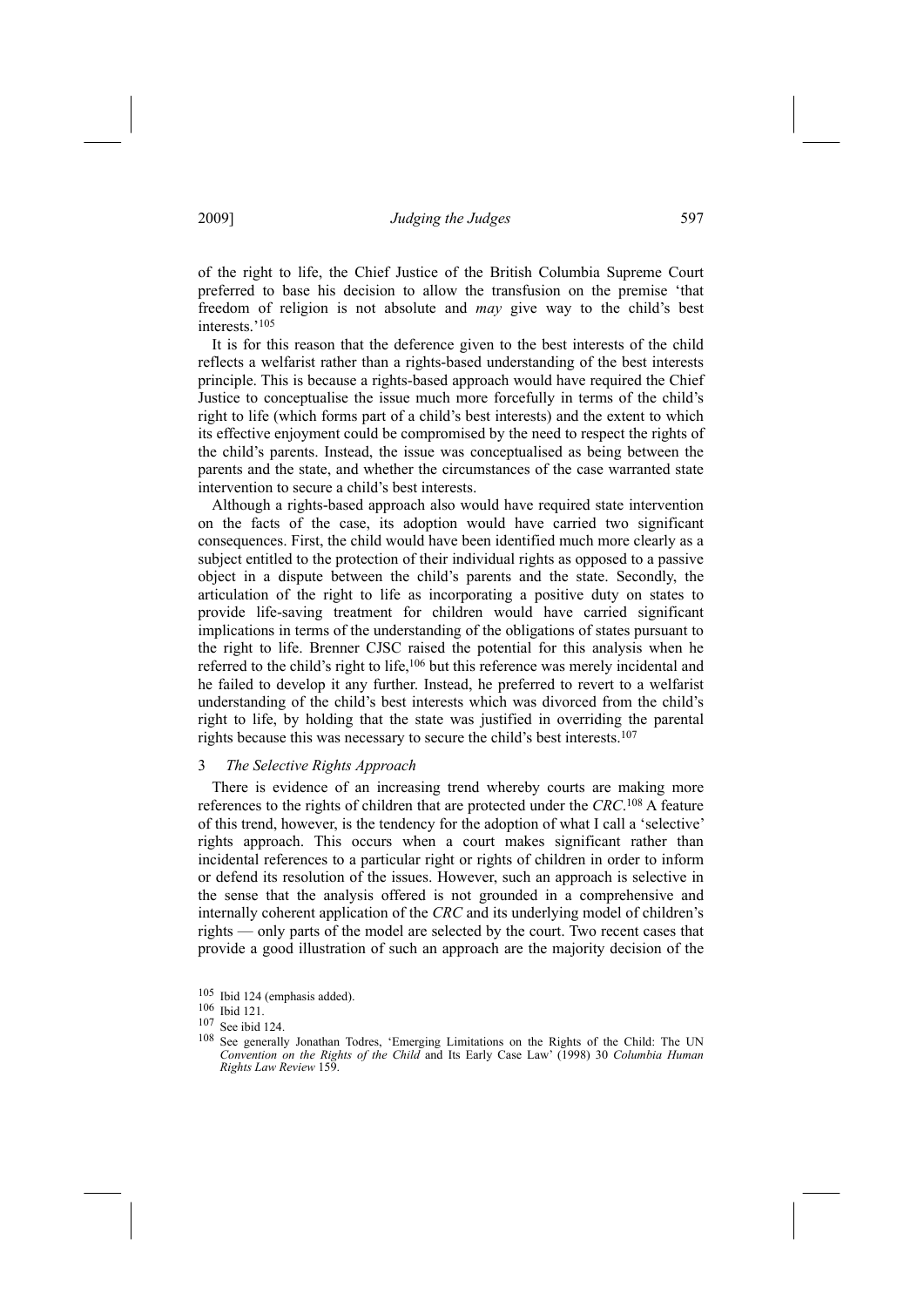US Supreme Court in *Roper v Simmons*109 and the opinion of Kirby J of the High Court of Australia in *Minister for Immigration and Multicultural and Indigenous Affairs v B* ('*MIMIA v B*').110

*Roper v Simmons* has been hailed as a landmark case in two respects. First, it determined that the imposition of the death penalty on a person below the age of 18 was a form of cruel and unusual punishment and thus unconstitutional.<sup>111</sup> Secondly, in forming its view, the majority of the US Supreme Court drew on international law and the provisions of international instruments such as the *CRC* to confirm its position as to the illegality of the death penalty for children.<sup>112</sup> Not surprisingly, both these aspects of the decision have attracted significant attention.113 Certainly, from the perspective of the analysis in this article, the decision represents an example of a court avoiding the imposition of an adultcentric understanding as to the content of a particular right — namely, the right not to be subjected to cruel and usual punishment — in favour of an understanding which accommodated the particular vulnerabilities of childhood.

However, what has been overlooked in the commentary on the case is the incongruity caused by the majority decision's affirmation, in defence of its position, that states still had the jurisdiction to detain juvenile offenders indefinitely.114 Remarkably, the US Supreme Court saw fit to embrace the first limb of art 37(a) of the *CRC*, which prohibits the death penalty for juveniles, but overlook its second limb, which prohibits 'life imprisonment' for children 'without possibility of release'.<sup>115</sup> The adoption of such a selective approach to children's rights weakens the rigour of the Court's decision and lends support to those who criticise recourse to international standards in domestic fora as a form of 'smorgasbording' in which judges conveniently select only those aspects of the system that will confirm their position.<sup>116</sup> Such a selective approach also compromises the vision of children's rights offered under the *CRC*.

<sup>109 543</sup> US 551 (2005).

<sup>110 (2004) 219</sup> CLR 365.

<sup>111</sup> *Roper v Simmons*, 543 US 551, 567 (Kennedy J for Stevens, Kennedy, Souter, Ginsburg and Breyer JJ) (2005).

<sup>112</sup> See ibid 578.

<sup>113</sup> See, eg, Barry C Feld, 'A Slower Form of Death: Implications of *Roper v Simmons* for Juveniles Sentenced to Life without Parole' (2008) 22 *Notre Dame Journal of Law, Ethics and Public Policy* 9; Holly Arnould, '*Lawrence v Texas* and *Roper v Simmons*: Enriching Constitutional Interpretation with International Law' (2008) 22 *St John's Journal of Legal Commentary* 685.

<sup>114</sup> *Roper v Simmons*, 543 US 551, 572 (Kennedy J for Stevens, Kennedy, Souter, Ginsburg and Breyer JJ) (2005). Cf at 623, where Scalia J, for Rehnquist CJ, Scalia and Thomas JJ, stated in dissent: 'If we are truly going to get in line with the international community, then the Court's reassurance that the death penalty is really not needed, since "the punishment of life imprisonment without the possibility of parole is itself a severe sanction," ... gives little comfort.

<sup>115</sup> *CRC* art 37(a) provides:

No child shall be subjected to torture or other cruel, inhuman or degrading treatment or punishment. Neither capital punishment nor life imprisonment without possibility of release shall be imposed for offences committed by persons below eighteen years of age ..

<sup>116</sup> See, eg, Justice Antonin Scalia and Justice Stephen Breyer, 'The Relevance of Foreign Legal Materials in US Constitutional Cases: A Conversation between Justice Antonin Scalia and Justice Stephen Breyer' (2005) 3 *International Journal of Constitutional Law* 519, 521–2.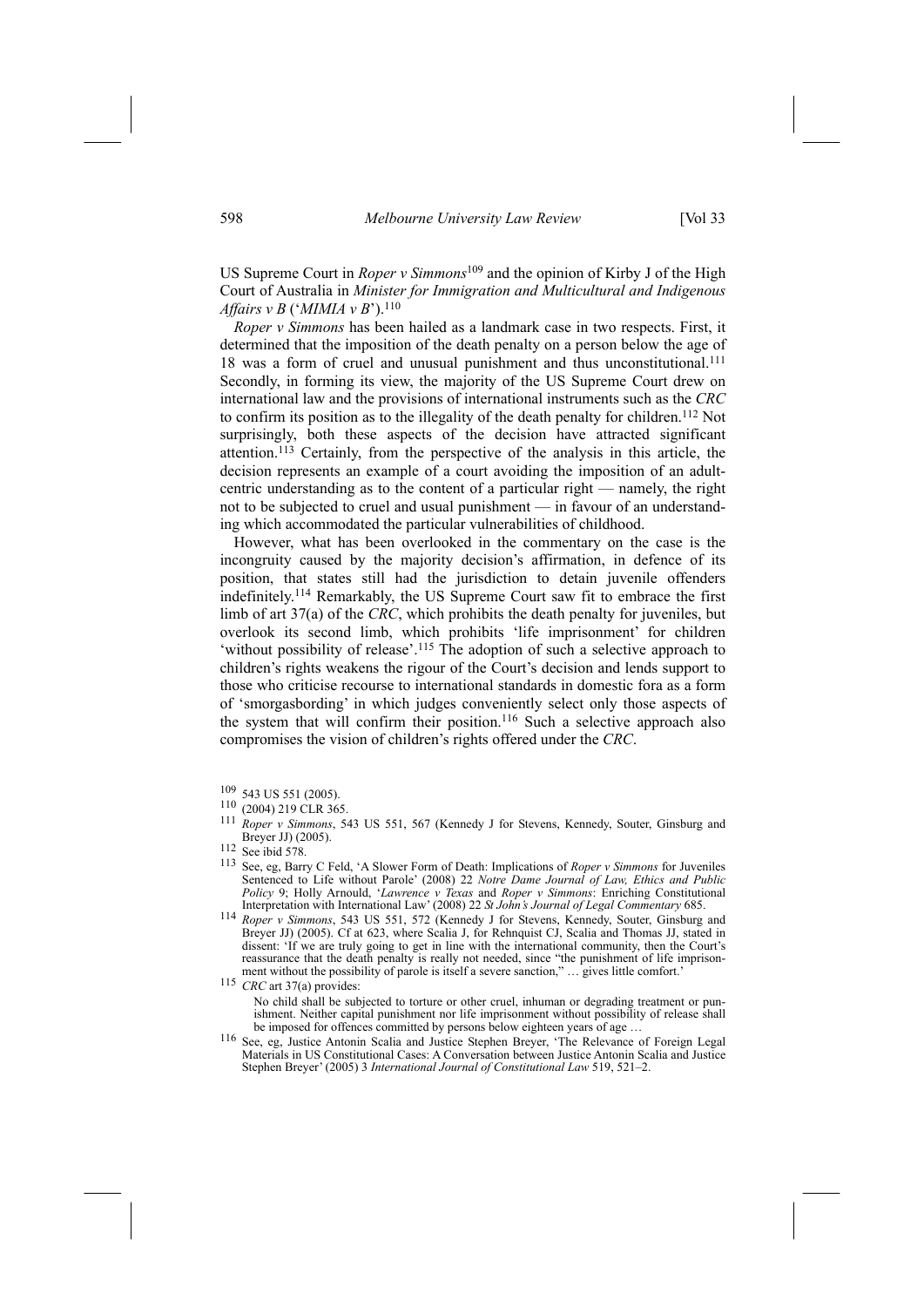Another example of this selective use of children's rights is the decision of Kirby J in *MIMIA v B*. This matter involved complex issues concerning the capacity of the Family Court of Australia to make decisions regarding the detention of refugee children.<sup>117</sup> When it went on appeal to the High Court, Kirby J offered a considered discussion of Australia's obligations under international law and more specifically the requirement under art 37(b) of the *CRC* that the detention of all children be 'a measure of last resort'.118 However, he ultimately rejected the submission that the detention of these children was indefinite and explained that

the period of detention had a clear terminus. This (putting it broadly) is the voluntary election of the children (through their parents) to leave Australia or the completion of the legal proceedings brought by the parents on the children's behalf  $\ldots$ <sup>119</sup>

Such a comment is reflective of a judicial model that is unable to separate a child from their parents and recognise the potential for a conflict of interests to exist.

Kirby J's approach stands in stark contrast to the approach adopted by the majority of the Full Court of the Family Court of Australia, who held that

children are entitled to be treated as individuals and not as the property or appendages of their parents. … It thus seems inconceivable that their continued detention should depend upon whether or not their parents have made a request for repatriation  $\dots$ <sup>120</sup>

This position represents an engagement with a substantive conception of the notion of children as rights-bearers and reveals the selective nature of the approach adopted by Kirby J. Although he was able to identify the provisions of the *CRC* relevant to the detention of children, Kirby J was unable to formulate his decision in accordance with the deeper understanding and conceptualisation of children's rights advanced by the majority in the Full Family Court.

## 4 *The Rhetorical Rights Approach*

The 1986 decision of the House of Lords in *Gillick v West Norfolk and Wisbech Area Health Authority* ('*Gillick*')121 is generally seen as a watershed in the development of children's rights within common law jurisdictions.122

<sup>117</sup> See *MIMIA v B* (2004) 219 CLR 365, 408–9 (Kirby J).

<sup>118</sup> See ibid 424–5.

<sup>119</sup> Ibid 425.

<sup>120</sup> *B v Minister for Immigration and Multicultural and Indigenous Affairs* (2003) 30 Fam LR 181, 243 (Nicholson CJ and O'Ryan J); see also at 242.

<sup>121</sup> [1986] 1 AC 112.

<sup>122</sup> See Eekelaar, 'The Emergence of Children's Rights', above n 5, 161, 180–2. Faced with the prospect of a doctor providing contraceptive advice to a young girl without her mother's consent, the England and Wales Court of Appeal was content to maintain a parent's right to physical possession over a child (see ibid 124–5, 133–4, 138 (Parker LJ), 141–3 (Fox LJ); cf at 148–9 (Eveleigh LJ)), thereby, in the words of Eekelaar, 'annihilat[ing]' the prospect for any 'legal recognition of autonomy interests in children' (Eekelaar, 'The Emergence of Children's Rights', above n 5, 180). In contrast, the majority of the House of Lords was prepared to hold that a child who had attained sufficient understanding and maturity had the full capacity to enter into legal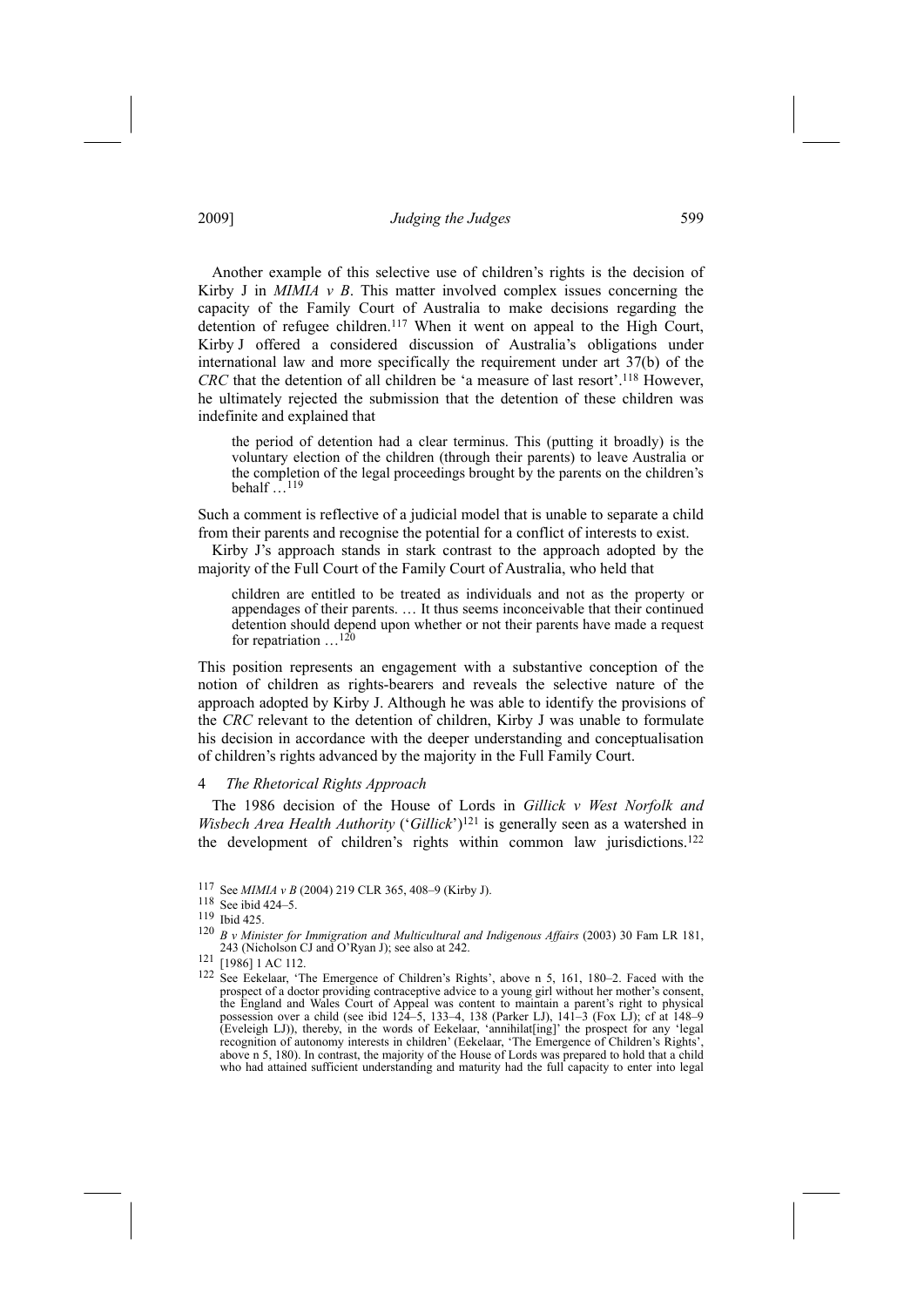600 *Melbourne University Law Review* [Vol 33

Although this decision was made in the mid-1980s — a few years before the provisions of the *CRC* were finalised in 1989 — it is clear that its underlying values are consistent with the vision of children's rights as offered under the *CRC*. In the first place, the young girl in question was treated as a separate legal entity with an evolving capacity.123 This in turn enabled the House of Lords to acknowledge her capacity to make decisions as to her own best interests (with respect to access to information about abortion) independently of her mother's wishes.124 However, it has been suggested that the application of the test for competency in *Gillick* and similar versions which have been adopted in other jurisdictions can be used to cloak paternalistic decisions regarding treatment of children in the rhetoric of their rights.125 Jamie Potter, for example, has argued that courts have regularly held children to be competent in the context of access to contraceptive advice and abortions but repeatedly denied their competency when they seek to refuse life-saving treatment despite evidence to suggest that the children in question are fully aware of the consequences of their decision.126 I term such an approach the 'rhetorical' rights approach because it embraces the rhetoric of rights — namely, children are told that their autonomy will be respected when, in truth, a welfarist approach is adopted.

It is not suggested here that the model of children's rights under the *CRC* necessarily demands that a judge honour the decision of a child of sufficient maturity and understanding to refuse life-saving medical treatment. Although art 12 of the *CRC* provides a child with a right to express their wishes with respect to such a matter, there is an argument that the best interests principle under art 3 still allows a court to force a child to undergo such treatment. Fortin, for example, has argued that the courts 'can legitimately argue that society has an interest in protecting under-age minors, irrespective of competence, from their own dangerous mistakes until they attain their majority'.127 Margaret Brazier and Caroline Bridge have suggested that 'society might well adopt a sceptical approach to autonomy' when dealing with children and thus accept the capacity of courts to vitiate their decisions when they are deemed imprudent, albeit by reference to the standards of adults.128 In contrast, Penney Lewis has suggested that, where an adolescent is able to make a competent choice to refuse life-

relationships without the consent of their parents: see ibid 173–4 (Lord Fraser); see also at 188–90 (Lord Scarman), 195 (Lord Bridge).

- <sup>123</sup> *Gillick* [1986] 1 AC 112, 173–4 (Lord Fraser).
- 124 See ibid 174.
- 125 Michael Freeman, 'Rethinking *Gillick*' (2005) 13 *International Journal of Children's Rights* 201, 206–8, 211–12; Melinda T Derish and Kathleen Vanden Heuvel, 'Mature Minors Should Have the Right to Refuse Life-Sustaining Medical Treatment' (2000) 28 *Journal of Law, Medicine and Ethics* 109, 112–13.
- 126 Jamie Potter, 'Rewriting the Competency Rules for Children: Full Recognition of the Young Person as Rights-Bearer' (2006) 14 *Journal of Law and Medicine* 64, 67.
- 127 Jane Fortin, *Children's Rights and the Developing Law* (2nd ed, 2003) 134.
- 128 Margaret Brazier and Caroline Bridge, 'Coercion or Caring: Analysing Adolescent Autonomy' (1996) 16 *Legal Studies* 84, 109.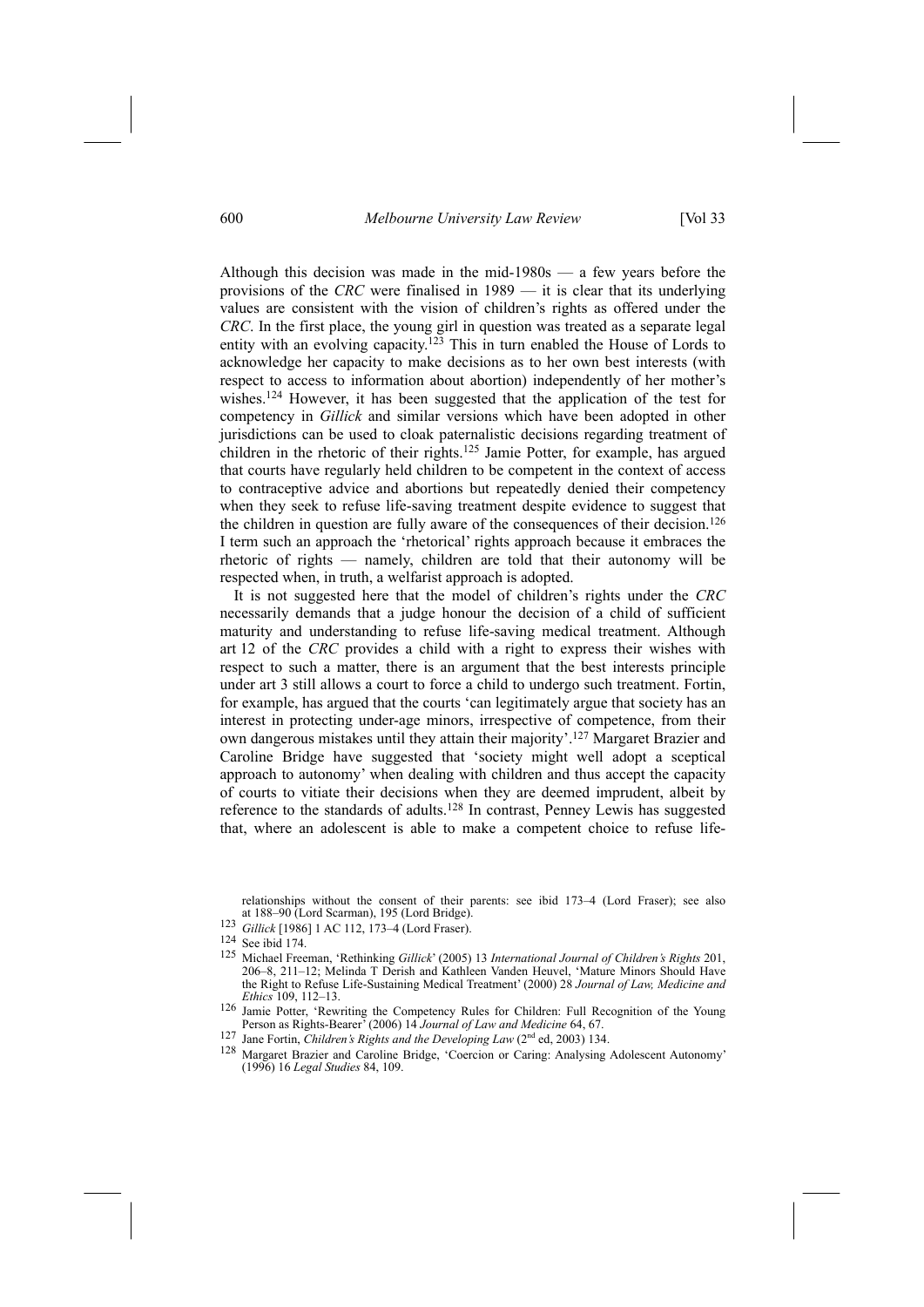saving treatment, '[r]especting such a choice will be difficult, but it is preferable to arbitrary discrimination on the basis of age alone.'129

Although all of these approaches could arguably find support within the text of the *CRC*, there are clear principles that must inform the *process* by which a judge forms a decision on such matters. More specifically, if a judge decides to restrict the autonomy of a child and insist upon life-saving treatment because they strike the balance in favour of a child's right to life, the judge must not raise an expectation that a child's understanding will determine competency and thus provide a right to refuse life-saving medical treatment. Such a process would only serve to demean and disempower a child who, despite having a significant understanding of their condition and the consequences of refusing treatment, must be labelled 'incompetent' if their decision to refuse treatment is dishonoured. So, rather than create the impression that the autonomy of a child is to be determinative in the decision-making process, if a judge's decision is to favour the protection of a child's life over respect for individual autonomy, such an approach should be transparent and clearly communicated to a child.130 To do otherwise is to embrace the rhetoric but not the substance of a rights-based approach when dealing with children.

## 5 *The Superficial Rights Approach*

A further way in which judges fail to engage with the model of children's rights outlined in Part II is described here as the 'superficial' rights approach. In such cases, judges identify the central relevance of children's rights to the matters before them and children's rights feature as a core element in their reasoning. Despite this ostensible engagement with children's rights, such cases are deemed to be superficial because judges fail to consider the actual scope and nature of the rights in question and/or fail to undertake a rigorous assessment as to the manner in which these rights must be balanced against any competing considerations. The decision of the International Court of Justice ('ICJ') in the 2005 case *Armed Activities on the Territory of the Congo (Democratic Republic of the Congo v Uganda)* ('*Armed Activities*')131 provides an illustration of this first characteristic, while the 2001 decision of the European Court of Human Rights in *Dahlab v Switzerland* ('*Dahlab*')132 provides an example of the second.

In relation to *Armed Activities*, it is sufficient to note that the ICJ had before it 'convincing evidence of the training in [Uganda People's Defence Forces ('UPDF')] training camps of child soldiers and of the UPDF's failure to prevent the recruitment of child soldiers in areas under its control.'133 This in turn gave rise to a question as to whether Uganda had failed in its obligations with respect to the recruitment of child soldiers under international law.134 In addressing this

134 Ibid [215].

<sup>129</sup> Penney Lewis, 'The Medical Treatment of Children' in Julia Fionda (ed), *Legal Concepts of Childhood* (2001) 151, 159, quoted in Freeman, 'Rethinking *Gillick*', above n 125, 210.

<sup>130</sup> Potter, above n 126, 68–9.

<sup>131</sup> General List No 116 (Unreported, International Court of Justice, 19 December 2005).

<sup>132 [2001]</sup> V Eur Court HR 449.

<sup>133</sup> General List No 116 (Unreported, International Court of Justice, 19 December 2005) [210].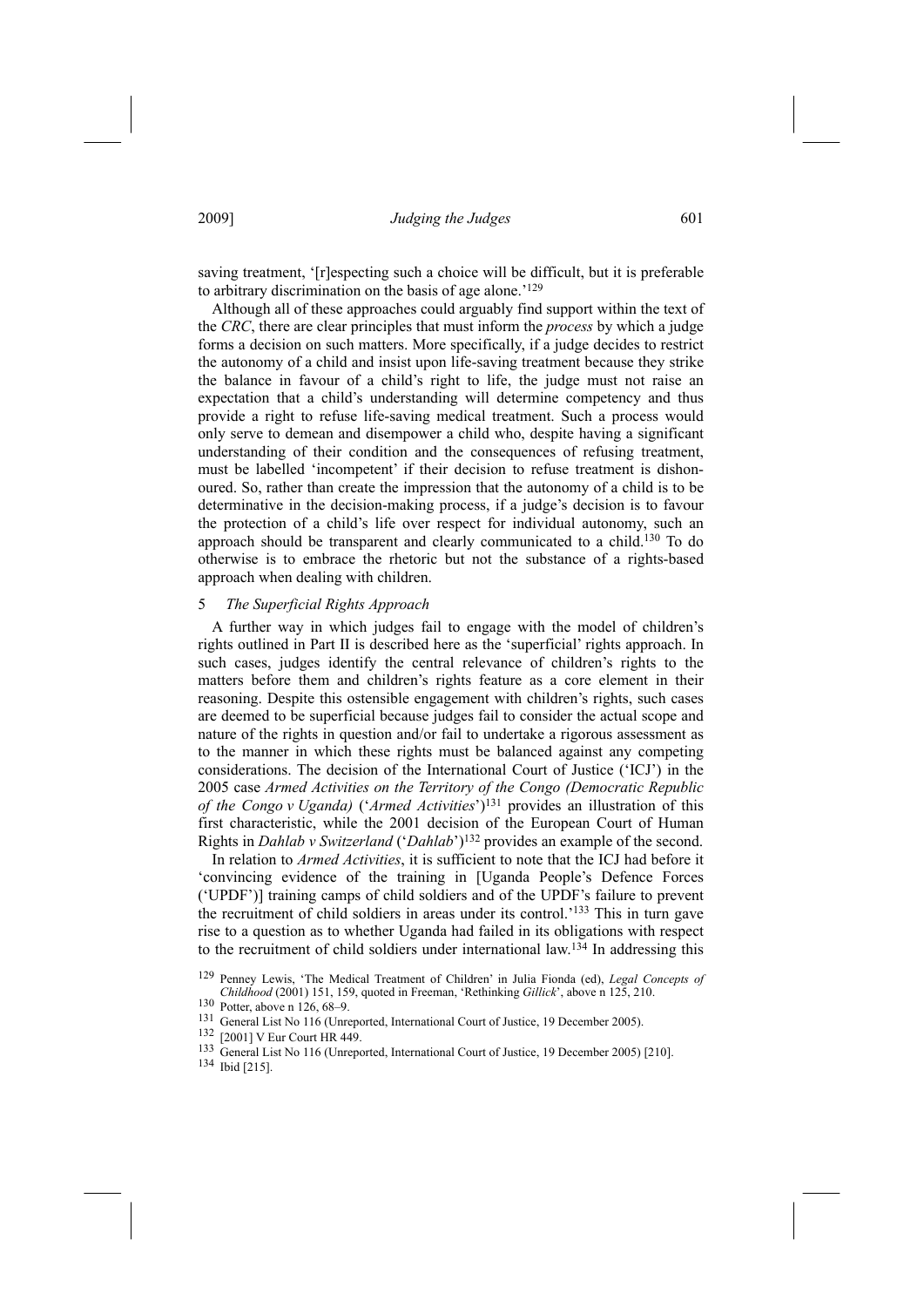concern, the ICJ recited all the relevant human rights and humanitarian law instruments to which the states were party.135 It then listed the specific provisions of these instruments which Uganda was alleged to have violated<sup>136</sup> and concluded that the UPDF 'did not take measures to ensure respect for human rights and international humanitarian law in the occupied territories.'137

At no stage did the ICJ engage in any substantive analysis as to the content and scope of the international obligations concerning child soldiers which Uganda had assumed.138 More specifically, its consideration of the evidence with respect to the training and recruitment of children was dissociated<sup>139</sup> from the actual content of the provisions of *Additional Protocol I*140 and *Additional Protocol II*<sup>141</sup> *to the Geneva Conventions*, art 38 of the *CRC*, and the *Optional Protocol to the Convention on the Rights of the Child on the Involvement of Children in Armed Conflict*, 142 none of which prohibit per se the recruitment of all children. Thus, rather than engaging in a careful analysis of the nuanced nature of the status of child soldiers under international law, the ICJ simply decided that the relevant instruments had been violated because of evidence as to the training and recruitment of children. The facts may well have justified the ICJ's findings, but its 'oracular' tendencies created a void in its reasoning that undermines the legitimacy of its decision and provides a vivid illustration of a superficial rights approach in judicial reasoning.<sup>143</sup>

The decision of the European Court of Human Rights in *Dahlab* provides an illustration of the other characteristic of a superficial approach, namely, the failure to undertake a rigorous assessment as to how the rights of a child are to be balanced against other competing considerations. *Dahlab* involved a claim by a female teacher that a ban on wearing an Islamic headscarf when teaching in a public school was a violation of her right to freedom of religion.144 The Court

- 139 Cf ibid [210] (evidence), [219] (provisions).
- <sup>140</sup> *Protocol Additional to the Geneva Conventions of 12 August 1949, and Relating to the Protection of Victims of International Armed Conflicts (Protocol I)*, opened for signature 8 June 1977, 1125 UNTS 3, arts 77(2)–(3) (entered into force 7 December 1978) ('*Additional Proto* $col I^{\prime}$ .
- <sup>141</sup> *Protocol Additional to the Geneva Conventions of 12 August 1949, and Relating to the Protection of Victims of Non-International Armed Conflicts (Protocol II)*, opened for signature 8 June 1977, 1125 UNTS 611, arts 4(3)(c)–(d) (entered into force 7 December 1978) ('*Additional Protocol II*').
- 142 Opened for signature 25 May 2000, 2173 UNTS 222, arts 1–2, 3(3), 4–6 (entered into force 12 February 2002).
- 143 See Antonio Cassese, 'The *Nicaragua* and *Tadić* Tests Revisited in Light of the ICJ Judgment on Genocide in Bosnia' (2007) 18 *European Journal of International Law* 649, 651, which argues with respect to *Application of the Convention on the Prevention and Punishment of the Crime of Genocide (Bosnia and Herzegovina v Serbia and Montenegro) (Merits)*, General List No 91 (Unreported, International Court of Justice, 26 February 2007) that 'the reader expecting a closely-argued decision will be left instead with the impression that the Court's holdings have a tinge of oracularity (oracles indeed are not required to give reasons).

<sup>135</sup> Ibid [217].

<sup>136</sup> Ibid [219].

<sup>137</sup> Ibid [211].

<sup>138</sup> See especially ibid [211], [218]–[219].

<sup>144</sup> See [2001] V Eur Court HR 449, 449.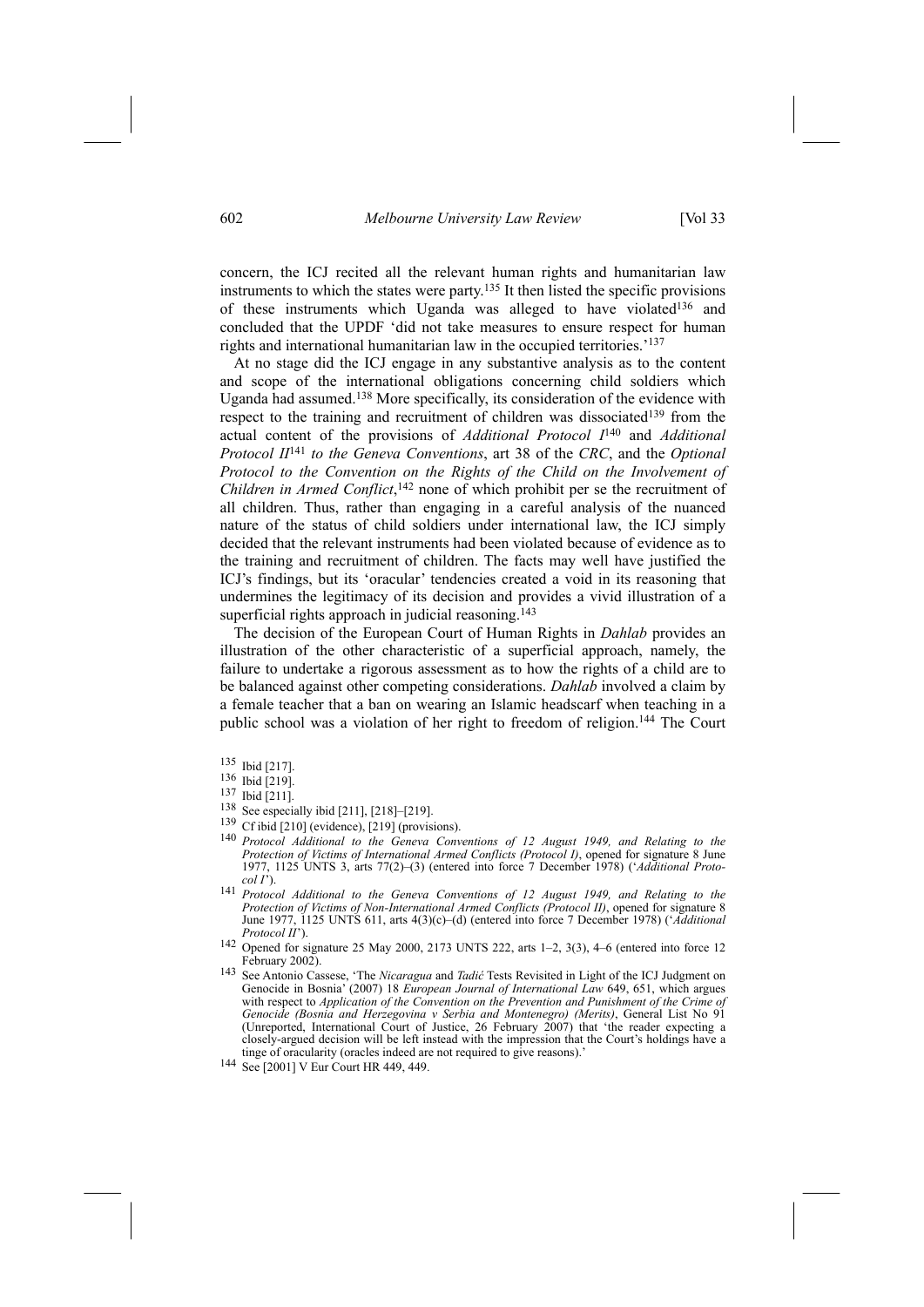upheld the ban for reasons which included the need to protect children's right to freedom of conscience and religion. It declared that 'it is very difficult to assess the impact that a powerful external symbol such as the wearing of a headscarf may have on the freedom of conscience and religion of young children.<sup>'145</sup> Moreover, it added that 'it cannot be *denied outright* that the wearing of a headscarf *might* have some kind of proselytising effect' on the children; as such, the ban was considered not to be unreasonable.<sup>146</sup>

This line of reasoning is problematic in two respects. First, it is based on speculation as to the potential effect of a teacher wearing a headscarf on her students, which is contrary to the general rule under human rights law that an interference with a person's rights must be justified on objective grounds by the state.147 Secondly, it shifts the onus from the state to the teacher, who is required to prove that which is effectively beyond proof, namely, that the headscarf *does not* have some proselytising effect. This approach is considered to be an example of a superficial rights approach to the extent that the invocation of children's rights acts as a kind of trump card that effectively diverts the court's attention from the need to undertake a careful examination of the available evidence and a rigorous balancing of the competing interests in a case of this sort. Thus, unlike other approaches where children's rights may be invisible or incidental, they are not only visible but a core element of the court's reasoning. But the problem with this approach is that the treatment of children's rights is superficial with respect to the nature of the analysis adopted by the court.

#### 6 *The Substantive Rights Approach*

In contrast to the preceding approaches, which tend to marginalise or misuse the notion of children as rights-bearers, what I term a 'substantive' rights approach refers to the ways in which judges engage with aspects of the model of children's rights outlined in Part II in a substantive way. Importantly, this approach is not homogenous. Instead, a number of dimensions will qualify an approach as one which gives substantive effect to at least some dimensions of children's rights.148 In terms of illustrating when a decision of a judge will satisfy this test, it is convenient to examine the different areas in which consideration of children's rights may be relevant for a judge. These are identified as being: (a) the conceptualisation of the issues before the court; (b) the procedures to be adopted for the determination of these issues; (c) the meaning to be given to the content of the rights in question; and (d) the substantive reasoning by which to resolve the issues and balance the competing interests. Each is examined below.

- 146 Ibid (emphasis added).
- <sup>147</sup> *The Siracusa Principles on the Limitation and Derogation Provisions in the* International Covenant on Civil and Political Rights, UN ESCOR, 41<sup>st</sup> sess, Annex, [12], UN Doc E/CN.4/1985/4 (1984) ('*Siracusa Principles*').
- <sup>148</sup> I am indebted to Philip Alston for this point: he stressed that, rather than being presented as a single destination at the end of a spectrum, a substantive rights approach should be more openended.

<sup>145</sup> Ibid 463.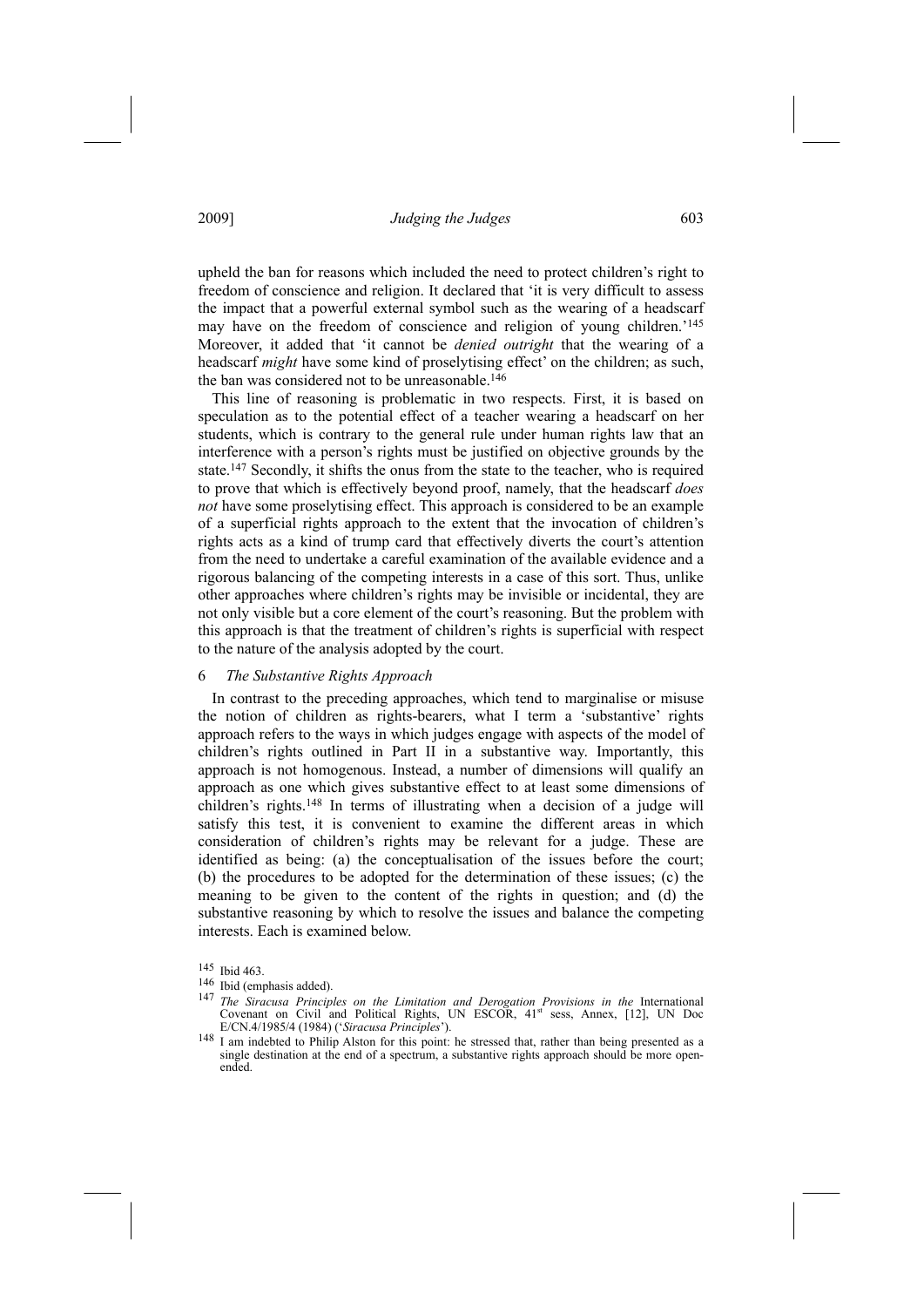## 604 *Melbourne University Law Review* [Vol 33

## B *The Conceptualisation of the Issues*

In 1967, the US Supreme Court delivered its judgment in *Re Gault* <sup>149</sup> *—* a decision that has been described as 'the most important children's rights case in history.<sup>'150</sup> Although this comment reflects a very American vision of history, it is true that the decision was a watershed in relation to the way in which courts conceptualised legal issues in matters involving children. Prior to *Re Gault*, the American juvenile justice system had operated along a welfare model in which children who engaged in criminal offences were denied due process rights.151 The US Supreme Court rejected this position and declared that 'neither the Fourteenth Amendment nor the *Bill of Rights* is for adults alone.'152

Importantly, *Re Gault* precipitated a paradigm shift in the 1960s and 1970s in the way in which the US Supreme Court dealt with matters concerning children. For example, in *Tinker v Des Moines Independent Community School District* ('*Tinker*'), a case which dealt with children's right to expression in public schools, it was held that '[s]tudents in school as well as out of school are "persons" under our *Constitution*. They are possessed of fundamental rights which the state must respect'.<sup>153</sup> In *Planned Parenthood of Central Missouri v Danforth*, Blackmun J, considering an adolescent's right to an abortion, proclaimed that '[c]onstitutional rights do not mature and come into being magically only when one attains the state-defined age of majority. Minors, as well as adults, are protected by the *Constitution* and possess constitutional rights.'154 In each of these cases the US Supreme Court was prepared to resist historical perceptions as to the status of children and affirm their independent legal status and entitlement to rights.

Commentators have lamented that this trend has not been continued in the US.155 Nor has it been embraced universally by judges in other jurisdictions, as the discussion above demonstrates.156 At the same time, there is still evidence of awareness among some judges as to how to conceptualise matters concerning children in terms of their rights. The extract from the judgment of Baroness Hale in the House of Lords decision in *Williamson* represents a contemporary example of such a substantive approach. It will be recalled that in relation to a ban on the corporal punishment of children in schools she declared: 'My Lords, this is, and has always been, a case about children, their rights and the rights of their parents

<sup>152</sup> *Re Gault*, 387 US 1, 13 (Fortas J for Warren CJ, Black, Douglas, Clark, Harlan, Brennan, Stewart, White and Fortas JJ) (1967).

- 154 428 US 52, 74 (Blackmun J for Brennan, Marshall and Blackmun JJ) (1976).
- 155 See, eg, Barbara Bennett Woodhouse, 'The Constitutionalization of Children's Rights: Incorporating Emerging Human Rights into Constitutional Doctrine' (1999) 2 *University of Pennsylvania Journal of Constitutional Law* 1, 8.
- <sup>156</sup> See above Part III(A).

<sup>149 387</sup> US 1 (1967).

<sup>150</sup> Guggenheim, above n 16, 7.

<sup>151</sup> Ibid ix.

<sup>153 393</sup> US 503, 511 (Fortas J for Warren CJ, Black, Douglas, Harlan, Brennan, Stewart, White, Fortas and Marshall JJ) (1969).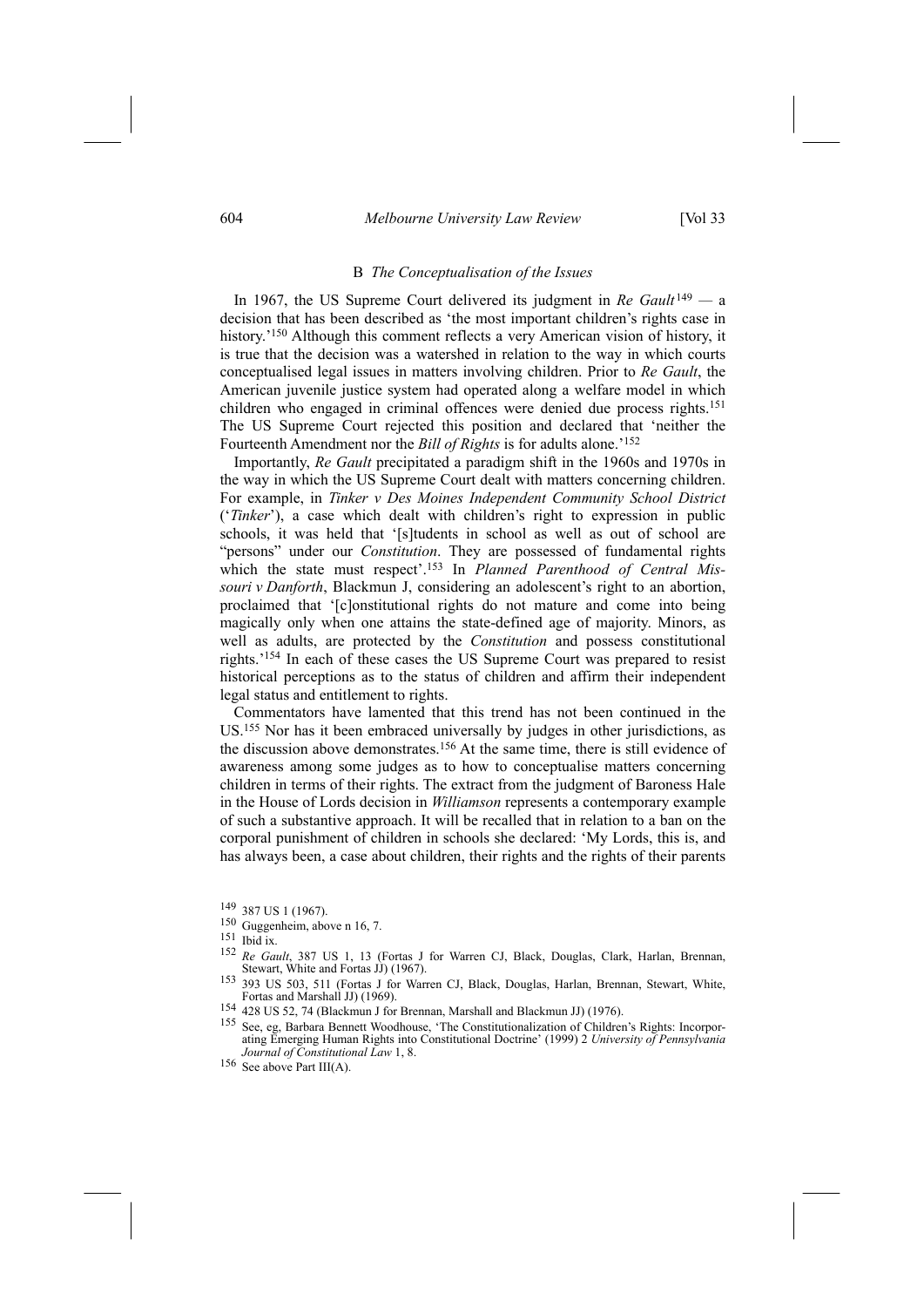and teachers.'157 Rather than simply viewing the issue as one between parents and the state, she identified that it was not only children but also their rights which were at the core of the court's concerns. Moreover, she avoided the superficial approach by ensuring that consideration was also given to the rights of parents and teachers.

Another strong example of such a substantive approach (also mentioned briefly above) is the decision of the Full Family Court in *B v Minister for Immigration and Multicultural and Indigenous Affairs*. 158 A critical issue before the Court was whether refugee children had the capacity to end their compulsory detention by voluntarily seeking repatriation.159 As noted above, Kirby J of the High Court decided on appeal that this was a matter for their parents.<sup>160</sup> In contrast, the majority of the Full Family Court declared that: 'It is true that their parents could do so, but to regard this as a determining factor seems to us to effectively involve treating the children as the chattels of their parents.'161 Moreover, they continued:

It is quite apparent that under our law children are entitled to be treated as individuals and not as the property of or appendages of their parents. They are entitled to the same rights and protections at common law and under the *Constitution* as adults subject to Australian law.162

The sentiment underlying this judicial approach reflects the model of children's rights advanced in Part II. There are numerous other examples where courts have conceptualised the issues before them in terms of the impact on a child's rights. They cover areas such as refugee law,<sup>163</sup> custody disputes<sup>164</sup> and the sentencing of parents in criminal justice proceedings.165 The objective here is not to discuss these cases but to use the examples selected to illustrate what is meant by the adoption of a substantive rights approach to the conceptualisation of the issues before a court.

<sup>157</sup> *Williamson* [2005] 2 AC 246, 271. See above n 88 and accompanying text.

<sup>158 (2003) 30</sup> Fam LR 181.

<sup>159</sup> See ibid 242–3 (Nicholson CJ and O'Ryan J).

<sup>160</sup> See above n 119 and accompanying text.

<sup>161</sup> *B v Minister for Immigration and Multicultural and Indigenous Affairs* (2003) 30 Fam LR 181, 243 (Nicholson CJ and O'Ryan J).

<sup>162</sup> Ibid.

<sup>163</sup> See, eg, *Baker v Minister for Citizenship and Immigration (Canada)* [1999] 2 SCR 817, 863, where, in a matter concerning the exercise of a discretionary power to deport a mother of four, L'Heureux-Dubé J (delivering the majority judgment for L'Heureux-Dubé, Gonthier, McLachlin, Bastarache and Binnie JJ) declared 'that emphasis on the rights, interests, and needs of children and special attention to childhood are important values that should be considered in reasonably interpreting the "humanitarian" and "compassionate" considerations that guide the exercise of the discretion.'

<sup>164</sup> See, eg, *Jalil v Begum Jalil* (1998) 50 Dhaka Law Reports 55, 59 (Afzal CJ for Afzal CJ, Kamal, Rahman, Rouf and Choudhury JJ) (Supreme Court of Bangladesh, Appellate Division), where it was held that custody proceedings were not a dispute simply concerning the rights of the parents and that it was 'the rights of the child which [were] at issue.

<sup>165</sup> See, eg, *State v M* [2008] 3 SA 232.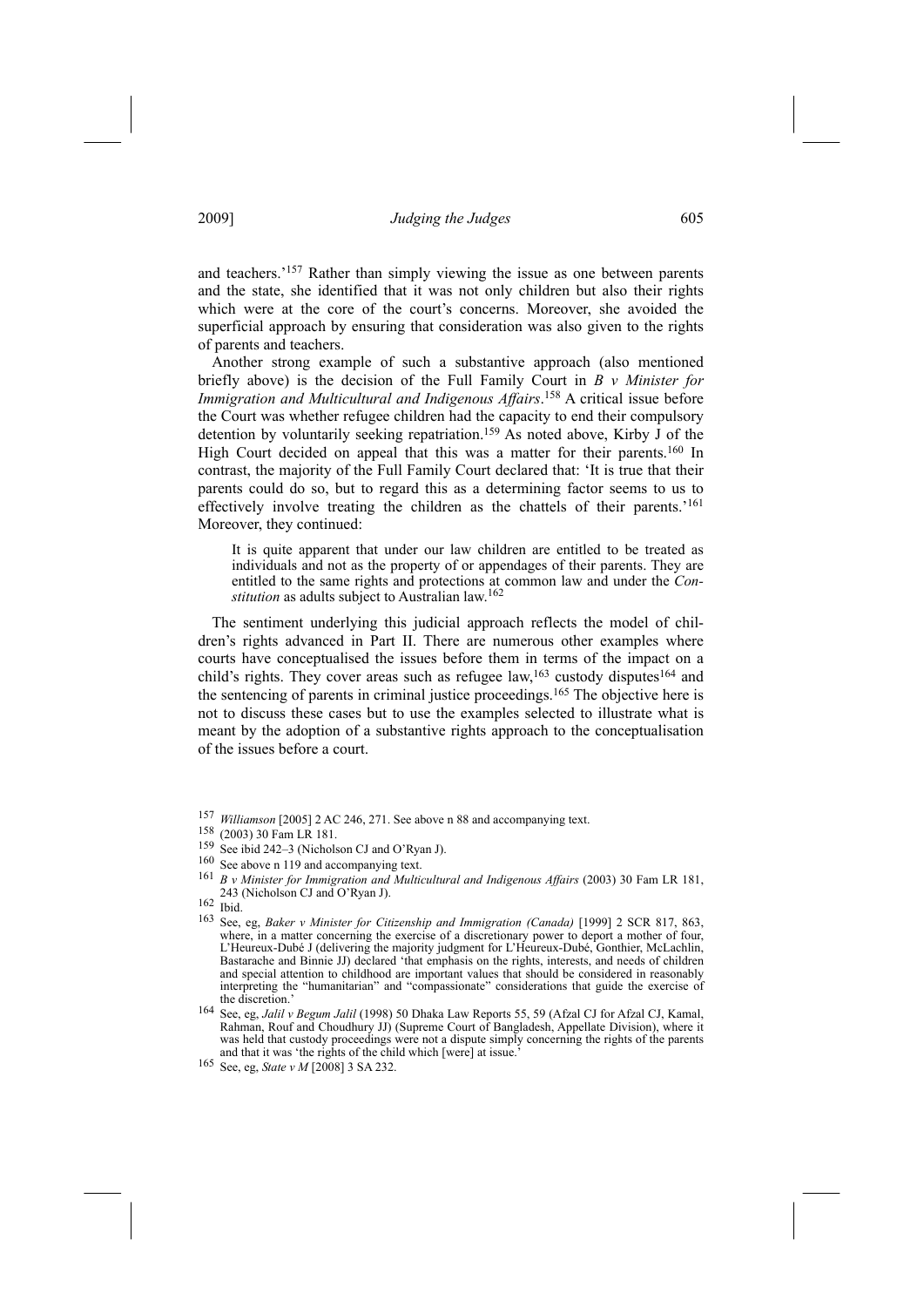### 606 *Melbourne University Law Review* [Vol 33

#### C *The Procedures Adopted for the Resolution of the Issues*

The second area in which elements of a substantive rights approach may be present is the procedures adopted by a judge to ensure compatibility with children's rights. Again, the comments of Baroness Hale are instructive in this regard. After identifying the centrality of children's rights to the issue of corporal punishment, she lamented that

there has been no one here or in the courts below to speak on behalf of the children. No litigation friend has been appointed to consider the rights of the pupils … No non-governmental organisation … has intervened to argue a case on behalf of children as a whole. The battle has been fought on ground selected by the adults.166

Critical to her complaint was the absence of a procedure by which to represent to the House of Lords the nature of the children's interests independently from those of their parents and the teachers. It is a concern that is consistent with the requirement under art 12 of the *CRC* that children must be provided with 'the opportunity to be heard in any judicial and administrative proceedings affecting [them], either directly, or through a representative or an appropriate body'.

Importantly, the procedures adopted by a judge must not be limited to ensuring adequate representation of a child's views in a proceeding.167 They must extend to every aspect of the proceedings in the courtroom, including the way in which a child provides evidence, the length of a sitting day and the physical arrangement of the courtroom itself. A detailed discussion of these issues is beyond the scope of this analysis and it is sufficient to make two observations. First, courts have increasingly recognised the need to adopt procedures which are sensitive to the need to protect children against further abuse and trauma when they provide evidence, particularly in sexual offences cases.<sup>168</sup> Secondly, courts have also recognised the need to adopt procedural measures that are sensitive to the needs of children given their age and level of maturity.169

This last point is particularly well illustrated by the decision of the European Court of Human Rights in *V v United Kingdom*, in which it was alleged that the trial of two young boys for the murder of a toddler violated a number of their rights.170 Of particular concern to this article was the finding by the European

167 In this regard, several decisions in South Africa's courts have invoked art 12(2) of the *CRC* to demand appropriate representation for children: see *Soller v G* [2003] 5 SA 430, 434–5, 438 (Satchwell J) (Local Division); *Rosen v Havenga* [2006] 4 All SA 199, 202 (Moosa J) (Provincial Division). For discussion of these cases, see Sloth-Nielsen and Mezmur, above n 1, 17–19.

<sup>166</sup> *Williamson* [2005] 2 AC 246, 271.

<sup>168</sup> See, eg, Judy Cashmore and Lily Trimboli, *An Evaluation of the NSW Child Sexual Assault Specialist Jurisdiction Pilot* (2005); Judy Cashmore, 'Innovative Procedures for Child Witnesses' in Helen L Westcott, Graham M Davies and Ray H C Bull (eds), *Children's Testimony: A Handbook of Psychological Research and Forensic Practice* (2002) 203; Thomas L Hafemeister, 'Protecting Child Witnesses: Judicial Efforts to Minimize the Trauma and Reduce Evidentiary Barriers' (1996) 11 *Violence and Victims* 71, 73.

<sup>169</sup> The literature in this area is vast and growing. For a small sample, see 'Special Issue: Including Children in Family Law Proceedings — International Perspectives' (2008) 46 *Family Court Review* 37.

<sup>170 (1999) 30</sup> EHRR 121, 130. See also *SC v United Kingdom* [2004] IV Eur Court HR 281.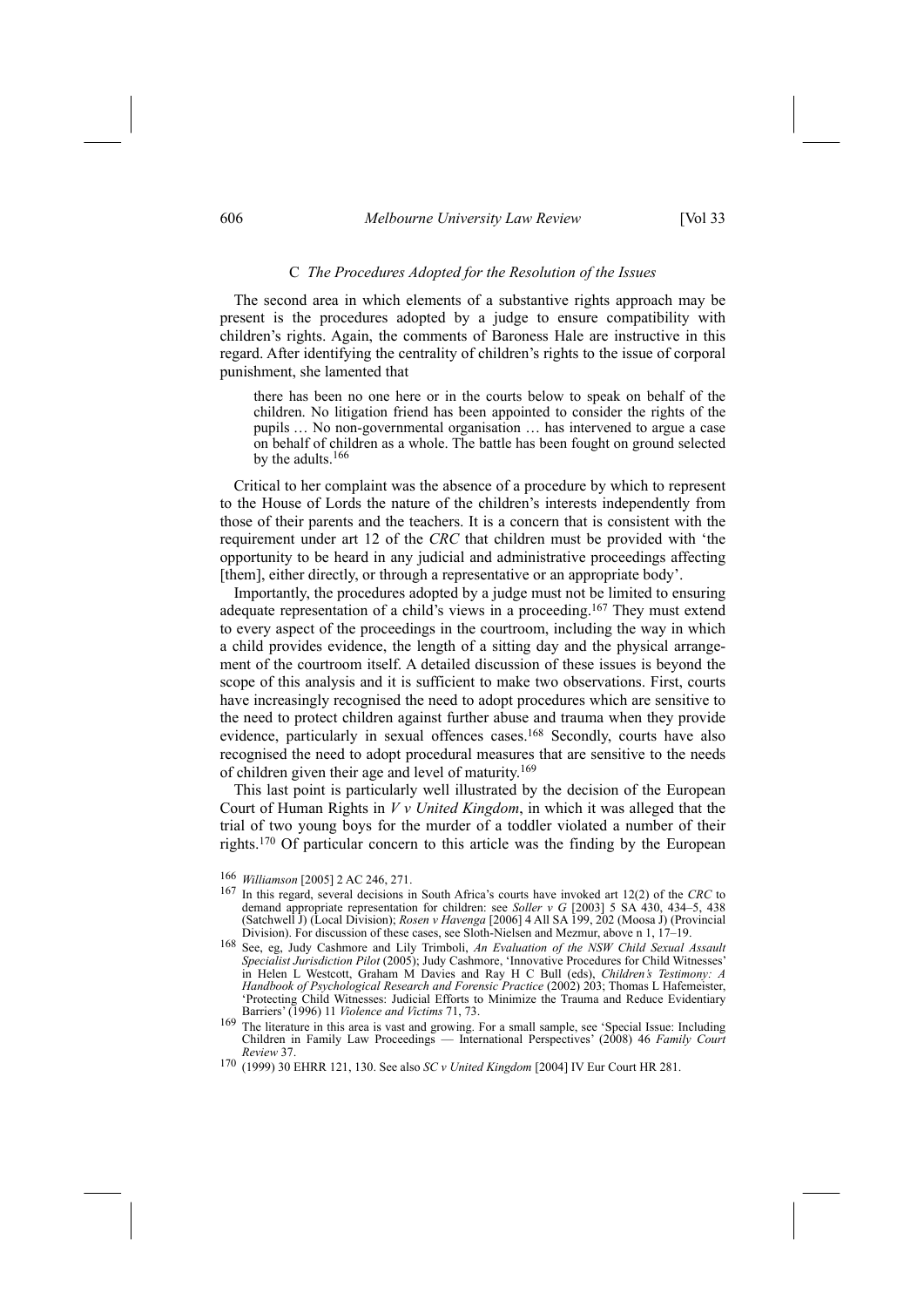Court that the procedures adopted by the English courts amounted to a violation of the young defendants' right to an effective fair hearing.171 Although considerable effort had been made during the trial to accommodate the boys' youth within the English criminal justice system,<sup>172</sup> evidence was provided to the European Court that one of the boys 'was unable to follow the trial or take decisions in his own best interests.'173 The Court therefore held that he 'was unable to participate effectively in the criminal proceedings against him and was, in consequence, denied a fair hearing in breach of Article 6(1)' of the *European Convention*. 174

Looking beyond the need to ensure that the conduct of proceedings is consistent with a child's rights, a substantive rights approach also requires that courts extend their consideration to matters such as the need to impose any restrictions on public access or the reporting of the proceedings in the media. A substantive rights approach does not necessarily require restrictions on attendance, but it does demand that there is no disclosure of any information that may reveal the identity of a child beyond the courtroom.175

Commentators have challenged this deference to children's rights in the context of media reporting on cases involving children in light of the rights to freedom of expression and access to information.176 In responding to these concerns, it is not sufficient simply to invoke a superficial rights approach by using children's rights to trump freedom of expression concerns. A more resilient position needs to be advanced in resolving this tension, and it is suggested that such a position can be found in an application of the best interests principle. This principle operates where there is stalemate between competing rights — in this case a child's right to respect for privacy, a journalist's right to freedom of expression and the public's right to access information — to shift the balance in favour of the child where there is a (potential) risk to the child's best interests. This argument rests on the basis that the best interests principle must operate to provide children with the benefit of the doubt in circumstances where the precise consequences of a certain action are unknown but there is a risk of harm to a

<sup>171</sup> *V v United Kingdom* (1999) 30 EHRR 121, 181.

<sup>&</sup>lt;sup>172</sup> Ibid 180. For example, one boy 'had the trial procedure explained to him and was taken to see the courtroom in advance, and the hearing times were shortened so as not to tire the defendants excessively.'

<sup>173</sup> Ibid 181.

<sup>174</sup> Ibid.

<sup>175</sup> See CRC Committee, *General Comment No 10: Children's Rights in Juvenile Justice*, 44th sess, [23], UN Doc CRC/C/GC/10 (2007); United Nations Standard Minimum Rules for the Administration of Juvenile Justice (The Beijing Rules), GA Res 40/33, UN GAOR, 40<sup>th</sup> sess, 96th plen mtg, 206, Annex r 8, UN Doc A/RES/40/33 (1985); *V v United Kingdom* (1999) 30 EHRR 121, 176, where the Court made reference to the right of a child to privacy under the *CRC* and the *Beijing Rules* and held that these instruments demonstrated 'an international tendency in favour of the protection of the privacy of juvenile defendants'.

<sup>176</sup> See, eg, Fortin, 'Accommodating Children's Rights in a Post *Human Rights Act* Era', above n 1, 306–8.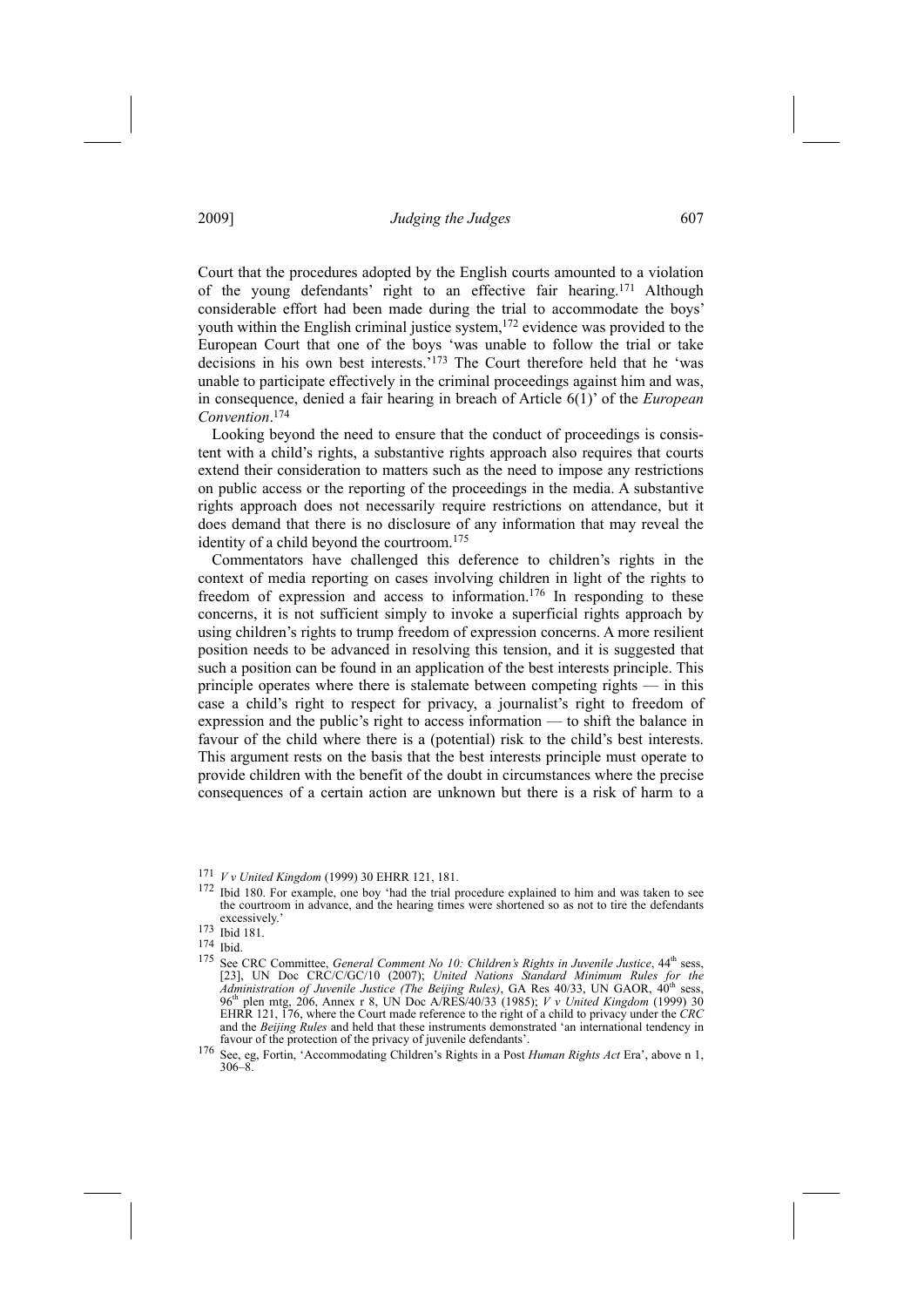child.177 Thus, in this case, if there is evidence that disclosure may cause harm to a child, such as social stigma or discrimination, the protection of the child's interests must take precedence over the potential harm that may be experienced by a journalist or the public due to a failure to make the identity of the child widely known.<sup>178</sup>

An example of a recent case in which all these considerations concerning the procedures to be adopted by a court to ensure a substantive rights approach arose is the 2004 decision of the Family Court of Australia in *Re Alex: Hormonal Treatment for Gender Dysphoria* ('*Re Alex*').179 This matter involved an application by the guardian of a 13-year-old girl who wished to commence the treatment for what is colloquially described as a 'sex change'.180 Several features of this decision are pertinent to this analysis. First, the judge, Nicholson CJ, ensured that as many parties with a potential interest in the proceedings as possible were invited to participate. A child representative was appointed to represent Alex's best interests, the Australian Human Rights and Equal Opportunity Commission was invited to make submissions on the relevant human rights principles, Alex's aunt and mother were notified of the proceedings and a representative of an Australian statutory office concerned with the rights and interests of people with disabilities was also invited to participate.<sup>181</sup>

Critically, in the Family Court there is no capacity for a child to appoint a legal representative who acts solely on the child's instructions.182 From the perspective of a substantive rights approach this is problematic because it does not ensure that a child will have their views expressed to a court in a truly independent way — Alex had a representative, but this lawyer was not bound to act in accordance with Alex's instructions. This limitation, however, was effectively overcome by the preparedness of Nicholson CJ to have a private meeting with Alex at the latter's request during which Alex was able to put his views to the judge.183 Also of significance was the decision of the judge to refer to Alex in the

- 177 Eekelaar, *Family Law and Personal Life*, above n 5, 162, who argues that 'adults must be aware that their interests should give way to those of the children where to do otherwise risks harming them.'
- $178$  Jane Fortin also rightly impressed upon me that, in the absence of any evidence to suggest a risk of harm to a child, courts in the UK are more inclined to allow disclosure.
- (2004) 31 Fam LR 503.
- $180$  Ibid 505–6 (Nicholson CJ).
- <sup>181</sup> Ibid 507. It is important to stress that the Court did not regard Alex's condition as a disability.
- <sup>182</sup> The issue of separate representation for children in the Family Court of Australia is a complex issue and is beyond the scope of this article. It is sufficient to note that the *Family Law Act 1975* (Cth) provides a judge with a discretion to appoint an independent children's lawyer for a child: s 68L. Such a lawyer must 'ensure that any views expressed by the child in relation to the matters to which the proceedings relate are fully put before the court':  $s$  68LA(5)(b). But the lawyer 'is not the child's legal representative' and 'is not obliged to act on the child's instructions': ss  $68LA(4)(a)–(b)$ .
- <sup>183</sup> *Re Alex* (2004) 31 Fam LR 503, 507, 511–12. See also above n 182. It is important to note, as Chief Justice Nicholson brought to my attention, that this often remains a contentious practice. This is in part because judges are not trained to illicit such evidence, although this can be overcome with the provision of appropriate training. A more serious objection is that the evidence cannot be used in an evidentiary sense because it has not been obtained in circumstances where all parties are privy to the process of obtaining the information. But as Chief Justice Nicholson explained, this limitation can be overcome by a judge ordering a counselling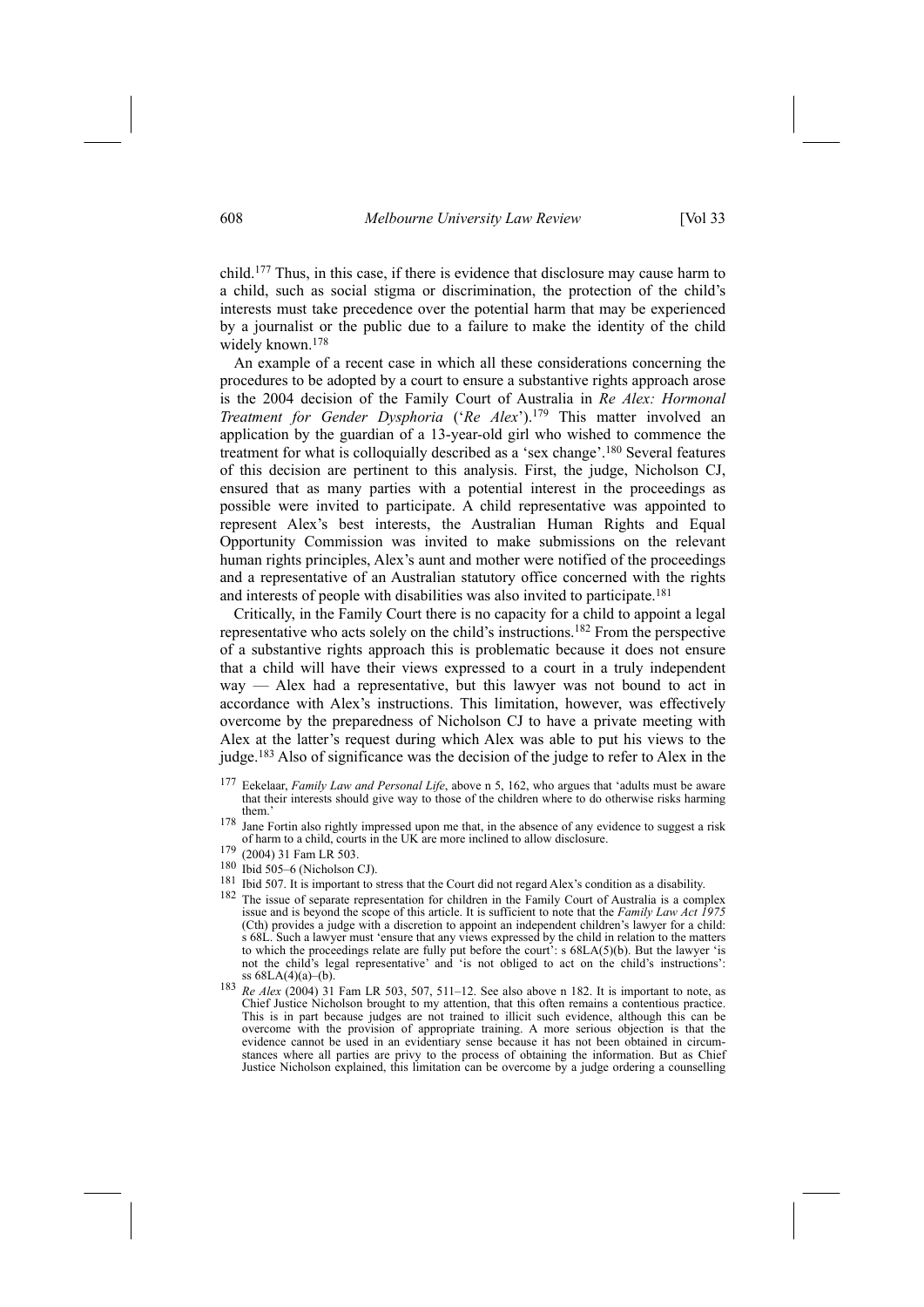male gender despite his legal status as a female<sup>184</sup> and to describe him as a 'young person' in light of his age and maturity despite the relevant legislation classifying him as a 'child'.185 Far from being merely incidental to the proceedings, these decisions actually reflect a deep understanding as to the need for courts to treat young people as subjects with rights rather than objects subject to adult intervention.

The hearing itself also reflected the need to adopt a process that would be conducive to Alex's active involvement and full participation. Thus, rather than the traditional adversarial approach, the evidence was adduced in an inquisitorial manner, which 'often took the form of an orderly discussion between witnesses and legal representatives' and the presiding judge.186 Moreover, rather than having the judge sit behind a raised bench with legal representatives at the Bar table, the entire proceedings were 'conducted in a private conference room setting around a table using portable recording equipment.<sup>'187</sup> Additionally, Alex's true identity was not disclosed because of the potential harm to his development, particularly if his condition became known to the students at the school he was attending.<sup>188</sup>

Clearly, *Re Alex* is not the only case in which a court has taken measures to adopt procedures that are compatible with the values underlying the conception of children's rights under the *CRC*. But it does provide a good illustration of the ways in which courts must sometimes modify and even abandon orthodox procedures if they are to accommodate effectively the rights of children. Moreover, this shift from an adult-centric to a child-centric conceptualisation of the procedures required for the resolution of a dispute is a fundamental feature of the substantive rights approach.

## D *The Meaning Given to the Content of the Rights in Question*

The requirement to conceptualise the issues before a court and adopt procedures for their resolution in a manner consistent with children's rights also extends to the actual content of the rights in question. In this sense, a substantive rights approach demands of courts an approach that is similar to the way in which feminism has demanded an interpretation of rights that is grounded in and reflects the experience of women.189 More specifically, courts must inform the content of a right with a meaning that accommodates the experiences and

report and inviting the child to give information to the counsellor for inclusion in a further report to the court, which in turn would be available to all parties.

<sup>184</sup> *Re Alex* (2004) 31 Fam LR 503, 507.

<sup>185</sup> Ibid. See also *Family Law Act 1975* (Cth) s 4(1) (definition of 'child' para (b)).

<sup>186</sup> *Re Alex* (2004) 31 Fam LR 503, 511 (Nicholson CJ); see also at 512.

<sup>187</sup> Ibid 511.

<sup>188</sup> See ibid 505.

<sup>189</sup> At the same time it is important to heed the warning of Meyers and not simply conceptualise children's rights analogously to a liberal feminist framework, which would presume that children's interests and rights could 'fit easily within adults' existing understanding and assumptions': Meyers, above n 39, 52. It remains critical therefore to '*engage with* rather than merely assume children's voices and desires, in efforts to articulate and critique their legal rights': at 52 (emphasis in original).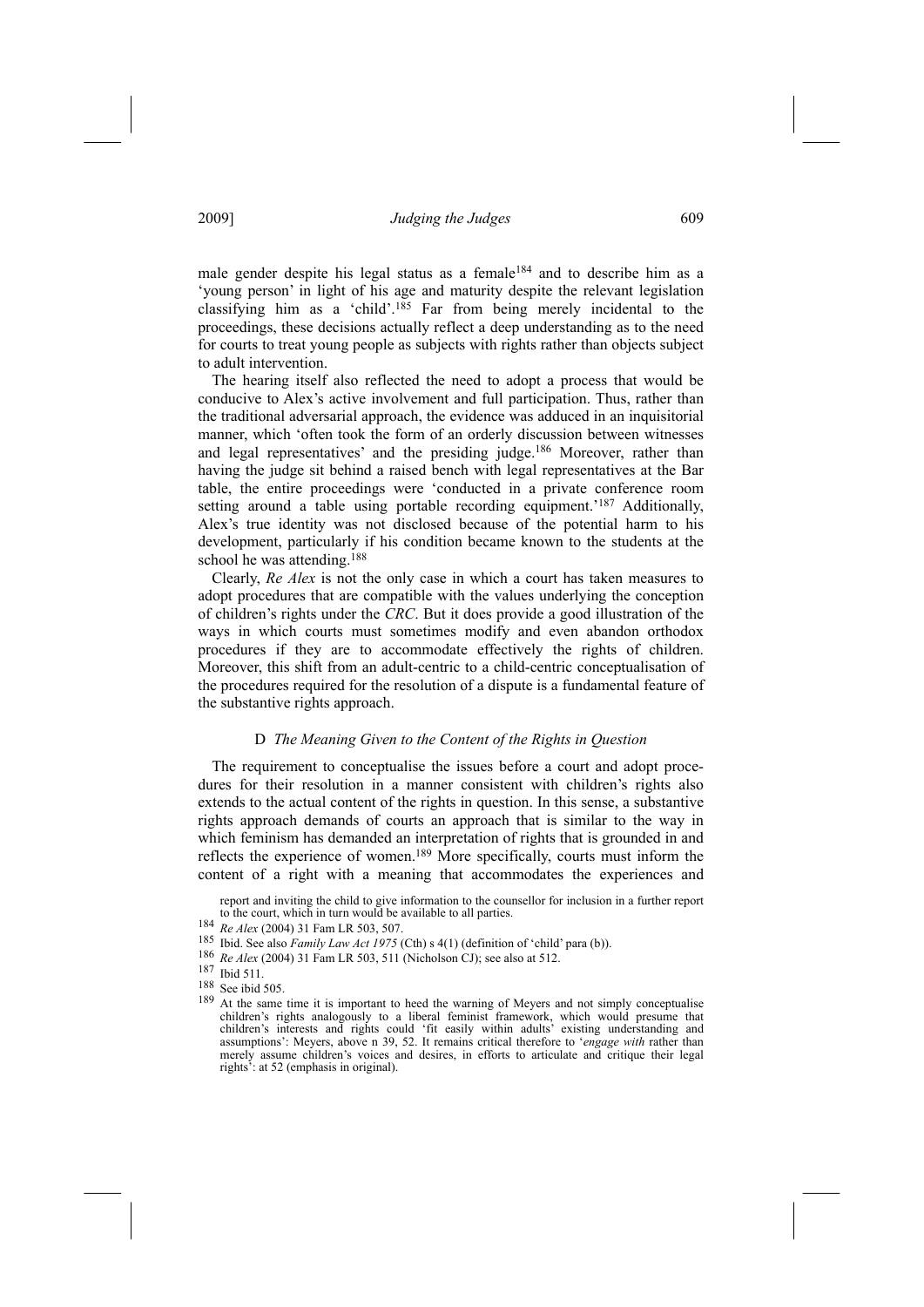situation of children. The treatment by the European Court of Human Rights of the right to a fair hearing and the prohibition against inhuman and degrading treatment provide examples of such an approach.

## 1 *A Child's Right to a Fair Hearing*

As noted above, in *V v United Kingdom* the European Court of Human Rights had to determine whether the procedures adopted by the English courts for the prosecution of two boys for the murder of a toddler were compatible with their right to receive a fair hearing. The European Court held that a violation had occurred and outlined the considerations required to ensure a fair hearing.190 This decision was handed down in 1999. The ruling is significant for two reasons. First, it took until 1999 (nearly 50 years after the *European Convention* was adopted) for the European Court to determine that the procedures to which children were routinely subject in criminal proceedings in domestic jurisdictions for generations were not in fact consistent with one of the most analysed and litigated rights within the entire lexicon of human rights. Secondly, states not party to the *European Convention* but with an ostensible commitment to the right to a fair hearing and children's rights still to this day maintain the procedures which were held by the European Court to be inconsistent with a child's right to a fair hearing.191 This demonstrates that the right to a fair trial was and still is in many jurisdictions interpreted from the perspective of adults in a way that remains completely oblivious to the need to interpret it in light of the experiences of children. The approach of the European Court represents an antidote to this adult-centrism and illustrates what is required of courts in developing an interpretation of the content of a right that is grounded in the experience of children.

### 2 *A Child's Right to Be Protected against Inhuman and Degrading Treatment*

Historically, the content of the prohibition against inhuman and degrading treatment was informed largely from the perspective and experiences of adults, and more specifically men. However, as Baroness Hale in the House of Lords recently observed: 'The European Court of Human Rights has taken particular note of the vulnerability of children in its judgments on the obligations of the state to protect people from inhuman or degrading treatment.'192

This sensitivity to and awareness of the need to accommodate the particular vulnerabilities of children is, as Baroness Hale has observed, relevant in two ways:

First, it is a factor in assessing whether the treatment to which they have been subjected reaches the 'minimum level of severity' — that is, the high level of

<sup>190</sup> See *V v United Kingdom* (1999) 30 EHRR 121, 179, 181.

<sup>191</sup> See Amanda Burnnard, 'The Right to a Fair Trial: Young Offenders and the Victorian *Charter of Human Rights and Responsibilities*' (2008) 20 *Current Issues in Criminal Justice* 173, which discusses the failure of the Supreme Court of Victoria to adopt procedures compatible with the right to a fair hearing for juveniles.

<sup>192</sup> *E v Chief Constable of the Royal Ulster Constabulary* [2009] 1 AC 536, 543.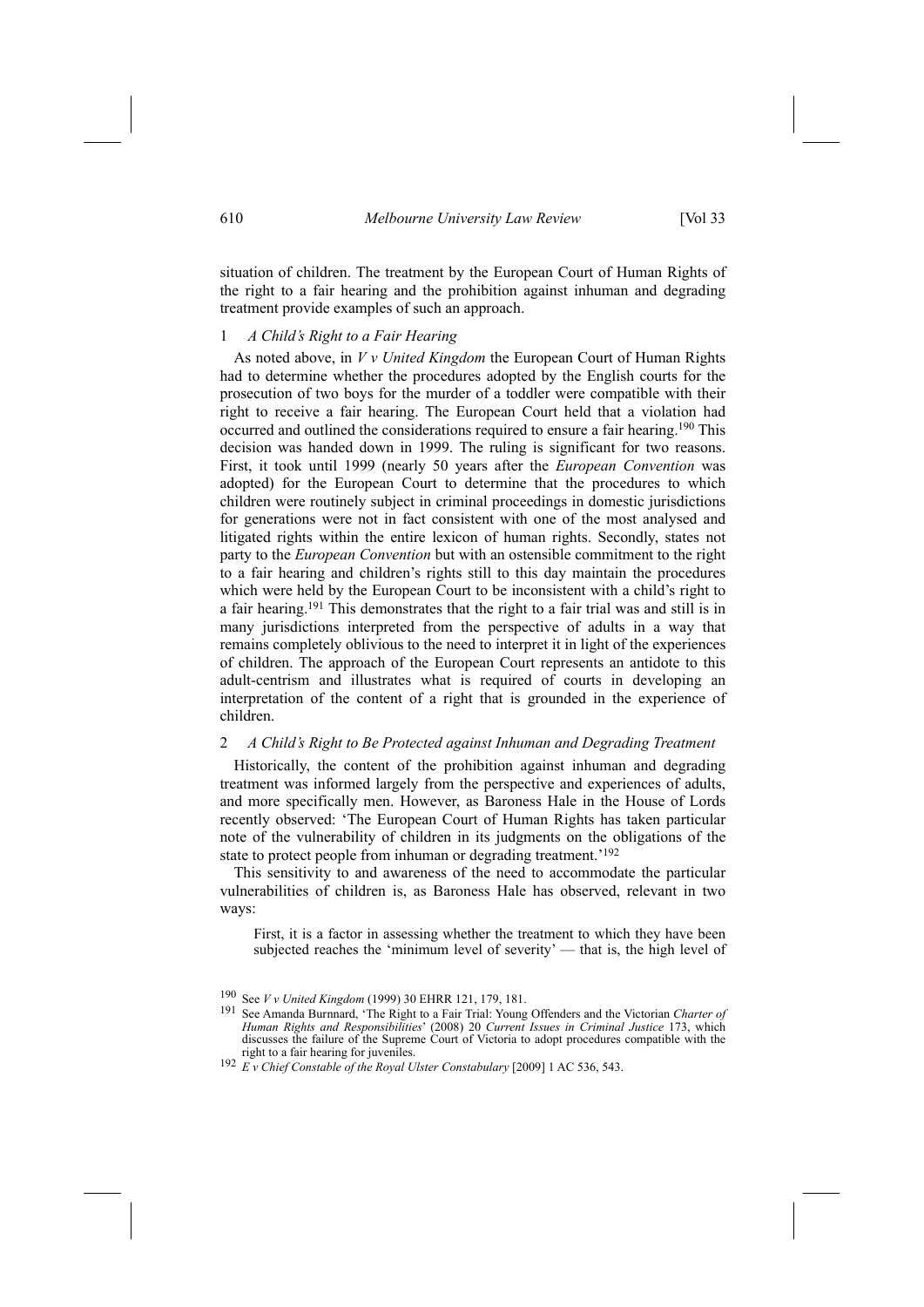severity — needed to attract the protection of article 3 [the prohibition against inhuman and degrading treatment in the *European Convention*].<sup>193</sup>

Thus the European Court has repeatedly held that:

In order to fall within the scope of Art 3, the ill-treatment must attain a minimum level of severity, the assessment of which depends on all the circumstances of the case, such as the duration of the treatment, its physical or mental effects and, in some cases, the sex, age and state of health of the victim.194

The critical parts of this test are the requirements to take into consideration both the age of an alleged victim and all the circumstances of a case when assessing any claim of inhuman or degrading treatment.

Secondly, the special vulnerability of children is also relevant in assessing the nature of the measures required of a state to satisfy its obligation to protect children from such treatment. In this respect, the European Court has declared that:

Steps should be taken to enable effective protection to be provided [against inhuman and degrading treatment], particularly to children and other vulnerable members of society, and should include reasonable measures to prevent illtreatment of which the authorities have or ought to have knowledge.<sup>195</sup>

The application of this test has led the European Court of Human Rights to determine, most recently in *Mayeka v Belgium*, that the detention of a 5-year-old unaccompanied girl in a facility designed for adults in circumstances where she received no proper counselling or educational assistance failed to satisfy the state's obligation to take proper care of her.<sup>196</sup> In earlier cases the Court had found, for example, that the defence of reasonable chastisement did not provide a child subject to corporal punishment with sufficient protection against inhuman and degrading treatment,<sup>197</sup> while the failure of authorities to respond to situations of prolonged and severe child abuse and neglect was also a violation of this right.198 Such findings are significant to this analysis in that they represent an interpretation of the meaning of the prohibition against inhuman and degrading treatment that takes account of the particular vulnerabilities of children. As such, they reflect and satisfy the third element of a substantive rights judicial approach to matters involving children.

193 Ibid 544.

- <sup>194</sup> *Mayeka v Belgium* (2006) 46 EHRR 449, 466, citing *Raninen v Finland* (1997) 26 EHRR 563, 587–8.
- <sup>195</sup> *Mayeka v Belgium* (2006) 46 EHRR 449, 467, citing *Osman v United Kingdom* (1998) 29 EHRR  $245, 305-6.$
- $196$  (2006) 46 EHRR 449, 467–9.

<sup>197</sup> See, eg, *A v United Kingdom* [1998] VI Eur Court HR 2692, 2699.

<sup>198</sup> See, eg, *Z v United Kingdom* [2001] V Eur Court HR 1, 24–5; *E v United Kingdom* (2002) 36 EHRR 519, 523–8, 545.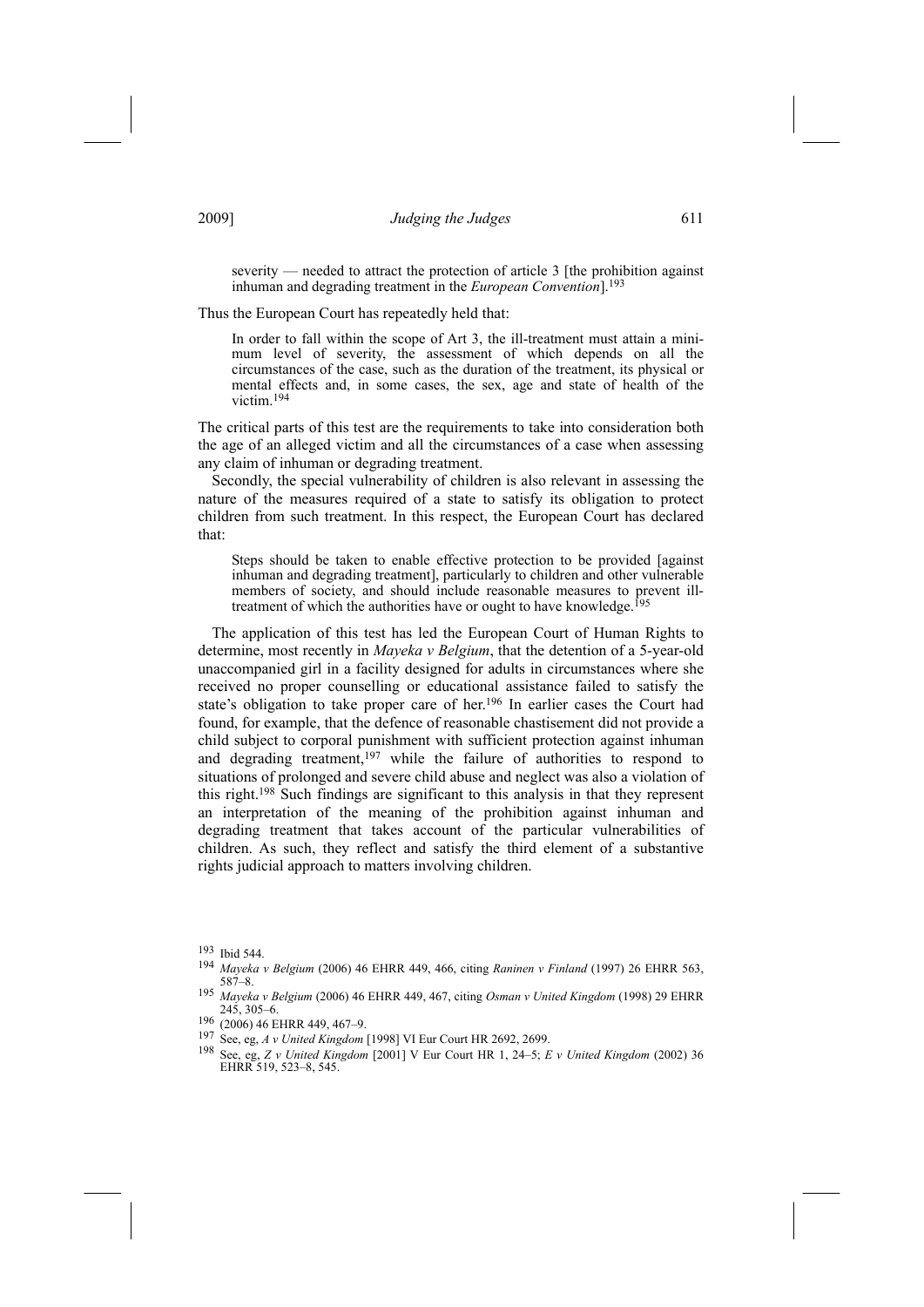#### 612 *Melbourne University Law Review* [Vol 33

## E *The Substantive Reasoning Adopted to Resolve the Issues in Cases concerning Children*

The final feature of a substantive rights approach concerns the reasoning adopted by a court in the resolution of the relevant issues, especially the manner in which it balances any competing rights. For the purposes of this discussion it is suggested that there are two categories of cases concerning children: those in which their rights and best interests are the paramount consideration and those where their rights and best interests are a primary consideration. With respect to those matters where the paramountcy principle applies — such as adoption — as the England and Wales Court of Appeal recently held in *F and H (children)*, this tends to mean that a child's best interests are 'more important than anything else' and the 'rights of the adults are … subservient to those of the children.'199 A substantive rights approach does not mean, however, that the rights and best interests of a child are the only consideration, and it remains incumbent upon a court to at least identify and discuss the interests of any other persons that may arise in the context of an issue in which a child's rights and best interests are paramount.200

This is exactly what the South African Constitutional Court did in 2003 in *Du Toit v Minister of Welfare and Population Development*, when it recognised that it was not only the best interests of children that were violated by a prohibition against persons in a same-sex relationship from making a joint application for adoption;<sup>201</sup> it also held that this prohibition was a violation of the adults' constitutional right to equality before the law and protection against unfair discrimination on the basis of their sexual orientation.<sup>202</sup>

In relation to those matters in which a child's interests and rights are merely a primary consideration, a more sophisticated and nuanced balancing of the competing rights must be adopted. This balancing will be required in several different and potentially overlapping contexts, more specifically when there is a judicial dispute between: (i) a child and other children; (ii) a child and their parents; (iii) a child, their parents and the state; and (iv) a child and the state. Clearly, it would be impossible to examine all the decisions of courts within each of these contexts to assess the extent to which they have adopted an approach to the resolution of the issues which could be considered compatible with a substantive rights approach. Instead, it is sufficient to provide as examples (in each of the contexts mentioned) those cases in which a substantive rights

202 Ibid 208–9.

<sup>199 [2007]</sup> EWCA Civ 880 (Unreported, Wall LJ, 24 August 2008) [32].

See *State v M* [2008] 3 SA 232, 249–50 (Sachs J for Moseneke DCJ, Mokgoro, Ngcobo, O'Regan, Sachs, Skweyiya and Van der Westhuizen JJ), noting with respect to *South African Constitution* s 28(2) that the best interests of the child have paramount importance in every matter concerning a child, but that 'the fact that the best interests of the child are paramount does not mean that they are absolute. Like all rights in the Bill of Rights their operation has to take account of their relationship to other rights, which might require that their ambit be limited.'

<sup>[2003] 2</sup> SA 198, 207-8 (Skweyiya AJ for Chaskalson CJ, Langa DCJ, Ackermann, Goldstone, Kriegler, Madala, Ngcobo, O'Regan, Sachs JJ, Du Plessis and Skweyiya AJJ).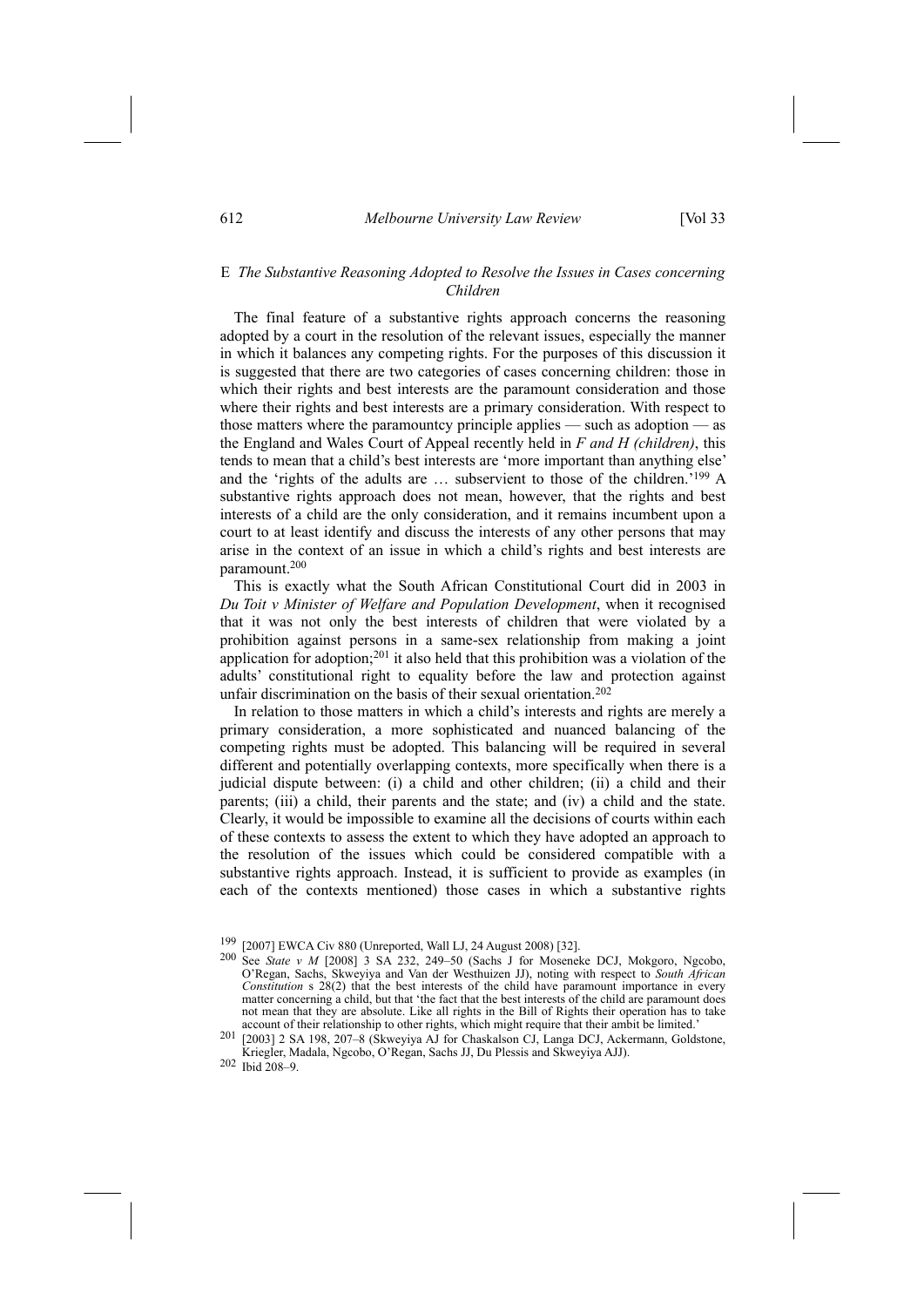approach with respect to substantive reasoning has been adopted in order to illustrate its particular features.

## 1 *A Dispute between Children*

In relation to the resolution of a dispute in which a child's claim to a right must be tempered against the rights of other children, the 2006 decision of the House of Lords in *R (Begum) v Governors of Denbigh High School* ('*Denbigh High School*') provides an example of such a case.<sup>203</sup> This matter involved a claim by a young girl that a ban on wearing the Islamic jilbab to her school was a violation of her right to freedom of religion (under *European Convention* art 9).204 Although a majority of the Law Lords held there had been no interference with the girl's right,205 some still proceeded to assess whether the ban was reasonable in the circumstances.206 In concluding that this was the case, some members of the House of Lords placed significant emphasis on the fact that the school had adopted a consultative process in designing its school policy.207 Importantly, this process enabled several students to express their concerns that if other students were allowed to wear the jilbab this would place undue social pressure on them to do the same.<sup>208</sup> Thus the reasonableness of the restriction was informed in part by the need to ensure that the other students attending the school were also able to enjoy effectively their right to freedom of religion — a decision that was also enabled by the fact that the student claiming the violation of her rights was able to attend other public schools that did not impose a restriction on the wearing of the jilbab.209

Not surprisingly, this decision has attracted significant attention for a range of reasons.210 Its relevance to this analysis, however, lies in its capacity to demonstrate the need for courts to give careful consideration to rights of all those children in a dispute which may be of concern to them, even in circumstances where they may not be directly involved in the proceedings. Where the balance must ultimately be drawn by a court will depend on the facts of each case. The critical consideration, however, is the need for a court to give explicit and sensitive consideration to the competing interests of any children in a case.

203 [2007] 1 AC 100.

- 204 Ibid 107 (Lord Bingham).
- 205 Ibid 114 (Lord Bingham), 119 (Lord Nicholls), 120–1 (Lord Hoffmann), 126–7, 131 (Lord Scott).
- 206 Ibid 114 (Lord Bingham), 123–5 (Lord Hoffmann), 132 (Baroness Hale); see also at 119 (Lord Nicholls).
- 207 See ibid 117 (Lord Bingham), 119, 125 (Lord Hoffmann), 135 (Baroness Hale).
- 208 Ibid 125 (Lord Hoffmann), 135 (Baroness Hale).
- 209 Ibid 123 (Lord Hoffmann), 135 (Baroness Hale).
- 210 See, eg, Maleiha Malik, 'Religious Freedom and Multiculturalism: *R (Shabina Begum) v Denbigh High School*' (2008) 19 *King's Law Journal* 377; Nicholas Gibson, 'Faith in the Courts: Religious Dress and Human Rights' (2007) 66 *Cambridge Law Journal* 657; Stephen Howard and Billy Briggs, 'Law Lords Back School's Ban on Islamic Dress', *The Herald* (Glasgow), 23 March 2006, 7.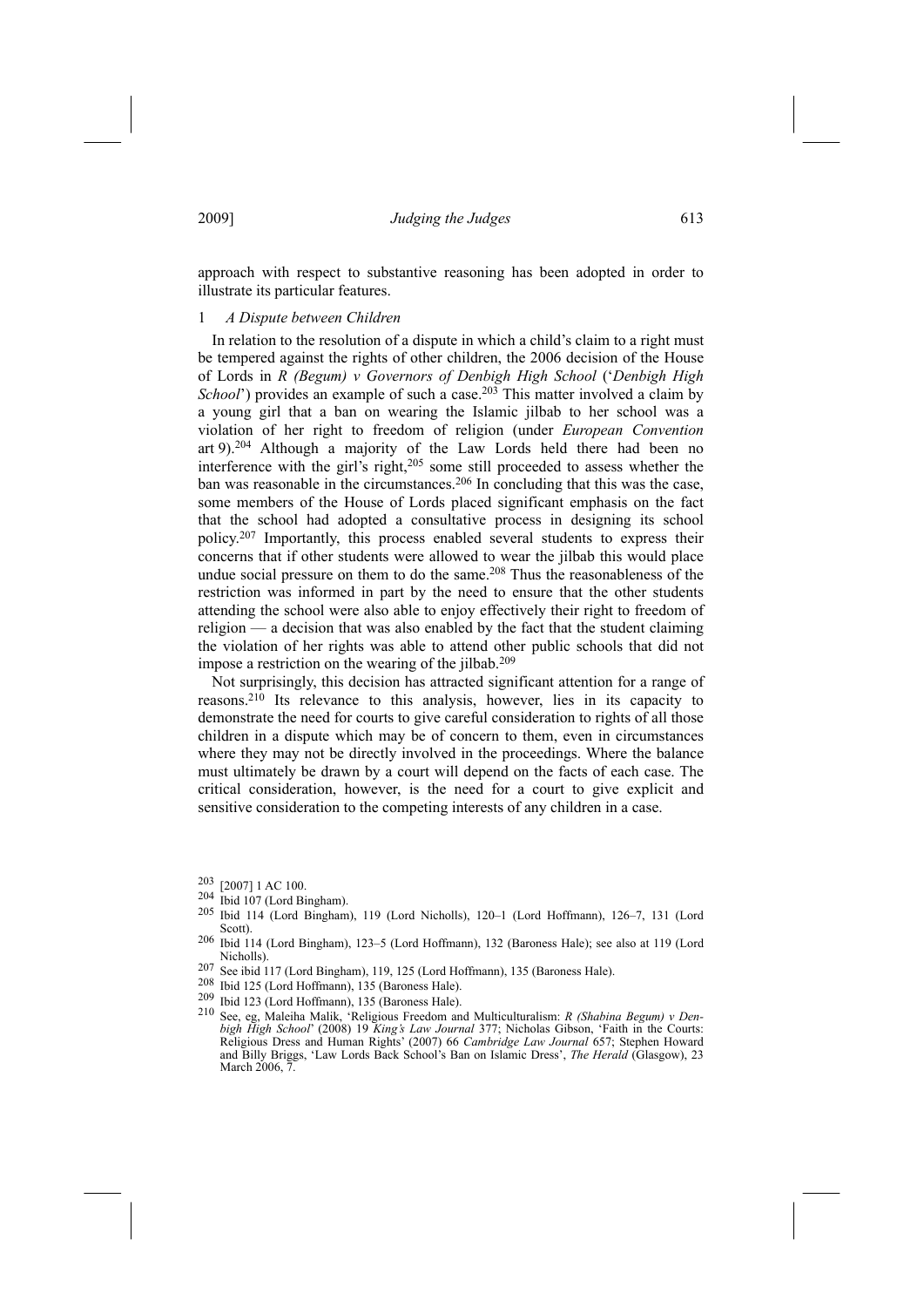### 614 *Melbourne University Law Review* [Vol 33

### 2 *A Dispute between a Child and Their Parents*

The classic judicial dispute between a child and their parents concerns access to information relevant to family planning or medical procedures to terminate a pregnancy. In such matters, as the above discussion of cases such as *Gillick* demonstrates, courts must not treat children as merely an appendage of their parents, to whom the interests of children would become entirely subservient.<sup>211</sup> A substantive rights approach concedes that a child of insufficient maturity and understanding will remain dependent on their parents. Indeed, art 5 of the *CRC* effectively requires that a court, as an organ of the state, must 'respect the responsibilities, rights and duties of parents … to provide … appropriate direction and guidance in the exercise by the child of the rights recognized in the [*CRC*].' This responsibility, however, remains subject to the caveat that it must be exercised 'in a manner consistent with the evolving capacities of the child'.<sup>212</sup> Thus, as the House of Lords determined in *Gillick*, a child of sufficient understanding and maturity has the capacity to enter into legal relationships without the consent of their parents<sup>213</sup> — a position that has been endorsed in numerous jurisdictions by domestic courts.214

A grey zone exists, however, in circumstances where a child clearly expresses a view which is contrary to the wishes of their parents but lacks sufficient understanding and maturity for their views to be determinative of the issue. In such cases, a substantive rights approach demands that judges apply the best interests principle in making a decision. Importantly, the assessment of the child's best interests is not to be reduced to the views of the parents or indeed those of the presiding judicial officer. Instead, the assessment of the child's best interests must take into account any available empirical evidence as well as the impact of a court's decision on the other rights to which a child is entitled under the *CRC*.

### 3 *A Dispute between a Child, Their Parents and the State*

Judicial disputes which concern children, their parents and the state tend to fall into two categories — those in which a child is the dominant subject of concern in the proceedings and those in which they are the secondary subject of concern. The first category would include cases arising out of circumstances in which the state seeks to take measures to protect and secure the rights of children which are contested by certain parents. Measures to prohibit corporal punishment are an example of such a case. Although the lower courts in England in the case of Williamson did not conceptualise this issue in such terms,<sup>215</sup> when the matter

<sup>&</sup>lt;sup>211</sup> See above Part III(A)(4).

<sup>212</sup> *CRC* art 5.

<sup>213 [1986] 1</sup> AC 112, 169–72 (Lord Fraser), 188–90 (Lord Scarman), 195 (Lord Bridge).

<sup>214</sup> See, eg, *Secretary, Department of Health and Community Services v JWB* (1992) 175 CLR 218 ('*Marion's Case*'); *Re A* (1993) 16 Fam LR 715; *JSC v Wren* (1986) 35 DLR (4th) 419.

<sup>215</sup> See above n 91 and accompanying text.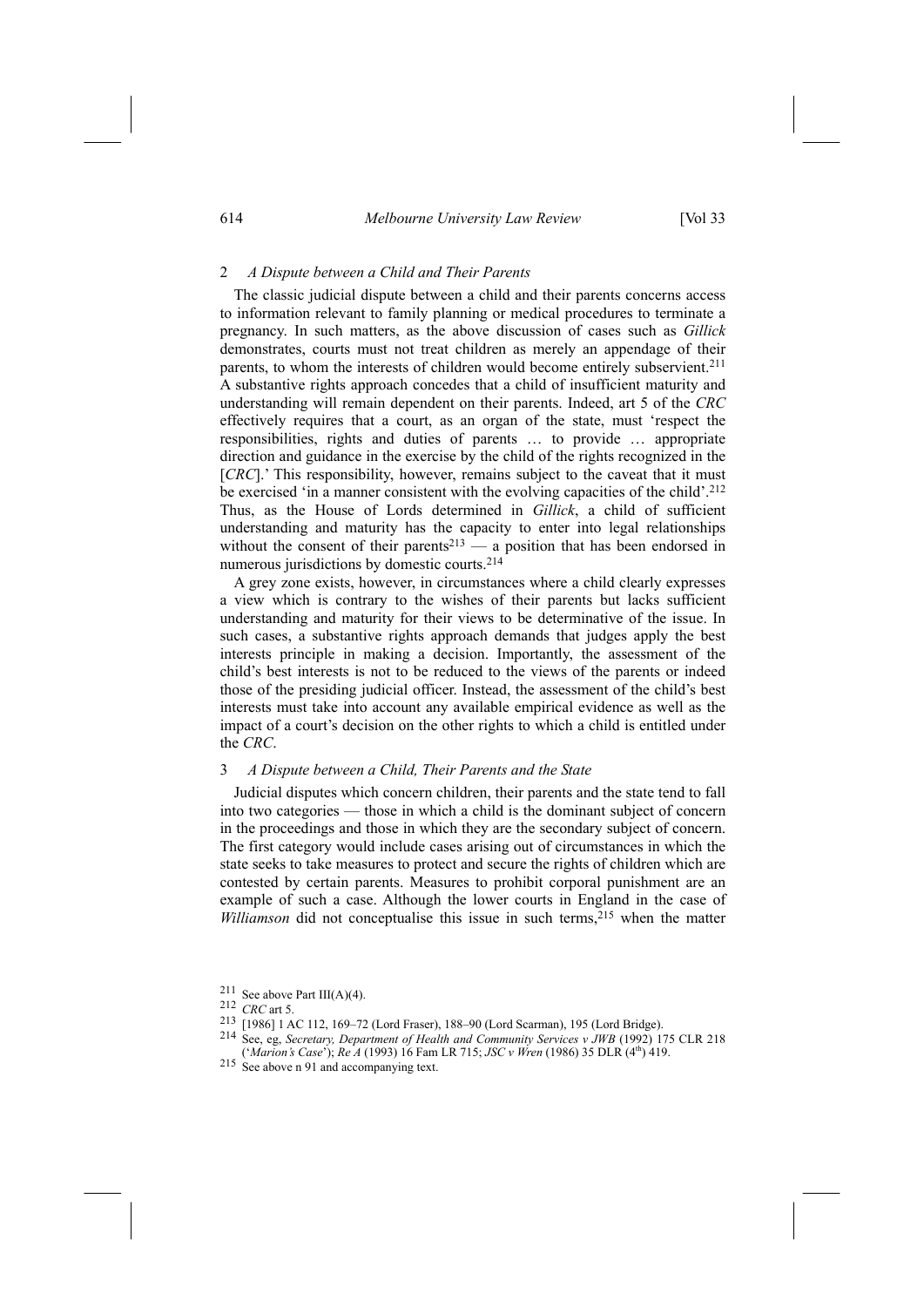went before the House of Lords, Baroness Hale was able to identify the interests of all three parties: 'children, … their parents and [their] teachers.'216

Importantly, Baroness Hale did not fall into the trap of a superficial rights approach and simply declare that the ban on corporal punishment was lawful because it sought to advance the rights of children. Instead, she carefully examined the rights of children and their parents that were relevant in the context of a prohibition of corporal punishment in schools and the role of the state in ensuring that an appropriate balance was struck between these rights.<sup>217</sup> She therefore concluded that the ban on corporal punishment was a limitation on the right of the parents to manifest a belief that their children must be subject to such a practice.218 However, this interference with the right of the parents was found to be justified because it pursued a legitimate aim, namely, the protection of children's rights, including their rights under the *CRC*. 219 Moreover, this interference was considered by Baroness Hale to be proportionate in its scope on the basis that its adoption was consistent with recommendations by the CRC Committee and with the large body of professional and educational child care opinion that supported a blanket ban.220

The approach adopted by Baroness Hale in *Williamson* is consistent with the features required for a substantive rights approach to a matter involving conflict between children, their parents and the state. In the first instance it is able to identify the rights and obligations of each of the relevant parties. More importantly, it then engages in a careful assessment as to the nature of these rights and the scope of the obligations to determine whether any interference with the relevant rights can be justified. In the case of *Williamson*, the balance was ultimately held to favour the rights of children, especially the right to be free from institutional violence.221

It is important to note, however, that a substantive rights approach does not demand that the balance *always* favour the rights and interests of children in disputes which concern children, their parents and the state. Indeed, in matters where children are the secondary (as opposed to the primary) subject of concern, there is always the prospect that the balance may favour the rights and interests of the other parties. The approach adopted by the South African Constitutional Court in *State*  $v$   $M$ <sup>222</sup>, when dealing with the question of whether to imprison a primary caregiver of young children for criminal offences, provides a good example of a matter where this may be the case.

The issue before the Constitutional Court was whether the requirement under the *South African Constitution* that a child's best interests be the paramount consideration in every matter affecting them required greater consideration of

221 See ibid 264–5 (Lord Nicholls), 277 (Baroness Hale); see also at 253 (Lord Bingham), 270–1 (Lord Walker), 277 (Lord Brown).

<sup>216</sup> *Williamson* [2005] 2 AC 246, 271.

<sup>217</sup> See ibid 273–7.

<sup>218</sup> Ibid 273.

<sup>219</sup> Ibid 274 (Baroness Hale).

<sup>220</sup> Ibid 275–7.

<sup>222 [2008] 3</sup> SA 232.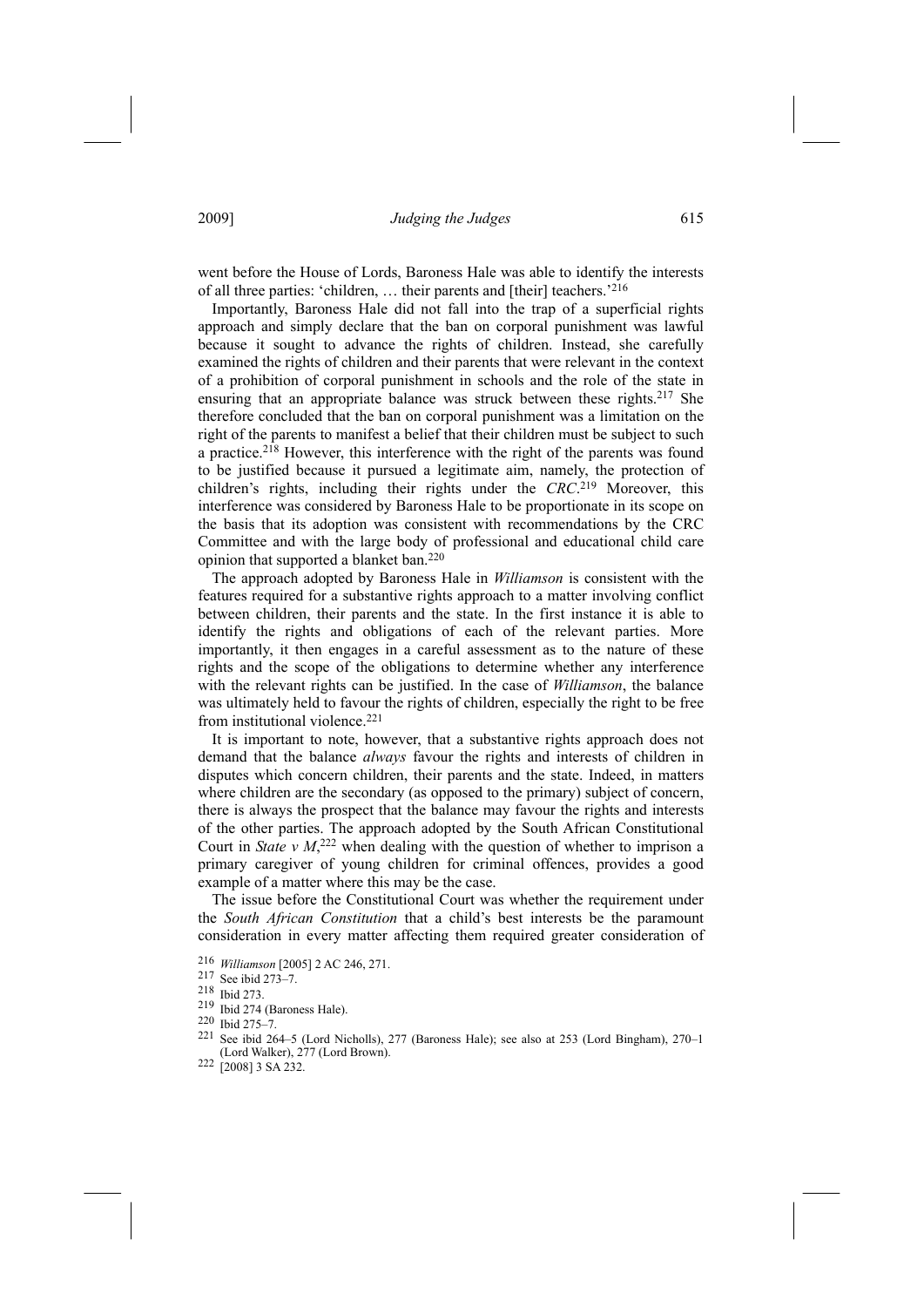children's rights in the sentencing process than had previously been the case. The existing approach to sentencing in South Africa was based on what is referred to as the '*Zinn* triad' — a model that considers the nature of the crime, the circumstances of the criminal and the broader interests of the community.223 Importantly, Sachs J, with whom the majority concurred, rejected the submission by the state that it was sufficient to consider the children of an offender as merely one of the 'personal circumstances' of a defendant to be taken into account in sentencing.224 Instead, he accepted the submission of an amicus curiae in the proceedings that 'a child of a primary caregiver is not [merely] a "circumstance", but an individual whose interests needed to be considered independently.'225 He declared:

Focused and informed attention needs to be given to the interests of children at appropriate moments in the sentencing process. The objective is to ensure that the sentencing court is in a position adequately to balance all the varied interests involved, including those of the children placed at risk.<sup>226</sup>

Importantly, Sachs J did not suggest that this balancing exercise would always favour the imposition of a non-custodial sentence on a primary caregiver. Indeed, he explained that a 'balancing exercise has to be undertaken on a case-by-case basis' in which the state's legitimate interest in punishing offenders, not only the interests of a child, must be given appropriate consideration.<sup>227</sup>

On the facts of the case, Sachs J ultimately decided to suspend the term of imprisonment originally imposed by the lower courts on a mother of three children and to place her on a correctional order with various conditions.228 The significance of this disposition for the present analysis is that it was produced as a result of a substantive rights approach. Whereas the lower Court had paid scant attention to the rights of the children of the primary caregiver, $229$  Sachs J recognised that an application of the best interests principle required that they be given much closer attention. He therefore demanded reports as to the impact of the mother's imprisonment on her children,<sup>230</sup> which were influential in shaping his decision.

It is important to stress, however, that these reports were not determinative of the issue,231 and a non-custodial disposition will not always be necessary in circumstances which involve the sentencing of a primary caregiver. As Sachs J himself declared, the need to give due consideration to the rights and interests of

<sup>223</sup> Ibid 242 (Sachs J for Moseneke DCJ, Mokgoro, Ngcobo, O'Regan, Sachs, Skweyiya and Van der Westhuizen JJ), citing *State v Zinn* [1969] 2 SA 537, 540 (Rumpff JA for Steyn CJ, Ogilvie Thompson and Rumpff JJA) (Appellate Division).

<sup>224</sup> *State v M* [2008] 3 SA 232, 250 (Sachs J for Moseneke DCJ, Mokgoro, Ngcobo, O'Regan, Sachs, Skweyiya and Van der Westhuizen JJ).

 $225$  Ibid; see also at  $251-2$ .

<sup>226</sup> Ibid 252.

<sup>227</sup> Ibid 253.

<sup>228</sup> Ibid 265, 267–8.

<sup>229</sup> See ibid 256–8.

<sup>230</sup> Ibid 240–1.

<sup>231</sup> See ibid 265, 267–8.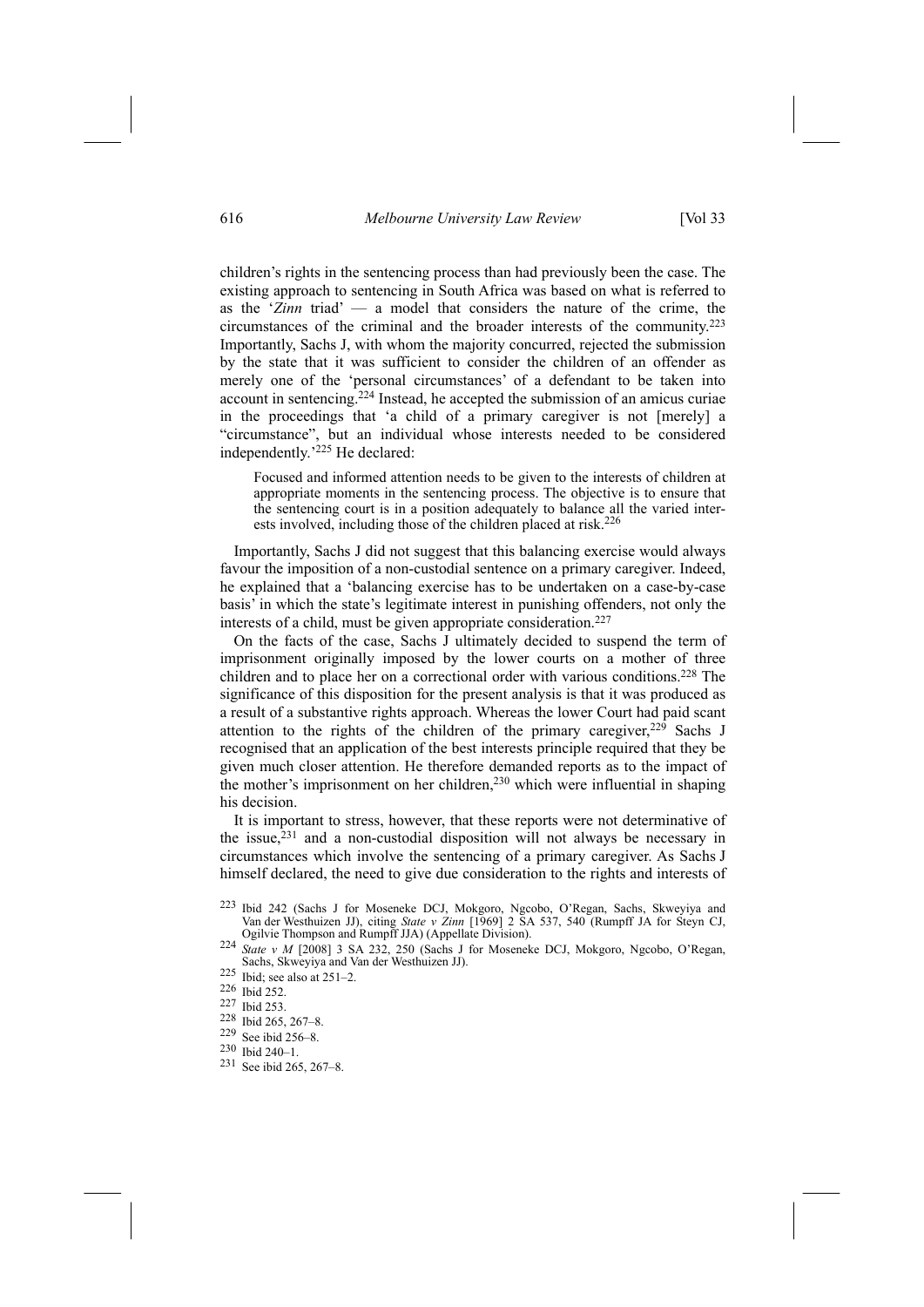children in the sentencing process 'does not necessitate overriding all other considerations. Rather, it calls for appropriate weight to be given in each case to a consideration  $\ldots$  [of] the interests of children who may be concerned',  $232$ which must be balanced against the state's 'duty to protect life, limb and property by diligently prosecuting crime.'<sup>233</sup> Where the appropriate balance lies must be determined on a case-by-case basis. Of critical importance to this analysis, however, is the requirement that children's rights are not overlooked or given token consideration in judicial disputes where they will be affected by the decision of a court, even though children are not a party to the proceedings.

#### 4 *A Dispute concerning a Child and the State*

The final category of judicial dispute in which children typically tend to be involved concerns those matters where there is a dispute between a child and the state. The most common example of such a dispute is when children are subject to criminal proceedings. But such disputes may also arise in other circumstances, such as an attempt by a student to resist the imposition of a curfew or an attempt to resist restrictions in schools on a child's freedom of expression or on the wearing and/or carrying of religious symbols.

The adoption of a substantive rights approach in the reasoning of a court resolving such disputes demands first that it proceed on the basis that children have rights. Thus, for example, the US Supreme Court in *Re Gault* declared that children facing criminal charges were entitled to due process rights<sup>234</sup> and subsequently held in *Tinker* that children did not lose their right to freedom of expression when they entered the school gate.235 In *Ramos v Town of Vernon* ('*Ramos*'), a case which involved a challenge to a curfew, the US Court of Appeals for the Second Circuit recognised that the children affected were entitled to the right to equality before the law and freedom of movement.<sup>236</sup> In *Denbigh High School*, the House of Lords accepted that a student who was prohibited from wearing the jilbab had a right to freedom of religion,237 while in 2006 in *Multani v Commission Scolaire Marguerite-Bourgeoys* ('*Multani*') the Canadian Supreme Court commenced its assessment of a ban on a Sikh student carrying his *kirpan* in school on the basis that the student also had a right to freedom to manifest his religious beliefs.238

The second step required of judges in resolving such disputes is to perform a proportionality analysis and to carefully assess whether the interference or

<sup>232</sup> Ibid 255.

<sup>233</sup> Ibid 253.

<sup>234 387</sup> US 1, 13–14, 27–8 (Fortas J for Warren CJ, Black, Douglas, Clark, Harlan, Brennan, Stewart, White and Fortas JJ) (1967).

<sup>235 393</sup> US 503, 514 (Fortas J for Warren CJ, Black, Douglas, Harlan, Brennan, Stewart, White, Fortas and Marshall JJ) (1969).

<sup>236 353</sup> F 3d 171, 172 (Cardamone J for Cardamone and Sack JJ) ( $2<sup>nd</sup> Cir, 2003$ ).<br>237 [2007] J AC 100, 112 (Lord Bingham).

 $^{237}$  [2007] 1 AC 100, 112 (Lord Bingham).<br>238 [2006] 1 SCP 256, 265, 207, 8 (Cha

<sup>238 [2006] 1</sup> SCR 256, 265, 297–8 (Charron J for McLachlin CJ, Bastarache, Binnie, Fish and Charron JJ).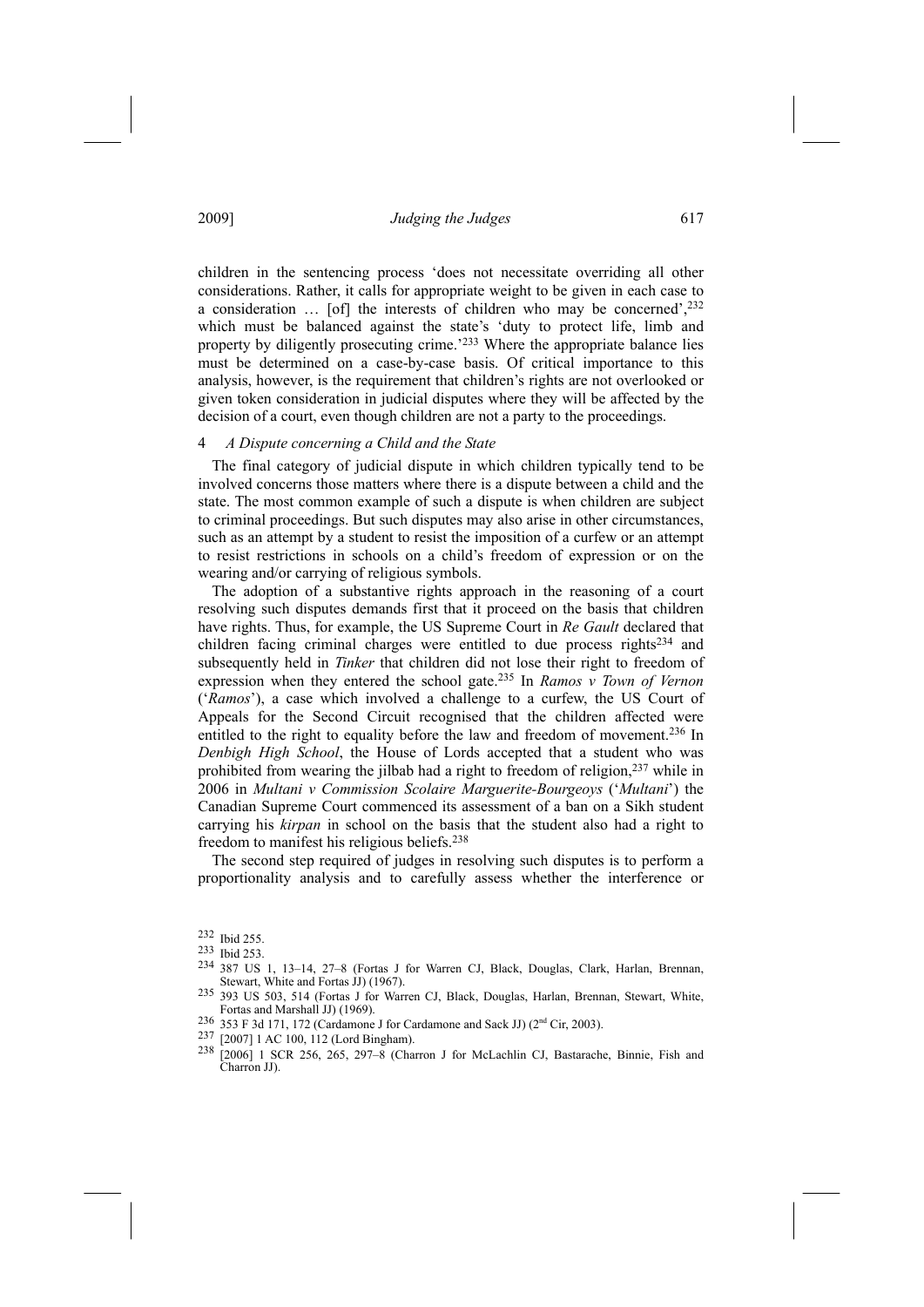limitation with the relevant right is justified.239 Under the model of children's rights based on the *CRC*, justification will be established when (a) the limitation is undertaken in pursuit of a legitimate aim and (b) the measures to achieve this aim are reasonable and proportionate in all the circumstances.240 Importantly, the assessment as to the necessity of a limitation must be made on the basis of objective considerations, and the burden of justification will lie with the state, which must use the least restrictive means required for the achievement of the purpose of the limitation.241

The judicial treatment of curfews within the US provides a good illustration of the impact on a court's reasoning of demanding that a state provide objective evidence in support of its interference with children's rights to equality before the law and freedom of movement. Curfews are common within many states in the US and they have generally been upheld when challenged in the courts.  $242$ The exception to this trend was the 2003 decision of the US Court of Appeals in *Ramos*. Here, the Court was not prepared to simply accept at face value the submissions of the authorities that the curfew was necessary to achieve aims such as a reduction in juvenile crime, the protection of the general public and the protection of young people themselves. The Court stressed 'the unreliability of assumptions and generalizations as justification for laws infringing on the constitutional rights of minors<sup> $243$ </sup> and sought to interrogate the authorities further and demand that evidence be provided in support of the claim that a curfew would achieve these aims.<sup>244</sup> When no such evidence could be tendered, the Court — observing that there was 'a conspicuous lack of relationship between the contours of the problem identified by the Vernon Town Council and the curfew ordinance enacted in response<sup>245</sup> — held the curfew to be unconstitutional.246

The significance of this decision to the present analysis is the way it illustrates how a substantive engagement with the content and consequences of children as rights-bearers can have a profound effect on judicial outcomes. Judicial deference to state authorities on matters regarding the care and control of children is understandable given that courts lack the expertise and authority to determine matters of social policy concerning children. But this deference cannot blind courts to the need to scrutinise and hold states accountable for the exercise of their powers over children in a way that is consistent with children's rights. Put simply, judges cannot be considered to have exhausted their obligation of

246 Ibid 187.

<sup>239</sup> For a discussion of the doctrine of proportionality, see Richard Clayton and Hugh Tomlinson, *The Law of Human Rights* (2000) 278–303.

<sup>240</sup> This formula represents a summary of the various steps required under the *Siracusa Principles*, above n 147, [10].

<sup>241</sup> Ibid [11]–[12].

<sup>242</sup> See *Ramos*, 353 F 3d 171, 176–81 (Cardamone J for Cardamone and Sack JJ) (2nd Cir, 2003), for a review of some relevant cases.

<sup>243</sup> Ibid 181.

<sup>244</sup> Ibid 186.

<sup>245</sup> Ibid.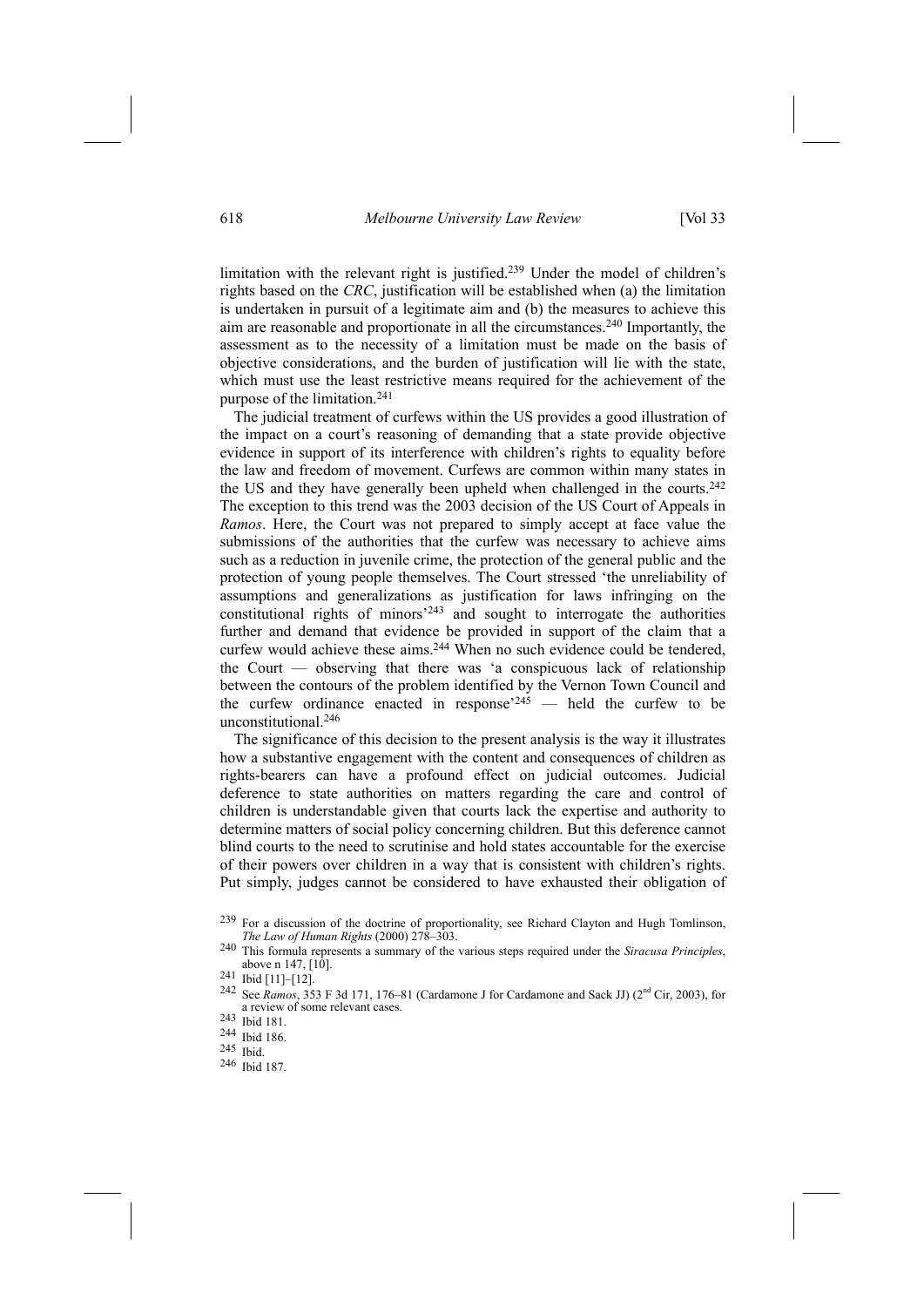judicial review simply at the point where a state is able to establish a legitimate aim for interference with a child's rights. The judicial inquiry must extend further to an assessment as to whether the interference is justified in all the circumstances of the case. This is precisely what the US Court of Appeals did in *Ramos*.

This was also the approach adopted by the Canadian Supreme Court in *Multani*. As mentioned above, the Court had to determine whether a prohibition on a student, who was a Sikh, from carrying his *kirpan* at school was a violation of his right to freedom of religion. Not surprisingly, the authorities sought to justify the ban on the basis that the *kirpan* (which is a knife) was a symbol of violence that may have been used by the boy or other students to cause violence within the school.<sup>247</sup> Although Charron J (delivering the opinion of the majority) was sympathetic to the aims of the ban, she held that the authorities had failed to unequivocally establish their concerns.<sup>248</sup> More specifically, she noted: that the risk of the student using the *kirpan* as a weapon or another student taking it from him was very low, especially if it was concealed within clothing; that there are many other objects in schools that can be used as weapons; and that the evidence failed to reveal a single incident in relation to a *kirpan* that had ever been reported.249 Also of significance to the Court's finding was the rejection of the claim by the authorities that the *kirpan* was a symbol of violence in favour of acceptance of its symbolic nature for Sikhs — a fact that was established on the evidence.250 As a consequence, the ban was declared unconstitutional and the decision of the Board prohibiting the student from wearing his *kirpan* to school (albeit concealed under his clothing) was declared to be null.251

Like the decision in *Ramos*, the approach adopted by the Canadian Supreme Court in *Multani* is illustrative of the reasoning that judges must undertake if they are to satisfy a substantive rights approach in disputes involving children and the state. For most individuals not familiar with the Sikh religion, a ban on the carrying of knives in a school, irrespective of their religious significance, would seem to be uncontroversial. But the Canadian Supreme Court avoided this trap in preference for a level of scrutiny which cast the onus on the state to justify on the basis of verifiable evidence, as opposed to speculation and assumption, why the ban was actually necessary.

## IV ASSESSING THE EXTENT TO WHICH INSTITUTIONAL CONSTRAINTS ACTUALLY RESTRICT THE ABILITY OF JUDGES TO ADOPT THE RIGHTS APPROACH

The preceding discussion has demonstrated that judges adopt a variety of approaches with respect to the treatment of children and their rights. In practice,

<sup>247</sup> *Multani* [2006] 1 SCR 256, 283, 287 (Charron J for McLachlin CJ, Bastarache, Binnie, Fish and Charron JJ).

<sup>248</sup> Ibid 287–8, 293.

<sup>249</sup> Ibid 288–9.

<sup>250</sup> See ibid 280–1, 295–6.

<sup>251</sup> Ibid 298.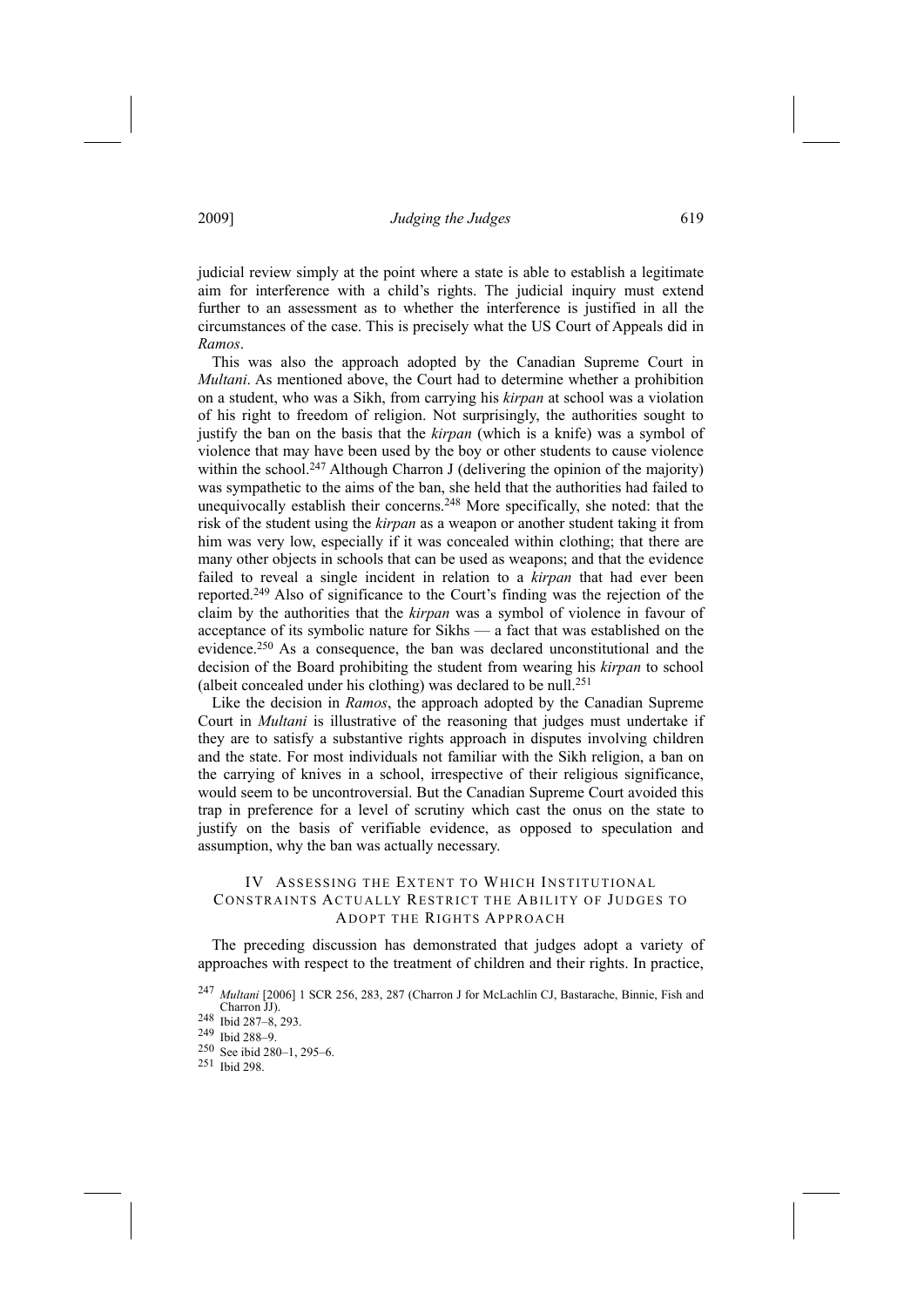a number of factors influence this engagement by judges with the model of children's rights advanced under the *CRC*. These include: the nature of the proceedings, that is, whether they are initiated by adults or concern children directly; procedural considerations, for example, whether the system provides children with a right to representation; and the capacity of lawyers to make submissions based on the rights of a child. Space does not permit a detailed discussion of these matters. Instead, careful consideration will be given to two further factors that impact on the capacity of a judge to adopt elements of a substantive rights approach: the existence of any institutional constraints or opportunities for a judge to engage with the international model of children's rights, and the preparedness of a judge to adopt an interpretative theory that embraces the notion of children as rights-bearers.

### A *The Existence of Institutional Constraints and Opportunities*

Part III of this analysis sought to identify and classify the ways in which courts engage with a model of children's rights that is advanced under the *CRC*. The reality, however, is that although this instrument is widely ratified it has been incorporated into the domestic legal systems of very few states. Thus its provisions are rarely enforceable in domestic courts. This represents a potentially serious institutional constraint on the extent to which a judge can engage with a substantive rights approach. Indeed, if a domestic legal system prohibits a court from engaging with the notion of children as rights-bearers, a court can hardly be criticised for complying with this directive.

At the same time, the significance of this constraint should not be overestimated. An increasing number of states have adopted constitutions which expressly recognise the rights of children and invite or actually demand a consideration of these rights as understood under international law. South Africa, for example, has incorporated into the *South African Constitution* and rendered justiciable several of the rights recognised under the *CRC*. 252 Moreover, the *South African Constitution* actually demands that the courts consider international law when deciding matters arising with respect to the rights protected therein.253 As a consequence, far from operating as an institutional constraint, the domestic legal system in South Africa actually mandates that judges adopt a substantive rights approach in matters involving children. The impact of this directive is manifest in decisions such as that of Sachs J in *State v M*, where he declared that 'courts must function in a matter which at all times shows due respect for children's rights.'254

Secondly, even in a state like the US, which has not even ratified the *CRC*, or a jurisdiction such as the UK, where the *Human Rights Act* and *European Convention* take precedence, there is no necessary impediment to the adoption of

<sup>252</sup> *South African Constitution* s 28.

<sup>253</sup> *South African Constitution* s 39.

<sup>254</sup> *State v M* [2008] 3 SA 232, 244 (Sachs J for Moseneke DCJ, Mokgoro, Ngcobo, O'Regan, Sachs, Skweyiya and Van der Westhuizen JJ).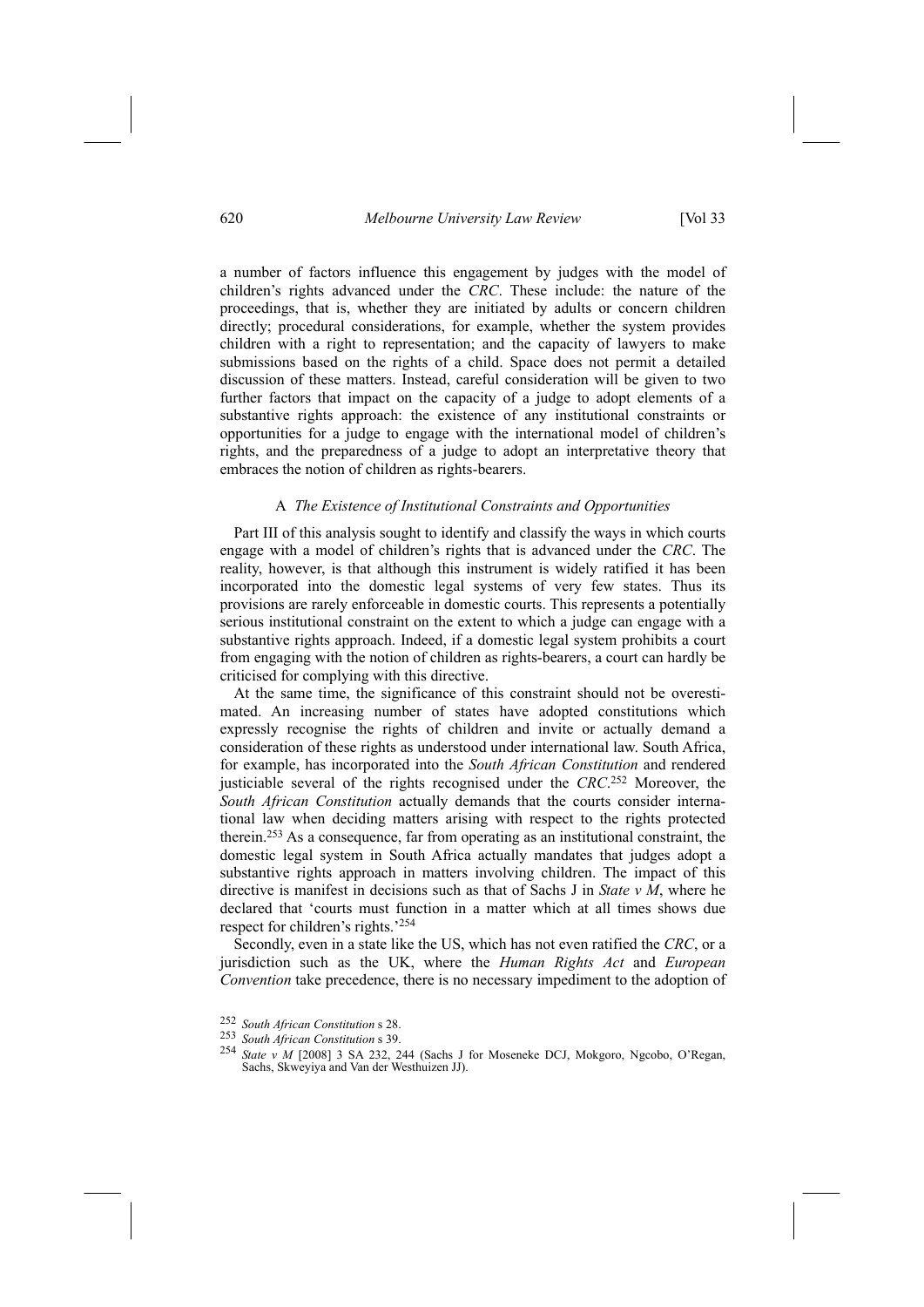elements of a substantive rights approach. On the contrary, the values which underpin such an approach are not unique to the *CRC*. They may have been captured in the text of this document but their implementation and relevance is not confined to states which have incorporated it into domestic law. Indeed, much of the impetus for the recognition of children as rights-bearers at the international level was driven by the approach of the courts in the US in cases such as *Re Gault* and *Tinker* as well as courts in the UK in cases such as *Gillick*. Thus in the absence of an express statutory or constitutional impediment to the adoption of the interest theory of children's rights as advanced under the *CRC*, there is scope for judges to embrace the values that underpin this model in disputes involving children when they interpret the rights under their relevant human rights instrument, whether it be the *United States Bill of Rights* or UK *Human Rights Act*. 255

Indeed, for any judge whose task is to interpret and apply rights in the resolution of a dispute, whether those rights are contained in an international, regional or domestic instrument, there will always be scope to perform this task by reference to at least some aspects of the model of rights advanced under the *CRC*. Fortin has certainly advocated this approach with respect to the treatment of children's rights by the courts in the UK. The *European Convention* and *Human Rights Act* do not expressly embrace the same theoretical model as the *CRC*. More specifically, they do not contain an equivalent to *CRC* art 3 — the best interests principle — or to the *CRC* art 12 right to have views heard and taken into account by a court. However, children are still entitled to the rights which are accorded to all people under each of these instruments, and Fortin has argued that, when interpreting and applying these standards, the adoption of an interest theory of rights with respect to matters involving children will allow

255 For example, in *R (R) v Durham Constabulary* [2005] 2 All ER 369, 386–7, 393, Baroness Hale stressed the need to interpret art 6 of the *European Convention*, as reflected in the *Human Rights Act*, in light of the provisions of the *CRC*. This approach was subsequently followed in *R (C) v Secretary of State for Justice* [2009] 2 WLR 1039, 1059 (Buxton LJ) (in relation to *European Convention* art 3) and *R (Pounder) v HM Coroner for the North and South Districts of Durham and Darlington* [2009] EWHC 76 (Admin) (Unreported, Blake J, 22 January 2009) [40], [51] (in relation to *European Convention* arts 3 and 8). Importantly, in *R (R) v Durham Constabulary* [2005] 2 All ER 369, 393, Baroness Hale conceded that a breach of a child's rights under the *CRC* did not necessarily amount to a breach of the child's rights under the *European Convention*, as the rights under this instrument are 'less extensive' than the rights under *CRC*. She did add, however, that 'the European Court would undoubtedly take those rights [under the *CRC*] into account when interpreting and applying' rights under the *European Convention*. This line of reasoning is also applicable to the judicial interpretation of legislation that does not necessarily explicitly seek to protect human rights. Thus, for example, in Australia *Family Law Act 1975* (Cth) s 60CA provides that a child's best interests must be the 'paramount consideration' when making a parenting order. Section 60CC lists the various considerations that a judge must take into account when assessing a child's best interests. The provisions of the *CRC* are not expressly included in this list. However, s  $60CC(3)(m)$  provides a judge with a broad discretion to consider 'any other fact or circumstance that the court thinks is relevant' to an assessment of a child's best interests. This broad discretion arguably provides an opportunity for a judge to consider the model of children's rights advanced under the *CRC* in making a determination as to the best interests of a child in a particular case. The presumption that statutes, in the case of ambiguity, will be interpreted consistently with international law obligations (as to which see *Minister for Immigration and Ethnic Affairs v Teoh* (1994) 183 CLR 273, 287 (Mason CJ and Deane J<sub>)</sub>) further supports consideration of the rights model advanced under the *CRC* when interpreting provisions conferring such a broad discretion.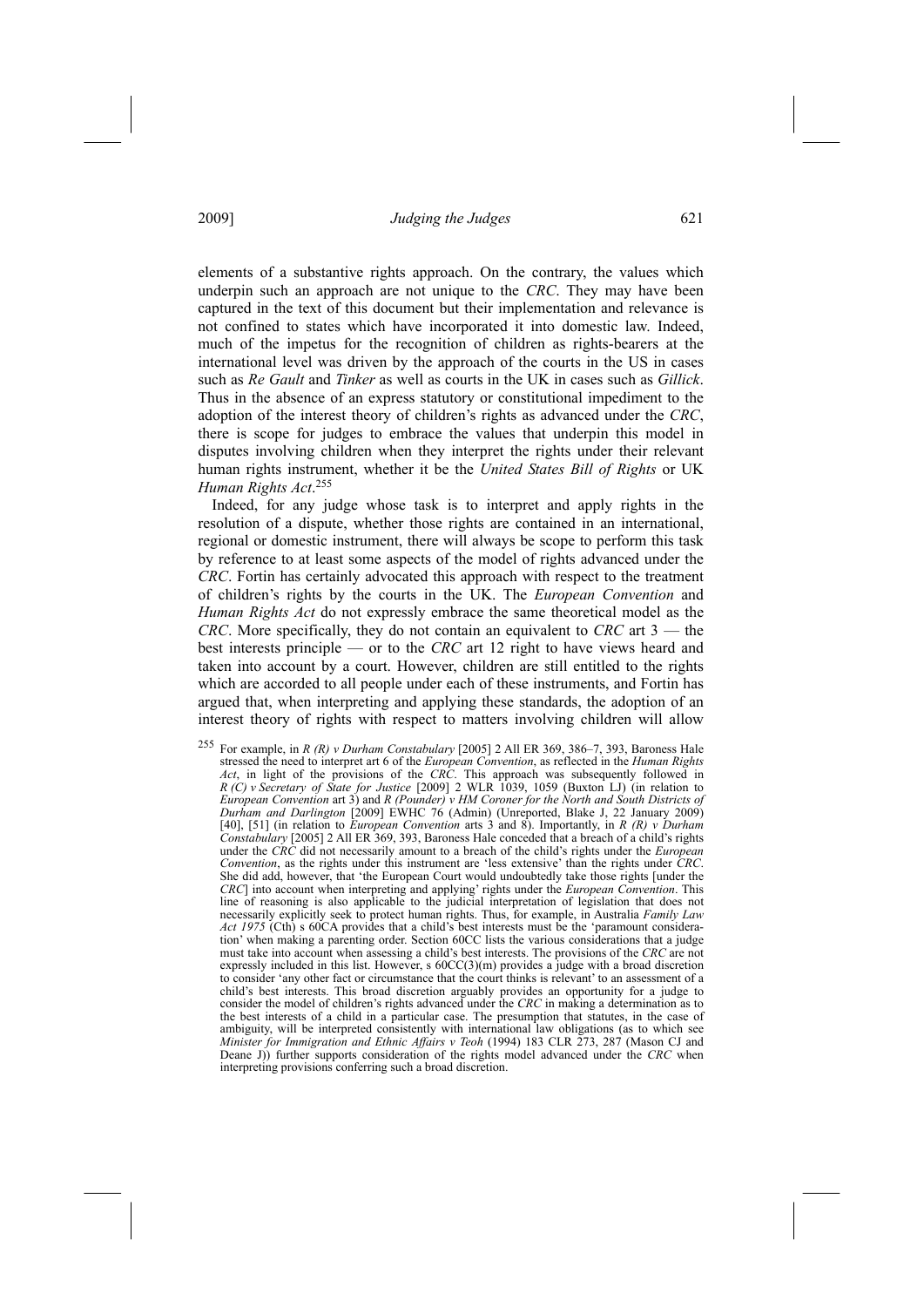courts to 'develop a more structured and analytical approach to decision making.'256

This potential for a judge to infuse an existing framework of rights protection with a substantive children's rights approach is based on the theory that the process of adjudication does not simply involve the identification and mechanistic application of the law to the facts in a case. Instead, as commentators such as Dworkin and Waldron have so persuasively argued, an element of moral reasoning informs every aspect of the adjudicative process<sup>257</sup> — how a dispute is conceptualised, the procedures adopted, the content of each right and where the balance is ultimately drawn between competing rights. When that moral reasoning is informed by an interest theory of rights consistent with the model advanced under the *CRC*, a judge may be able to adopt decisions that conform with the *values* underlying this model in the absence of express authority to adopt such an approach.

There will of course be limits with respect to how far this model can be pursued by a judge. As Waldron has explained, the moral reasoning of judges is, in contrast to pure moral reasoning, constrained by legal precedents and/or legislative imperatives that cannot necessarily be swept aside. Judges are not free to 'drop inconvenient lines of precedent or modify propositions embodied in authoritative texts.'258 Or, to borrow the words of Dworkin, the task of a judge is not 'to plant the flag of his [or her own moral] convictions over as large a domain of power or rules as possible.<sup>'259</sup> It is also true that in the absence of any form of express rights protection within a state, constitutional or otherwise, it is more difficult for a judge to justify the adoption of a substantive rights approach.260 Thus in a country like Australia the comments of Gummow and Kirby JJ of the High Court, to the effect that children are the possessions of their parents,<sup>261</sup> reflect what Dworkin would identify as the powerful influence towards convergence with dominant social norms262 concerning the status of children.

At the same time, the comments of the High Court Justices should not be taken to be inevitable. Dworkin has also explained that '[t]he dynamics of interpretation resist as well as promote convergence, and the centrifugal forces are particularly strong where the professional as well as the larger community is

<sup>256</sup> Fortin, 'Accommodating Children's Rights in a Post *Human Rights Act* Era', above n 1, 326.

<sup>257</sup> Waldron, above n 9, 12; Dworkin, *Law's Empire*, above n 14, 238–58.

<sup>258</sup> Waldron, above n 9, 13.

<sup>259</sup> Dworkin, *Law's Empire*, above n 14, 211.

<sup>260</sup> Legislative models for the protection of human rights now exist in the Australian Capital Territory and Victoria: see *Human Rights Act 2004* (ACT); *Charter of Human Rights and Responsibilities Act 2006* (Vic). There has also recently been a federal consultation (which concluded and reported to the government on 30 September 2009) with respect to the prospect of adopting a federal regime for the protection of human rights: see National Human Rights Consultation Committee, *Human Rights — Share Your Views* (2008) National Human Rights Consultation <http://www.humanrightsconsultation.gov.au/>.

<sup>261</sup> See above nn 86, 119 and accompanying text.

<sup>262</sup> Dworkin, *Law's Empire*, above n 14, 88.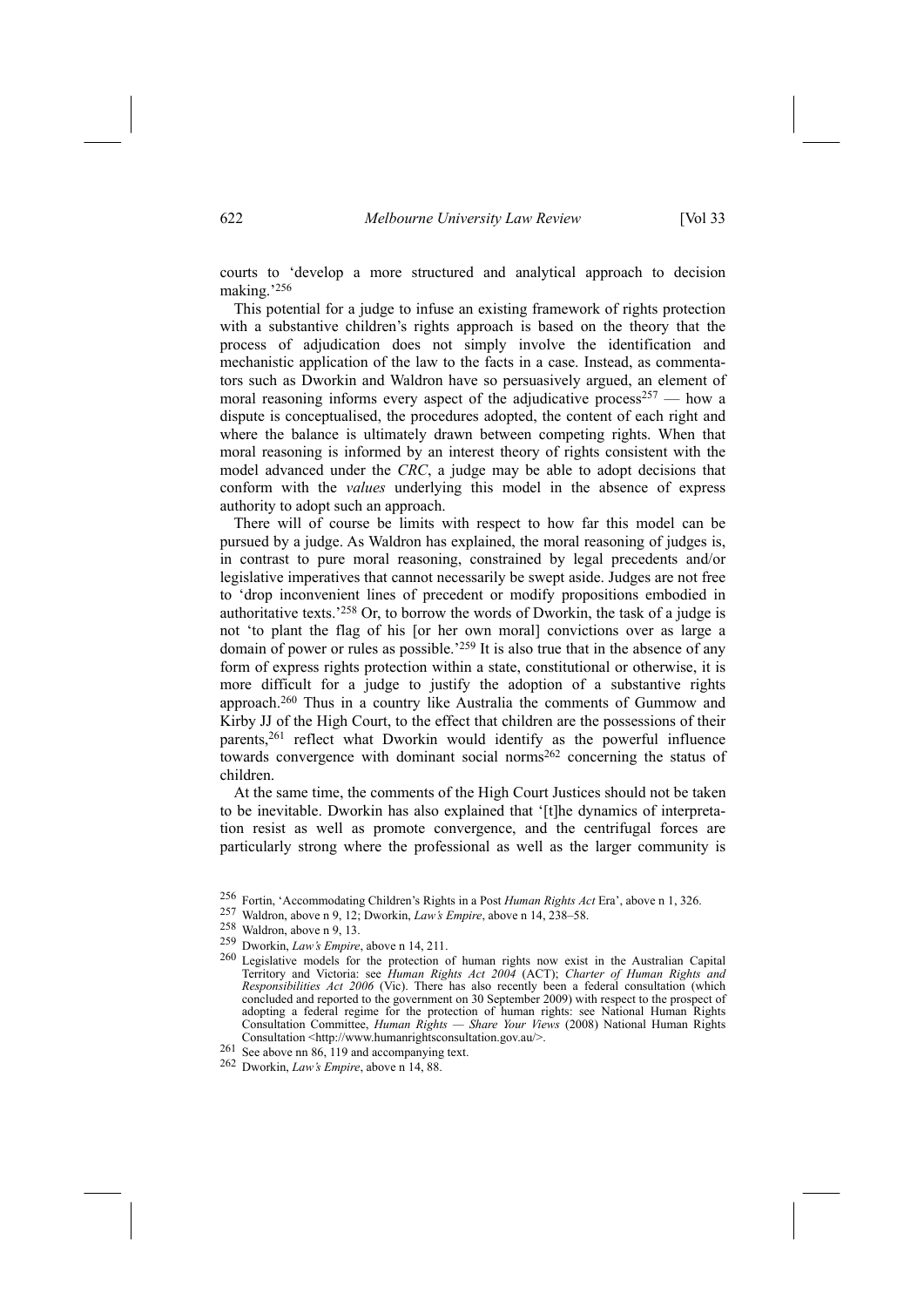divided over justice.'263 Such a division now characterises the treatment of children within society. The historical insistence on the welfare model has been increasingly challenged by the rise of rights discourse as the most appropriate model to secure just outcomes for children. Indeed, it has been suggested by one commentator that 'children's rights have in recent years become perhaps the dominant programme within a social system which makes sense of the adult/child relationship.'264 Although it is debatable whether the status of children's rights has reached such a zenith, it is difficult to deny that this concept has now taken a firm rooting in what Dworkin would describe as the 'general intellectual environment<sup> $265$ </sup> in which judges think about the process of adjudication. Historically, this environment (defined as it was through the prism of welfarism)266 would have imposed a practical social constraint on the capacity of judges to engage with a substantive rights approach when dealing with matters concerning children. The emergence of children's rights, however, provides an increasing opportunity for judges who engage with this model to occupy what Dworkin might describe as 'the cutting edge' of interpretation, <sup>267</sup> as opposed to offering idiosyncratic ramblings.

A question remains, however, as to the circumstances in which judges would develop an interpretative theory in which the moral reasoning they adopt in the resolution of disputes concerning children resists a traditional welfare model in favour of a rights-based approach.

## B *Judicial Receptivity to an Interpretative Theory that Embraces the Notion of Children as Rights-Bearers*

Divergence amongst judges with respect to their engagement with the notion of children as rights-bearers should not come as a surprise. It reflects Dworkin's observation that '[e]ach judge's interpretative theories are grounded in his [or her] own convictions'<sup>268</sup> and the reality that '[j]udges think about law ... within society, not apart from it'.<sup>269</sup> It therefore follows that, in a general intellectual environment where the idea of children's rights is competing with alternative models of how best to deal with children, such pluralism will also be reflected in the approaches adopted by judges. Some judges will actively embrace the notion of children as rights-bearers whereas others will be less familiar with or receptive to the model and lack the capacity or preparedness to apply it to the resolution of disputes involving children.

With respect to the treatment of children's rights by courts in the UK, for example, Fortin has identified 'a judicial ambivalence' over the extent to which

263 Ibid.

<sup>264</sup> Michael King, 'The Child, Childhood and Children's Rights within Sociology' (2004) 15 *King's College Law Journal* 273, 275.

<sup>265</sup> Dworkin, *Law's Empire*, above n 14, 88.

<sup>266</sup> Eekelaar, *Family Law and Personal Life*, above n 5, 13–14.

<sup>267</sup> Dworkin, *Law's Empire*, above n 14, 88.

<sup>268</sup> Ibid 87.

<sup>269</sup> Ibid 88.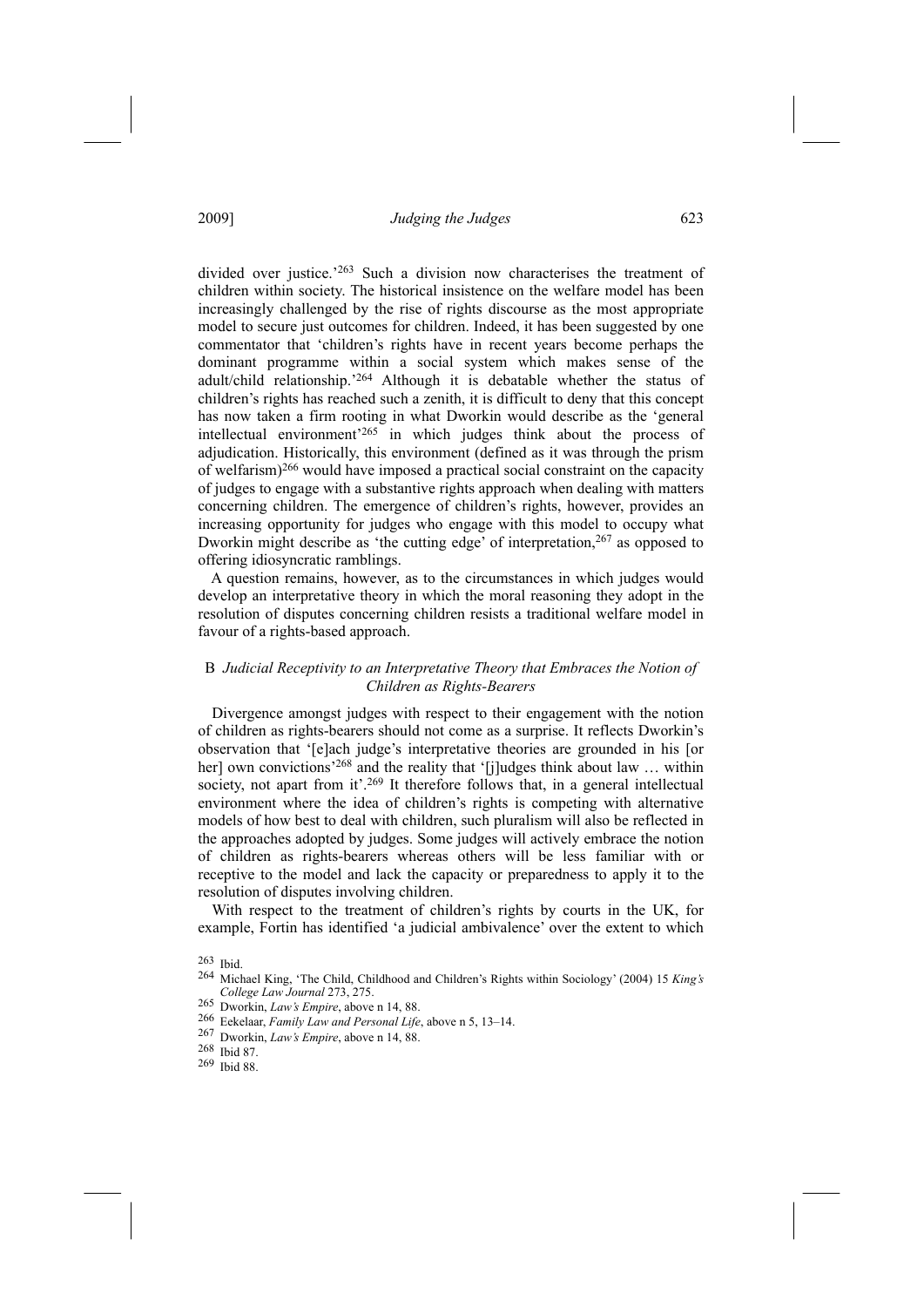courts are required to articulate matters concerning children in terms of their rights.270 In contrast, with respect to the divergence of judicial approaches in South Africa, Julia Sloth-Nielsen and Benyam Mezmur have suggested that the trend towards 'the individual pre-disposition of some judges to raise children's rights *mero motu*' is linked to 'their prior history in the children's rights movement, some having participated in early conferences which shaped the drafting of the constitutional clause on children's rights' under the *South African Constitution*. 271

The significance of this observation is that judicial engagement with elements of a substantive rights approach is assisted by prior exposure to the values that underpin this model. Although this is hardly a remarkable finding, it tends to confirm the relevance of the recommendations which are repeatedly made by the CRC Committee that states provide training and education to judges in relation to children's rights.272 Indeed, Sloth-Nielsen and Mezmur noted in the context of South Africa that it was 'not unwarranted to mention that various training initiatives may already be showing an impact in the jurisprudence emanating from the courts.'273 This tends to confirm the need for and benefit of training judges in children's rights as a way of shaping the framework of moral reasoning and interpretative theory they apply when resolving a case, so that they reach decisions in a way that is consistent with the various dimensions of a substantive rights approach. It also affirms the important role of procedures that enable the rights of children to be brought to the attention of judges and the role of lawyers using those procedures to contribute to judges' awareness and understanding of children's rights.274

## V CONCLUSION — JUDGING THROUGH THE EYES OF A CHILD

Judges from every jurisdiction in the world are routinely called upon to decide matters that involve and concern children. In undertaking this task, the CRC Committee has recommended that judges consider the impact of their decisions on the rights of children but has provided no guidance as to how to undertake this task.275 An attempt has been made in this article to arrest this gap in the Committee's work and outline the features of the model required for judges to

271 Sloth-Nielsen and Mezmur, above n 1, 3–4.

<sup>270</sup> Fortin, 'Accommodating Children's Rights in a Post *Human Rights Act* Era', above n 1, 305.

<sup>272</sup> See *General Comment No 5*, above n 3, [53]. Chief Justice Nicholson also confirmed the impact of education in exposing judges to new 'vistas' on various issues and allowing judges to recognise their own innate prejudices. He lamented, however, that judicial education about children's issues in the Australian context has been 'rudimentary': Email from Chief Justice Alastair Nicholson to John Tobin, 16 February 2009.

<sup>273</sup> Sloth-Nielsen and Mezmur, above n 1, 27.

<sup>274</sup> See ibid (concluding, with respect to the increasing visibility of children's rights in the decisions of South African courts, that 'substantial credit must go to public interest litigators … for bringing children's interests to the fore in judicial proceedings'); Guggenheim, above n 16, 8 (observing that the most important legacy of the decision of the US Supreme Court in *Re Gault*, which was inspired by the submissions of lawyers, was 'the elevation of the prominence of lawyers in leading the modern children's rights movement').

<sup>275</sup> See *General Comment No 5*, above n 3, [12].